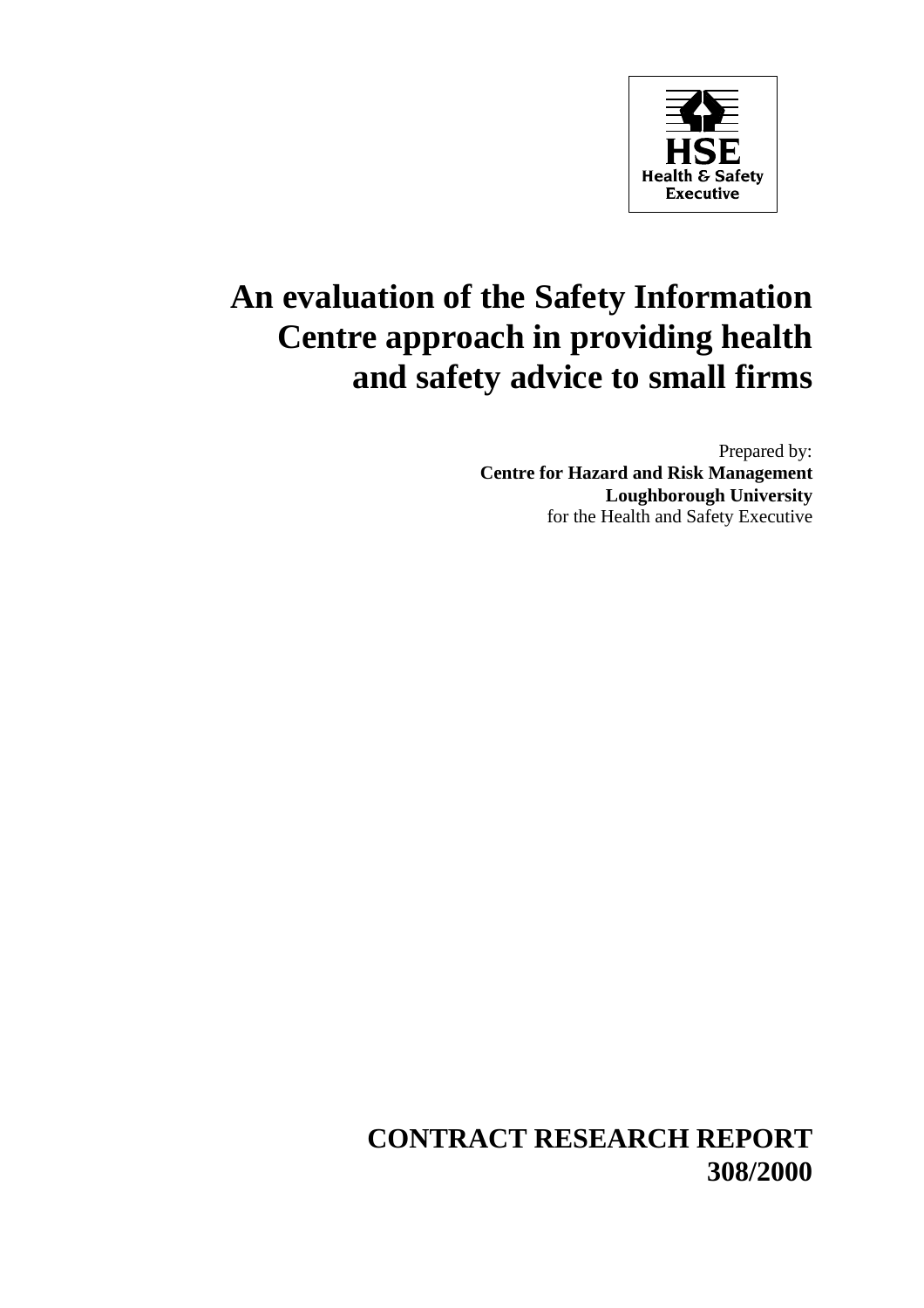### **An Evaluation of the Safety Information Centre Approach in Providing Health and Safety Advice to Small Firms 4076/R62.087**

Dr Robin Tait Research Fellow in Occupational Health and Safety Management and Mrs Deborah Walker Lecturer in Occupational Health and Safety Management

> Centre for Hazard and Risk Management Loughborough University, Loughborough Leicestershire LE11 3TU

The study investigates the effectiveness of an approach presently in use at two RoSPA-affiliated Safety Information Centres designed to help small businesses to set up and operate a simple health and safety management system. The approach is based on the introduction of a health and safety policy and on the assessment of occupational risk and the development of appropriate control measures. The intervention is brief and makes extensive use of self-help. The investigation is based on assessments performed during follow up visits to 24 companies that had previously received help from one of the two Safety Information Centres. The assessment consisted of interview, inspection of premises, document examination and assessment of training and maintenance standards.

It was found that the Safety Information Centre approach was effective in the majority of cases in helping business managers to produce adequate risk assessments and policy statements and to introduce an effective health and safety management system into the work place. It was noted that many of the necessary arrangements had been in place prior to the Information Centre intervention, and the possible reasons for this are discussed. It is suggested that the intervention has, in some cases, been effective in bringing these diverse arrangements together and in augmenting them in order to produce a coherent system. There is evidence that it has also developed the necessary knowledge and confidence in the business manager to maintain and develop the system. The limitations of the approach are discussed, as are the circumstances under which it can best be employed.

This report and the work it describes were funded by the Health and Safety Executive. Its contents, including any opinions and/or conclusions expressed, are those of the authors alone and do not necessarily reflect HSE policy.

The authors would like to acknowledge the most valuable contribution made to this study by John Frith who performed the company assessments and made a number of helpful comments and suggestions. We would also like to thank the companies that participated in the research.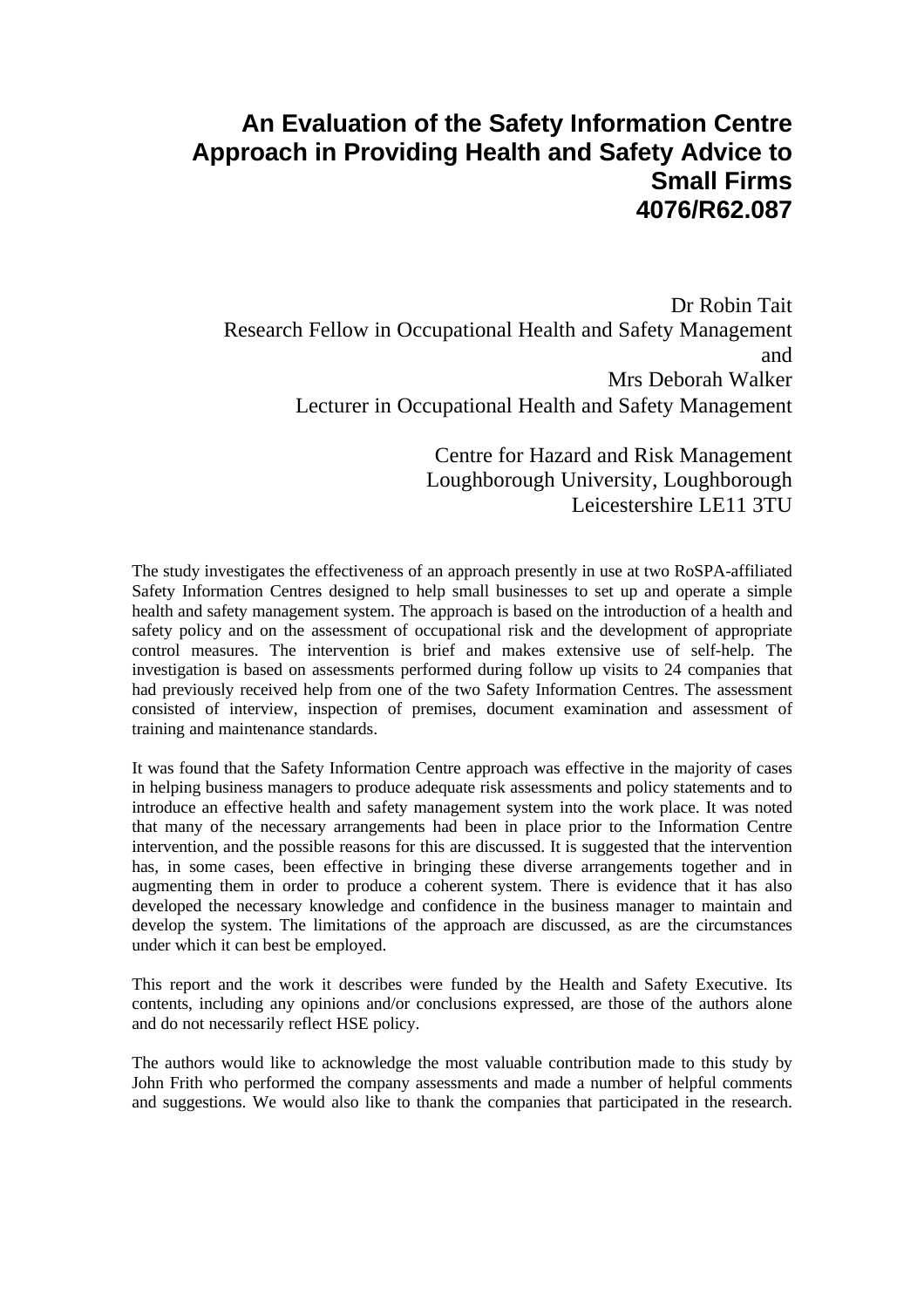© *Crown copyright 2000 Applications for reproduction should be made available in writing to: Copyright Unit, Her Majesty's Stationery Office, St Clements House, 2-16 Colegate, Norwich NR3 1BQ*

*First published 2000*

ISBN 0 7176 1904 4

All rights reserved. No part of this publication may be Reproduced, stored in a reterival system, or transmitted in Any form or by any means (electronic, mechanical, Photocopying, recording or otherwise) without the prior Written permission of the copyright owner.

The authors would like to acknowledge the most valuable contribution made to this study by John Frith who performed the company assessments and made a number of helpful comments and suggestions. We would also like to thank the companies that participated in the research.

\_\_\_\_\_\_\_\_\_\_\_\_\_\_\_\_\_\_\_\_\_\_\_\_\_\_\_\_\_\_\_\_\_\_\_\_\_\_\_\_\_\_

\_\_\_\_\_\_\_\_\_\_\_\_\_\_\_\_\_\_\_\_\_\_\_\_\_\_\_\_\_\_\_\_\_\_\_\_\_\_\_\_\_\_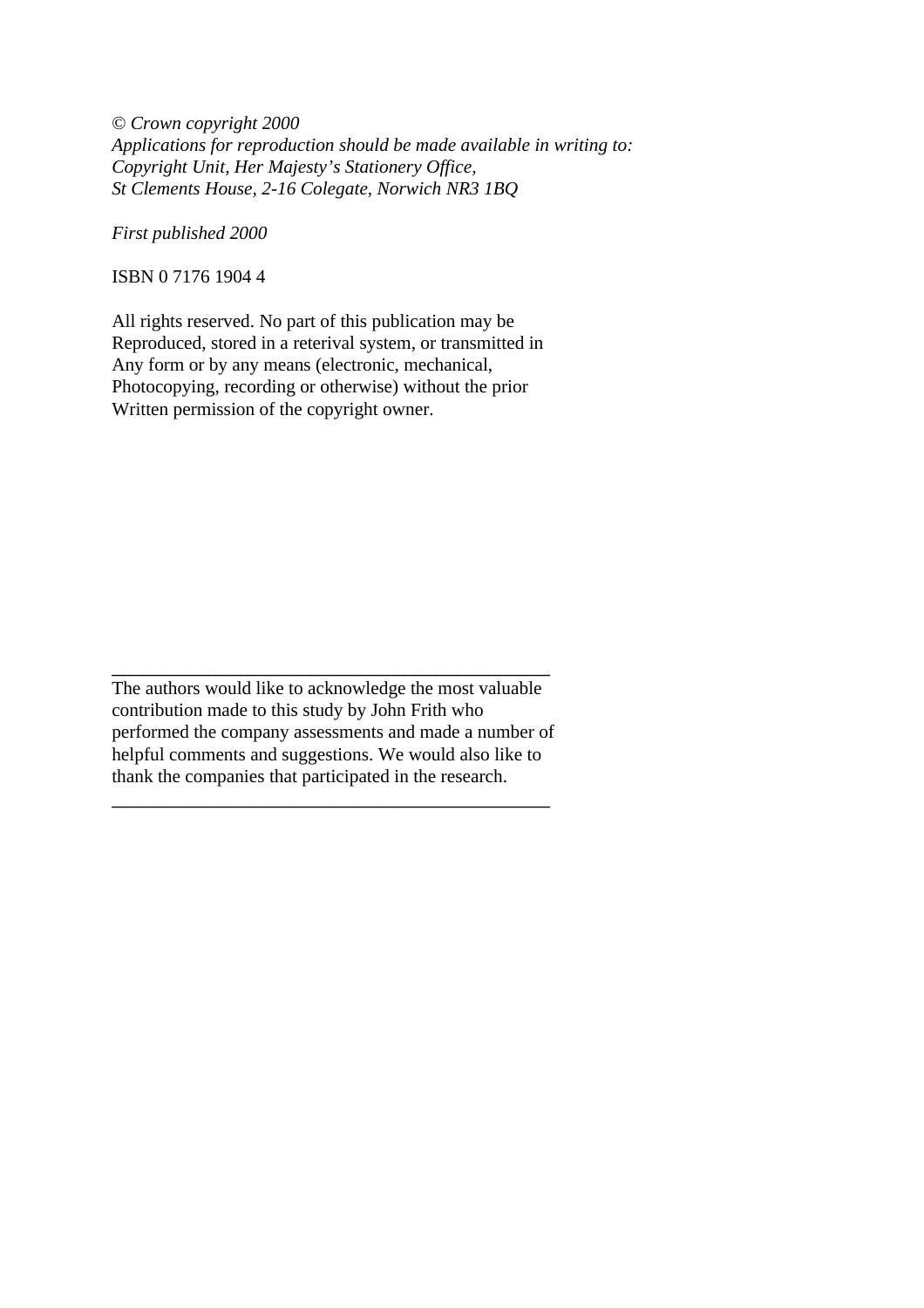### **CONTENTS**

| <b>EXECUTIVE SUMMARY</b>                                          | iii            |
|-------------------------------------------------------------------|----------------|
| <b>CHAPTER 1</b>                                                  |                |
| Introduction and project rationale                                | 1              |
| Aims of the study                                                 | 2              |
| Outputs from the study                                            | $\overline{2}$ |
| Methodology                                                       | $\overline{2}$ |
| <b>CHAPTER 2</b>                                                  |                |
| Summary of findings                                               |                |
| The Safety Information Centre Approach                            | 7              |
| Demographic information                                           | 8              |
| Presence and adequacy of the policy statement and risk assessment | 9              |
| Presence and adequacy of other health and safety features         | 10             |
| <b>CHAPTER 3</b>                                                  |                |
| Discussion                                                        | 14             |
| Summary                                                           | 17             |
| References                                                        | 18             |
| <b>APPENDICES</b>                                                 |                |
| Assessment proforma                                               | 19             |
| Case studies                                                      | 22             |
|                                                                   |                |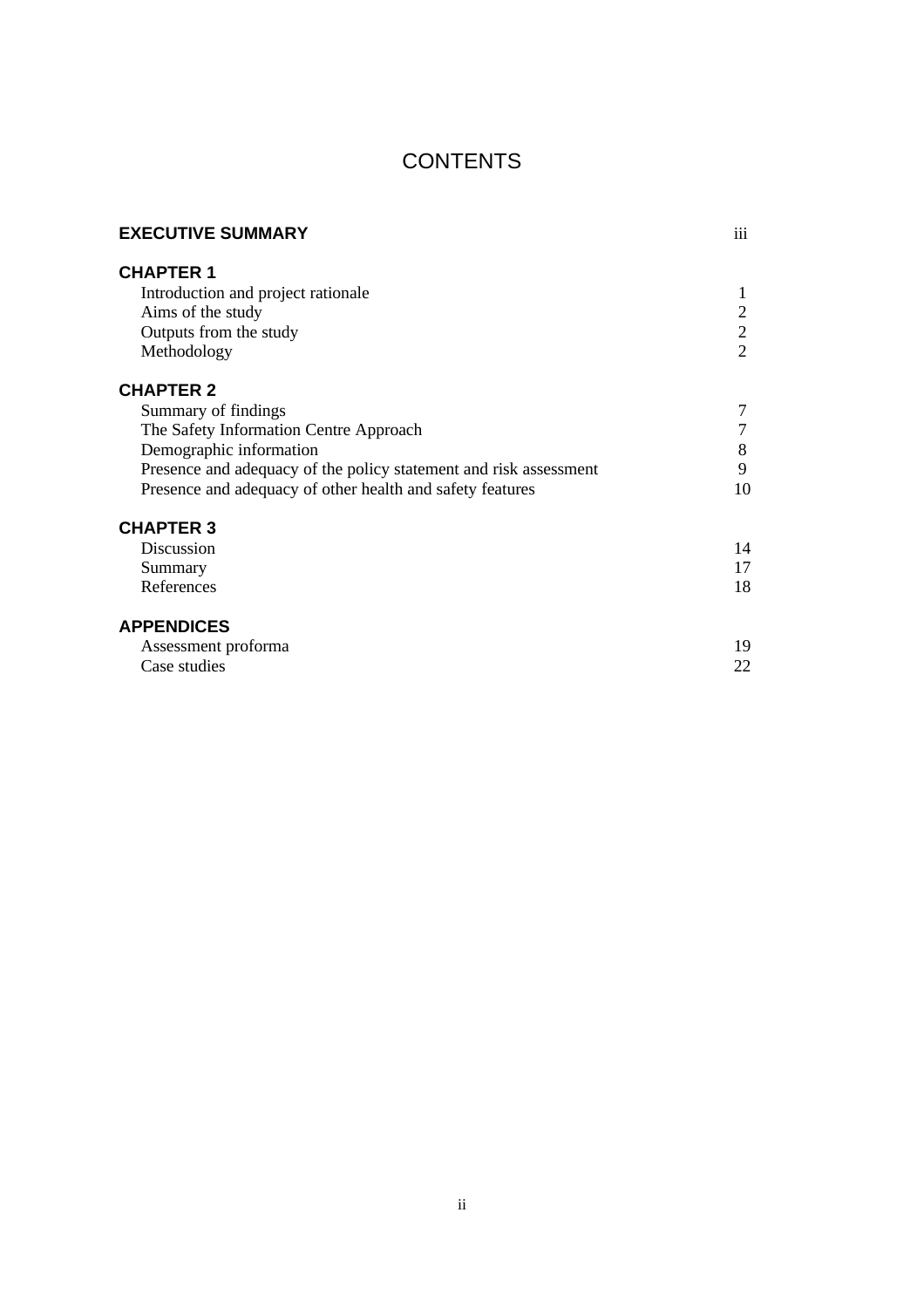### **Executive Summary**

This report describes a project that assesses an intervention designed to help small businesses establish and operate a simple health and safety management system. Two RoSPA-affiliated Safety Information Centres operate the intervention. It is based on the introduction of a health and safety policy statement and on a risk assessment. The details of the approach are outlined in the results.

The project took the form of assessment of the health and safety management systems of 24 companies that had been assisted by means of this intervention within the last two years. The assessments were carried out February –June 2000.

#### **The findings**

The research presents evidence to suggest that:

- Although many of the small firms had a large number of adequate health and safety arrangements in place prior to intervention, they needed help with preparing a policy statement and carrying out a risk assessment;
- The intervention appears to operate successfully at two levels:
	- At a very practical level of enabling small firms to write a policy statement and to carry out a risk assessment. This can also lead to practical improvements; and
	- In developing a more coherent understanding of health and safety management;
- The success is based on providing the necessary knowledge, building confidence and presenting health and safety management as an integral part of general management.

It is suggested the principles of this approach could be used to help standardise advice given by other Safety Information Centres. The principles could also be used to encourage health and safety consultants to provide appropriate advice to small firms.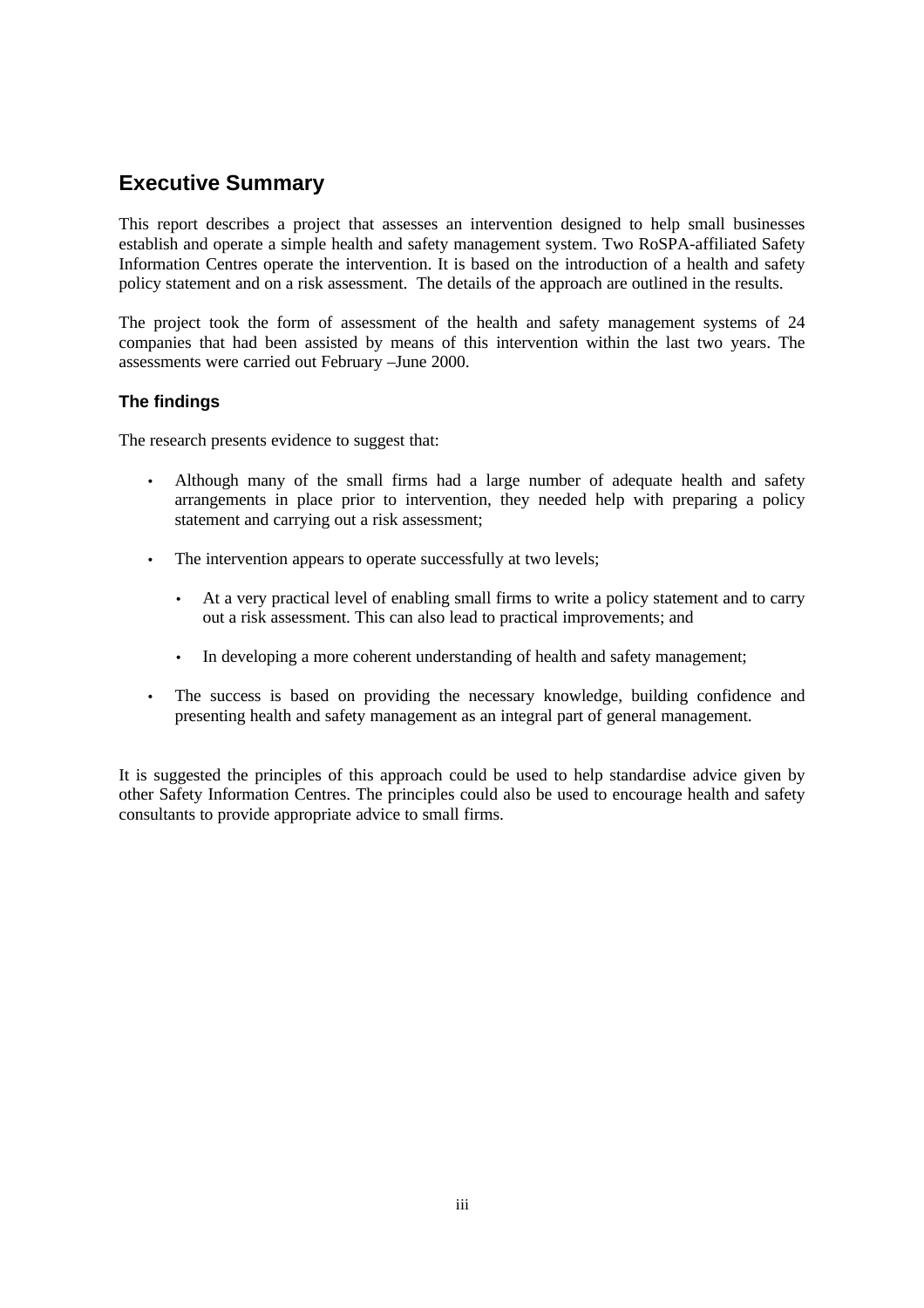### **CHAPTER 1**

#### **INTRODUCTION AND PROJECT RATIONALE**

The number of small businesses in the UK has increased greatly in the last decade or so [1]. This change has in its turn enhanced the importance of intermediary organisations in helping small businesses to set up and maintain their health and safety management systems [2]. These intermediaries include Chambers of Commerce, Learning and Skills Councils, Trade and Professional Associations, Health and Safety Consultants and 'Good Neighbours' [3]. The intermediaries offer a range of approaches in assisting small firms. These approaches include provision of information and advice, training courses, and in some cases taking over the health and safety activities on behalf of the small firm. Little is known about their effectiveness, but there is anecdotal evidence to suggest that the small business manager is left in some cases with the impression that health and safety management is bureaucratic, legalistic and costly to introduce.

This study is designed to evaluate the effectiveness of a 'minimalist' approach in the provision of information and advice developed by two of the fifteen Safety Information Centres that are operated through the RoSPA-affiliated Health and Safety Groups in the UK [4]. These two Centres provide assistance at a very basic level, explaining how a simple health and safety management system can be set up, taking the health and safety policy statement and a risk assessment as a basis. The HSE documents 'Five Steps to Successful Health and Safety Management' [5], 'Stating your Business. Guidance on Preparing a Health and Safety Policy Document for Small Firms' [6] and '5 Steps to risk assessment' [7] form the framework for the approach. Following the intervention the small business manager is left to complete the documentation and to introduce the associated measures into the workplace.

A published telephone survey conducted by Loughborough University gauged the reactions of over 30 small business managers who had sought help at the two Centres [8]. This survey indicated a generally positive response to the service provided. Almost all the managers reported that they had succeeded in completing their health and safety documentation and had introduced the associated management regime. Most considered that the effort had been worthwhile, had not been costly and had been helpful in strengthening their management system.

This is a complementary study that aims to identify the health and safety measures actually introduced as a result of the intervention, measure the quality of health and safety management system resulting, and examine the strengths and weaknesses of the approach developed by the Safety Information Centres.

The results from the research may be of use in a number of ways, for example:

- To set a base line for what is required to instruct and motivate managers of small businesses to set up and operate a health and safety system of acceptable standard.
- To provide guidelines for use by intermediaries in providing effective training, information and advice to small businesses at minimum cost.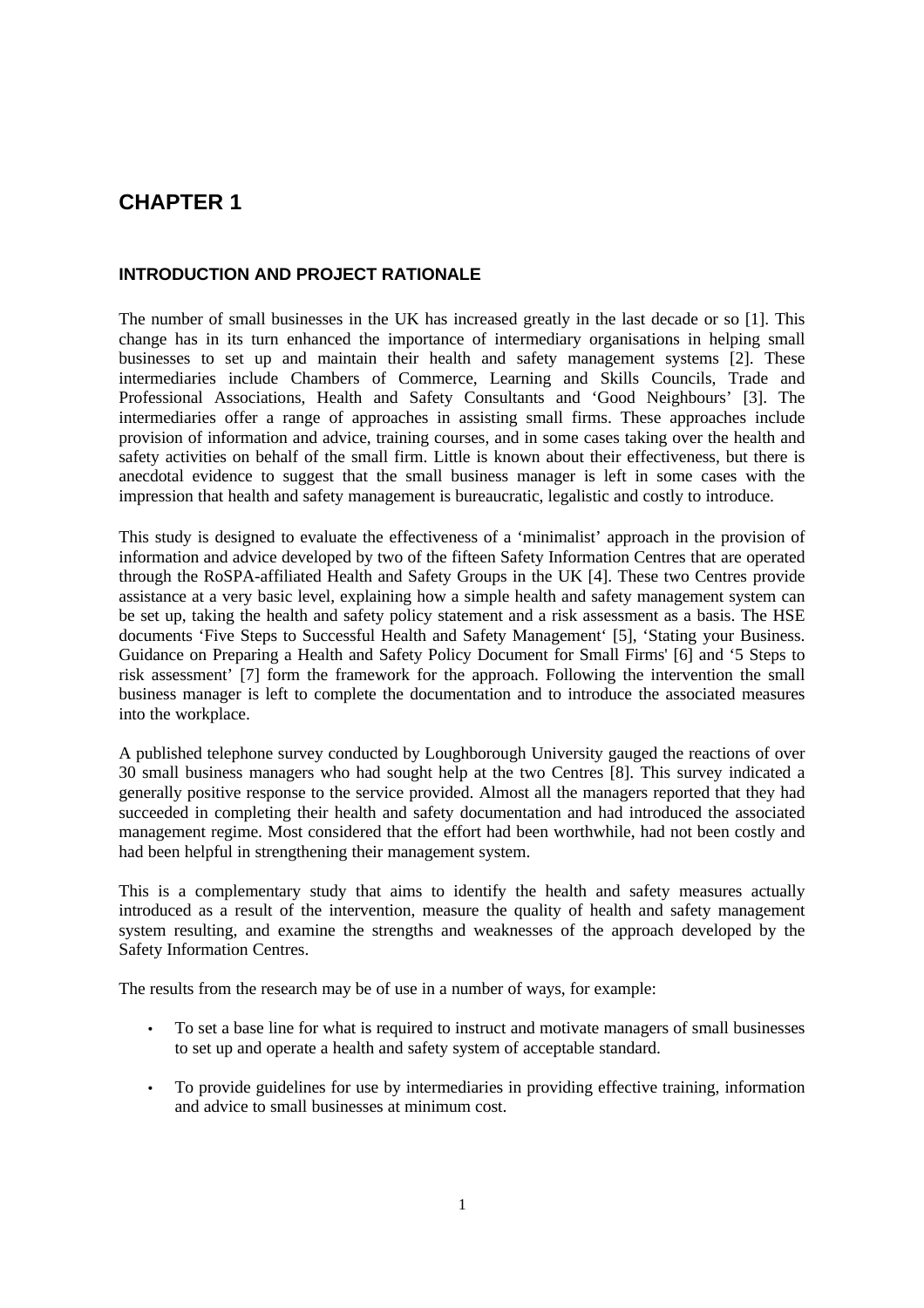• To clarify the role and standardize the performance of the fifteen Safety Information Centres, as they have varying approaches to giving health and safety information and advice. This in its turn should increase the confidence of those referring small business managers to the Centres or to other organisations run on similar lines.

#### **AIMS OF THE STUDY**

The aim of the study was to evaluate the effectiveness of the Safety Information Centre approach in improving health and safety management in  $24<sup>1</sup>$  mainly small businesses that had been assisted by one of two Safety Information Centres. This was achieved by carrying out an audit that:

- Identified the actual changes that were made at each business in health and safety provision as a result of the intervention (interview);
- Assessed the quality of the health and safety management system set-up in workplace (documentary evidence); and
- Assessed how effectively the management system has been introduced and used in the workplace (observation and interview).

#### **OUTPUTS FROM THE STUDY**

The results from this research include:

- A clear description of the Safety Information Centre approach;
- A summary of the assessments and an analysis of the strengths, weaknesses and potential value of this approach; and
- The individual assessments presented as a series of case studies.

### **METHODOLOGY**

The project was carried out in five stages:

- 1. Documenting the Safety Information Centre approach;
- 2. Establishing the assessment protocol to evaluate the approach;
- 3. Selecting and contacting the small businesses;
- 4. Performing the assessment interviews; and
- 5. Analysing the assessment data and preparing the report.

These stages are detailed below:

 $\overline{a}$ 

<sup>&</sup>lt;sup>1</sup> Government survey control restrictions applied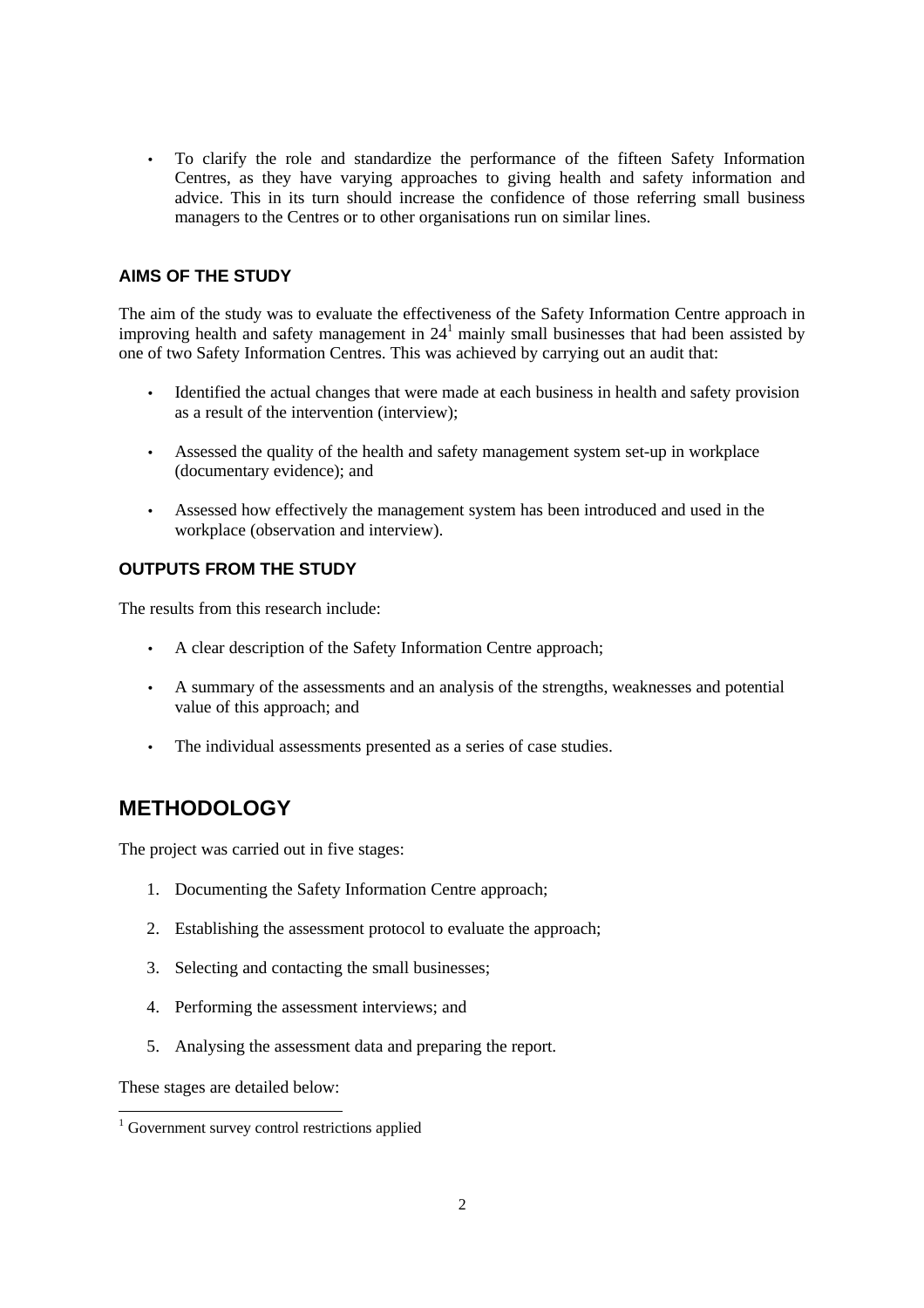#### **Documenting the Safety Information Centre approach**

The research focused on the small businesses that had used the same two Safety Information Centres involved in the earlier study [8]. The two Centres are located in the North West of England. Details of their approach in assisting companies set up a health and safety management system were obtained by means of discussions with key staff in the two Centres. The information was recorded.

#### **Stage 2 Establishing the assessment protocol**

The aim of the second stage of the project was to establish an appropriate assessment protocol that identified where changes and improvements had taken place as a result of the intervention. To ensure complete impartiality the assessments were undertaken by Mr. John Frith, a retired HSE Inspector who has had extensive experience of inspecting small companies in the industrial sectors involved.

#### **Proforma development**

A proforma was developed in collaboration with Mr. Frith. The proforma included a number of checklists that were designed to aid recall by the owners or managers to help them distinguish between those features that were already in place and those that had been introduced or improved as a result of their interaction with the Safety Information Centre. The complete proforma was composed of the following sections:

- Demographic information
	- Assessment of the health and safety management system
	- Policy Statement
	- Risk Assessment
	- Documentation
	- Training
	- **Maintenance**
- Other information including premises and welfare facilities

Completion of the proforma was achieved through interview with the owner or manager, observation of documentation and visual inspection of the workplace. The standards for assessment were broadly based on those set by the HSE publications already mentioned [5-7] together with 'An Introduction to Health and Safety' [9] and '5 Steps to Risk Assessment, Case Studies' [10] in conjunction with the assessor's experience as an HSE inspector.

#### **Pilot study**

The proforma was piloted against four assessments and as a result a number of minor modifications were made. The proforma is presented in appendix 1.

#### **Stage 3 Selecting and contacting small businesses**

The aim of stage 3 of the project was to gain agreement from 24 businesses to participate in the research. Initial contact was made by telephone with businesses that had received help from the Safety Information Centres within not less than 6 months and not more than two years from the time of the assessment visit. The lower time limit was to allow reasonable time for the new health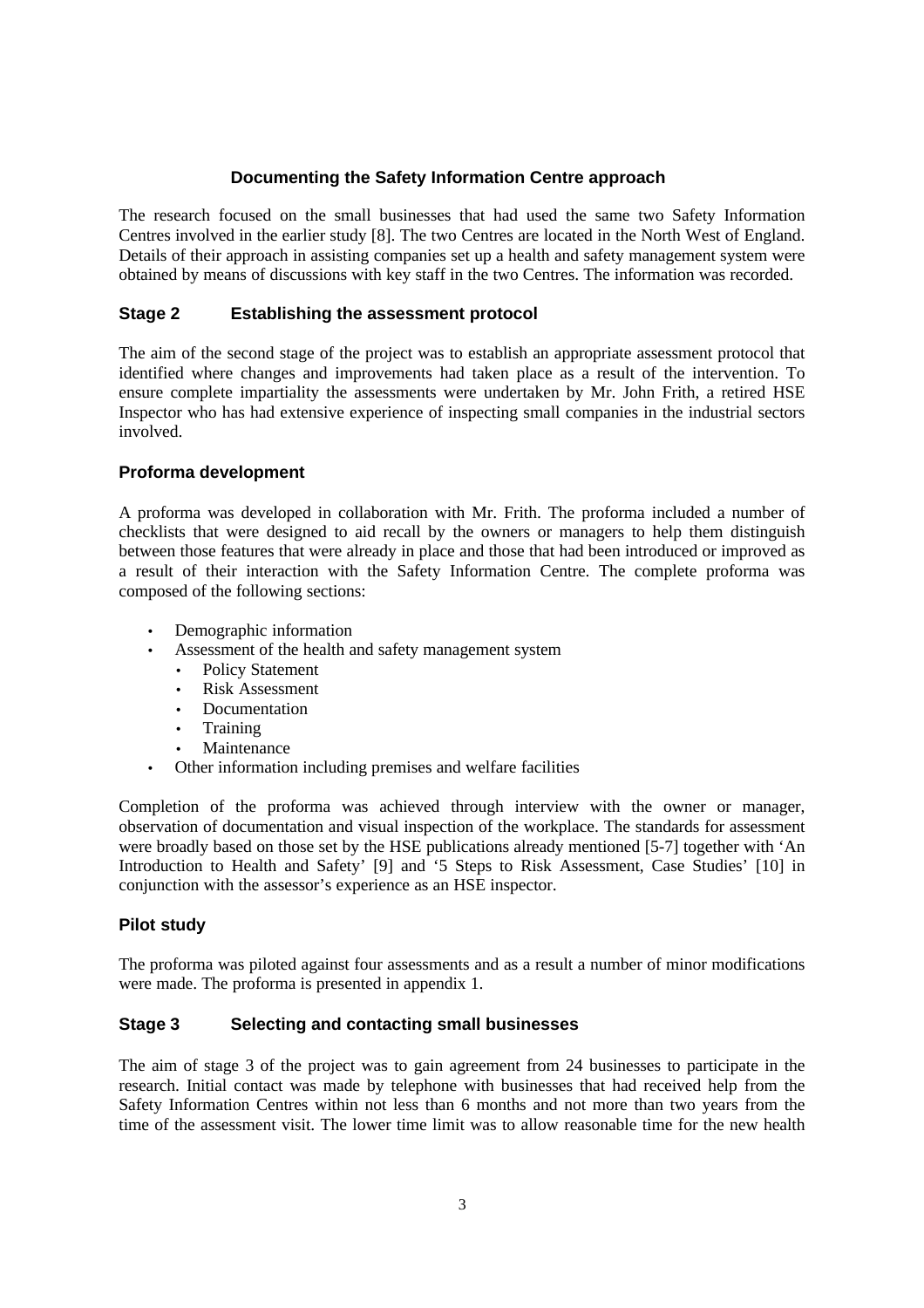and safety regime to have been set up and introduced at each business. The upper limit was designed to ensure reasonable recall by those interviewed.

To encourage businesses to participate, it was explained that the assessment visit would provide an opportunity for them to obtain a review of their health and safety management system and that any concerns or queries that they might have would also be dealt with.

#### **The sample population**

The nature of the study population will have been influenced by two significant factors:

- Willingness of companies to participate in the research; and
- The route of contact with the Safety Information Centre

#### **Companies unwilling/unable to participate**

Companies contacted were chosen from the records of the two Safety Information Centres with a view to covering a broad range of occupations and associated workplace hazards. In all, 42 companies were approached. Table 1 illustrates the reasons why a number were unable or unwilling to participate. Three companies had ceased trading, and at six companies the manager involved in the contact with the Safety Information Centre had left the organisation. Potentially of more significance, in 9 cases the manager did not wish to be interviewed or was unavailable. Of these, there were simple explanations in 3 cases. In one they had recently received an inspection visit with favourable results, so considered the assessor's visit unnecessary. In the second case the manager felt that their health and safety standards were high and that a visit would not help them significantly. The third one was in the process of changing premises. The remaining 6 were either repeatedly 'unavailable' or simply said that they were not interested. Their motives, and thus the bias that their absence might give to the sample of companies, is difficult to assess. The numbers involved are not large, but the possible effects on the population studied should be kept in mind.

| <b>Table 1</b>                                  |           |
|-------------------------------------------------|-----------|
| <b>Breakdown of companies contacted</b>         |           |
| <b>Reasons for non/participation</b>            | No. of    |
|                                                 | companies |
| Company agreed to participate                   | 24        |
| Manager not willing to be interviewed/contacted | 9         |
| Manager involved with intervention had moved on | 6         |
| Company closed since intervention               | 3         |
| Total number of companies approached            | 42        |

#### **Routes of contact with the Safety Information Centre**

In the majority of cases a small firm contacts a Safety Information Centre following a referral from another intermediary organisation. Less commonly companies contact a Safety Information Centre directly having seen publicity or spoken to colleagues. Table 2 illustrates the referral sources and the number of firms in the sample coming through these routes.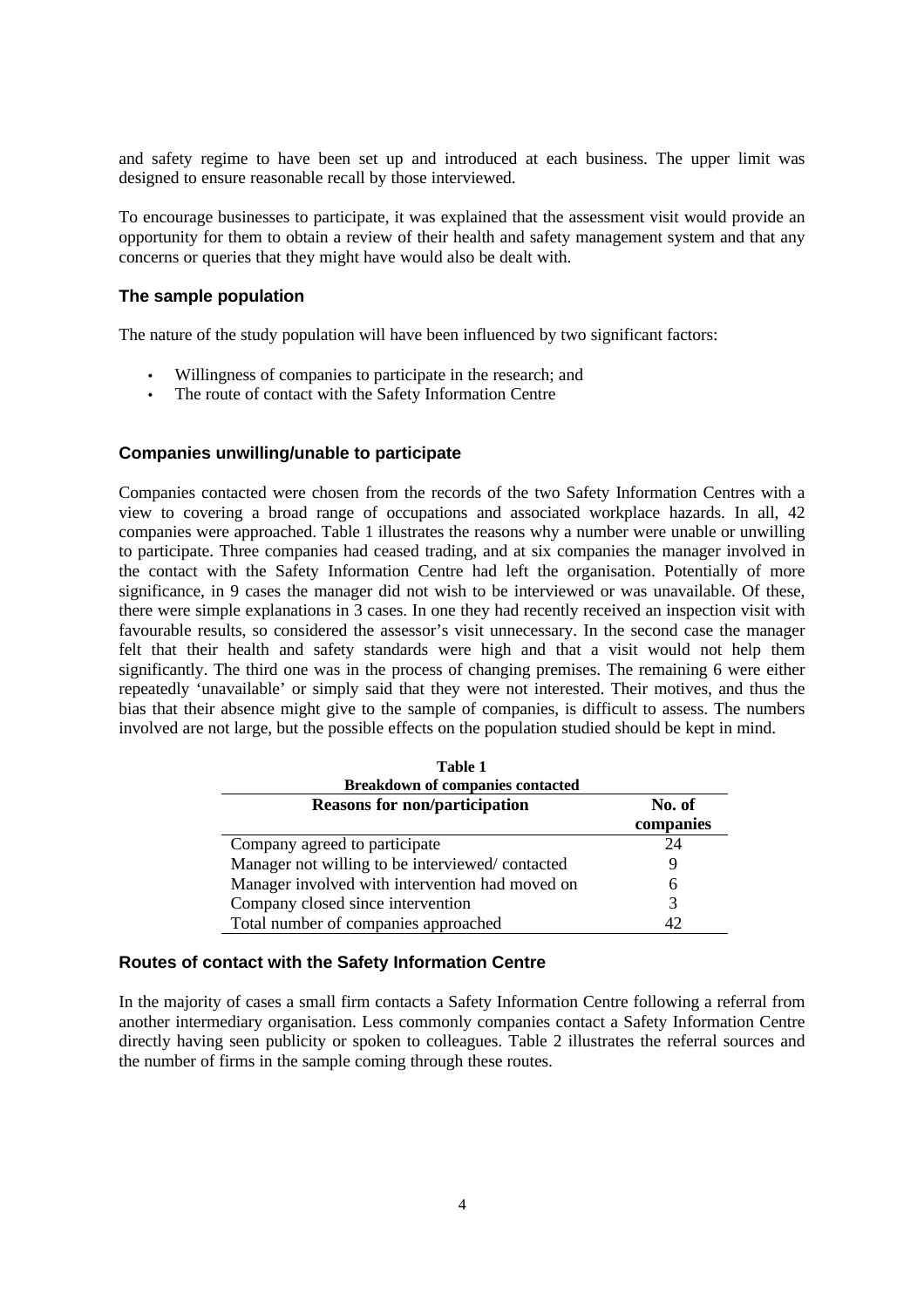| Table 2                              |                                                            |  |  |  |  |
|--------------------------------------|------------------------------------------------------------|--|--|--|--|
|                                      | <b>Reason for contacting the Safety Information Centre</b> |  |  |  |  |
| No. of firms<br><b>Reason</b>        |                                                            |  |  |  |  |
| <b>HSE Workplace Contact Officer</b> | 12                                                         |  |  |  |  |
| <b>Business Link Advisor</b>         | 6                                                          |  |  |  |  |
| Publicity/ personal recommendation   |                                                            |  |  |  |  |
| <b>HSE</b> Inspector                 |                                                            |  |  |  |  |
| LA Environmental Health Officer      |                                                            |  |  |  |  |

The main sources of referral can be seen from Table 2 to be Business Link Advisors and Workplace Contact Officers (WCO). WCO are HSE employees whose function is to make initial contact with new companies to ensure the companies register with their enforcing authority and to provide them with basic health and safety information. It has not been possible to discuss referral criteria with all those involved. However just over half the referrals were made by two individuals – a WCO and a business advisor at a Business Link. Their criteria for referral of a small firm to the Safety Information Centre were as follows:

The business advisor at a Business Link (6 referrals) used a checklist of points to discuss with business managers. Most of these were not related to health and safety, but he had risk assessment on the list, and recommended contact with the Centre to those who had not completed one. Requests for help from business managers were rare but uptake of the recommendation was high.

Nine referrals came from one Workplace Contact Officer. He found typically that about half the small businesses he visited lacked, or had incomplete health and safety documentation. These would be given a selection of HSE booklets and would be asked if they were interested in being put in contact with the Safety Information Centre. About half of these, 25% of all companies visited would show little enthusiasm for further improvement. The remainder would show interest but would be divided between those thinking that they could make progress using the HSE documents, those claiming that they would contact a health and safety consultant, and those wishing to make use of the Centre. The referral rate from the WCO is consistent with an approximate 10% uptake from the WCO's normal workload, in reasonable agreement with the above estimates.

The 4 business managers seeking help as a result of publicity or personal recommendation (Table 2) may have an above average motivation to improve their health and safety management. In addition, a further 5 business managers claimed to have taken the initiative in seeking help through the local Business Link or during a WCO visit. It is not clear whether this was always so – discussions with the business advisor and the WCO suggest that in their experience, the initiative seldom comes from the business manager.

This selection process for referral is far from simple. In the authors' opinion, some bias favouring the selection of managers with an above average motivation to improve their health and safety standards cannot be ruled out.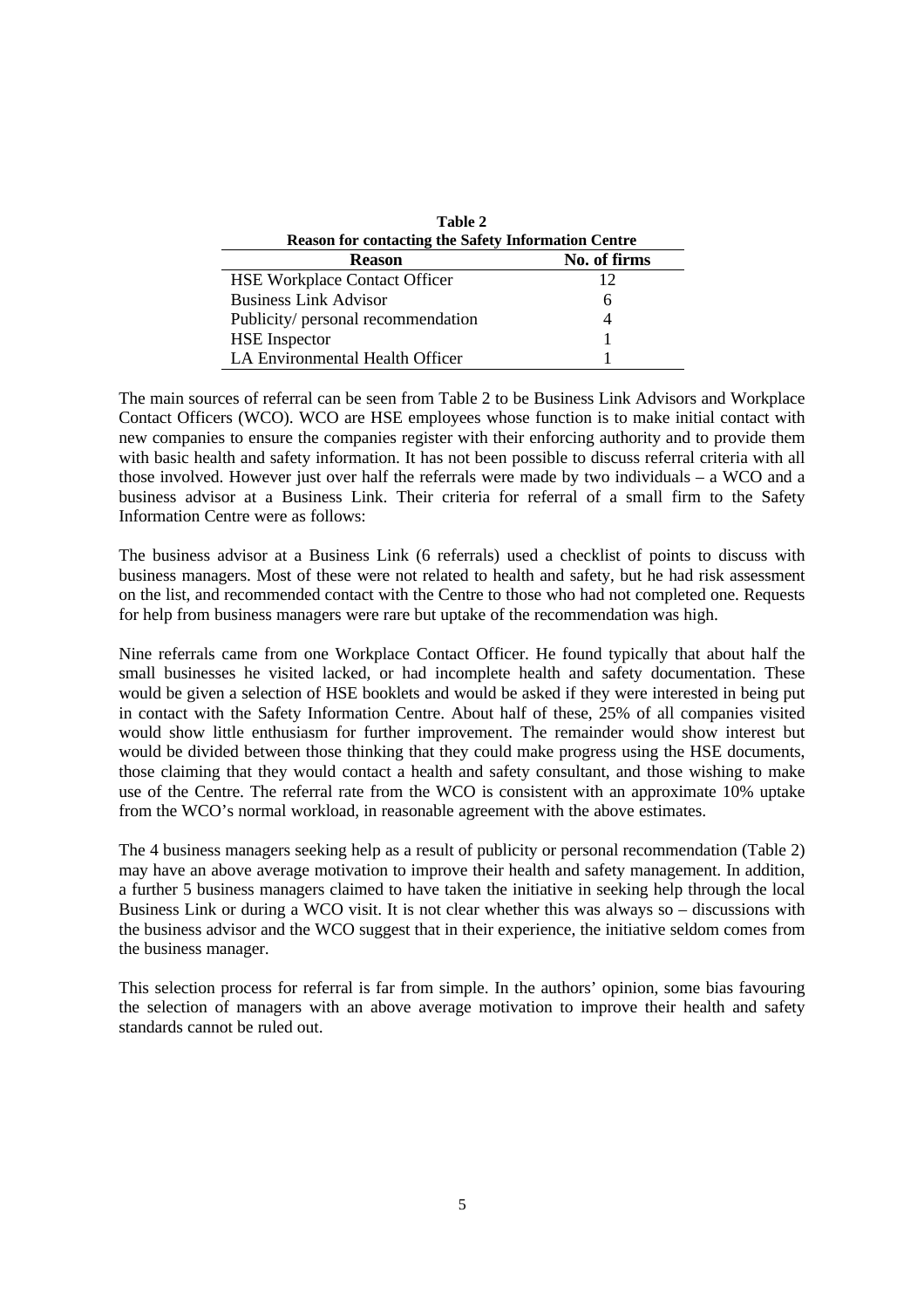#### **Stage 4 Performing the assessment interviews**

The assessments took place between February and July 2000. The assessor took care to arrange the visits for the maximum convenience of the business managers. The interviews took place with the person who had been directly involved with the Safety Information Centre. The visits were between one and two hours in length. They typically started with an office-based session used to gather information about the company and its management, and to elicit the manager's general comments on the service provided by the Safety Information Centre. This was followed by a tour of the premises. Any serious health and safety deficiencies that were observed were pointed out and discussed at the time. Lesser matters were noted and brought up later. On return to the office, documentation was examined and assessed. Subsequent discussions included matters arising both from the tour and from the documentation. Attitudes were found in general to be positive – managers appeared to be receptive to comments, and frequently raised additional points over which they had concerns. These were discussed and solutions were found wherever possible.

#### **Stage 5 Data analysis and report preparation**

The data, based on the assessment were recorded, collated and analysed. A summary of the findings is presented in chapter 2 of this report. Case studies of the companies assessed are found in Appendix 2.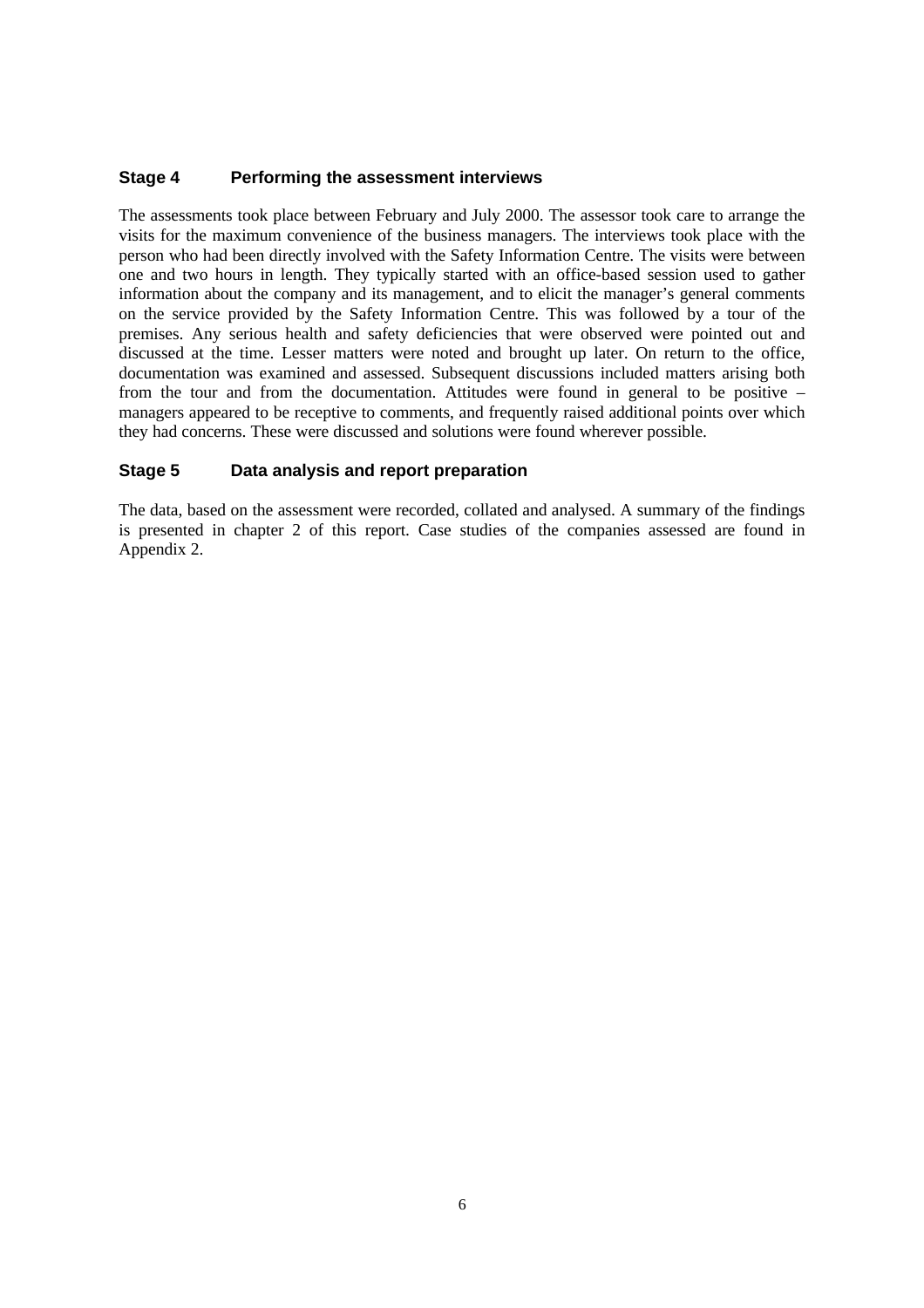### **CHAPTER 2**

#### **SUMMARY OF FINDINGS**

The information gathered has been presented under the following headings:

- The Safety Information Centre approach
- Demographic information of the participating organisations
- The presence and adequacy of the
	- Health and safety policy statement
	- Risk assessment
- The presence and adequacy of other health and safety features
	- Documentation
	- Training standards
	- Maintenance standards
	- Premises and welfare facilities
- Other information

#### **THE SAFETY INFORMATION CENTRE APPROACH TO PROVIDING INFORMATION AND ADVICE**

The approach is described in terms of the underpinning philosophy and the practical steps.

#### **The underpinning philosophy**

The aim of the Safety Information Centre approach is to 'kickstart' a small firm by providing both the motivation and the basic information and advice that enables the firm to establish a simple but effective health and safety management system. It is left to the manager to complete the documentation and actually introduce appropriate measures. The key building blocks are preparing a policy statement and carrying out risk assessment. Information to support this approach and the general methodology adopted are to be found in the following HSE documents:

- 'Five Steps to Successful Health and Safety Management' [5]
- 'Stating Your Business. Guidance on Preparing a Health and Safety Policy Document for Small Firms' [6]
- '5 Steps to risk assessment' [7]
- 'An Introduction to Health and Safety' [9]
- '5 Steps to Risk Assessment, Case Studies' [10]

#### **Practical aspects**

The two Centres used in this study operate along broadly similar lines when dealing with referrals or requests for assistance with establishing a health and safety management system. However one Centre, designated Centre 1, provides a site visit to each company whilst the other, Centre 2, is office based.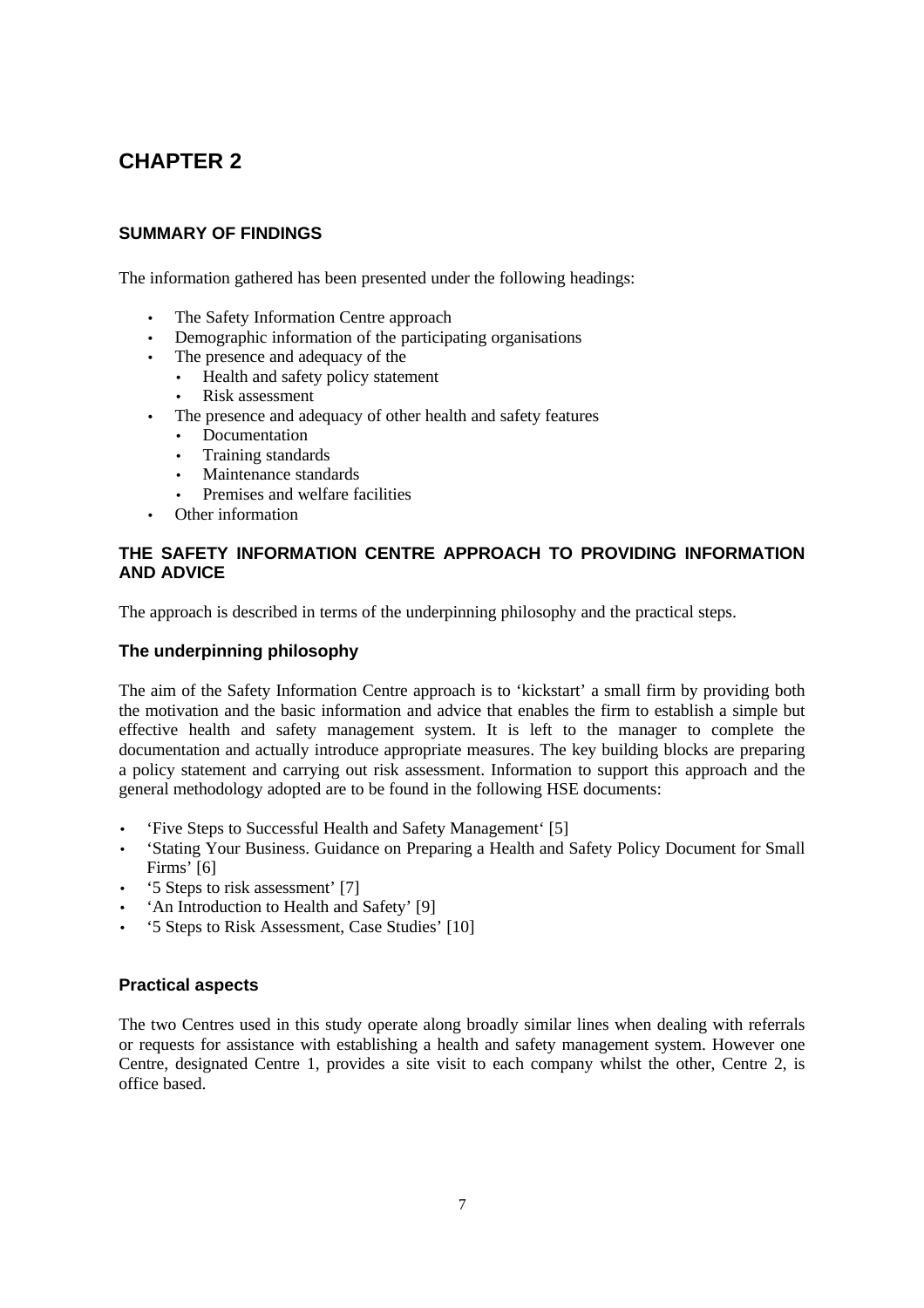Interviews typically last an hour to an hour and a half. Some idea of the strategy for the interview, which will inevitably vary from occasion to occasion, can be obtained from the following summary.

#### • **Gather information**

At the start of the meeting, talk to the manager in order to find out about the company, its activities and the present health and safety arrangements, also to assess the background and attitudes of the manager.

#### • **Health and safety an integral part of management**

Present health and safety management as an integral component of management in general, and explain that health and safety can be effectively managed in a straightforward nonbureaucratic way.

#### • **Describe positive motivators**

Develop the manager's motivation using positive motivators – reduced lost time and overhead costs, improved quality control and productivity and an enhanced company image and ability to win contracts. Avoid negative motivators such as risk of prosecution and need for compliance with Regulations.

• **Based on policy statement and risk assessment** Present a simple management scheme based on the assessment of workplace risks and on a statement of policy as regards health and safety, using the HSE documents as a basis.

• **Assist with hazard identification and control measure selection**

Give help in identifying hazards to be included in the risk assessment and suggest appropriate control measures, leaving the manager to make final decisions. Help the manager to allocate health and safety responsibilities in the policy statement.

#### • **Involve staff**

Stress the importance of involving staff at all stages of development and introduction of the new health and safety management system.

• **The need for documentation**

Point out the continuing uses of the documentation in staff training and in tendering, and the need to keep the documents up dated.

#### • **Sources of help**

The final step is to provide details of further sources of information. This is particularly important where significant hazards and risks are being encountered.

A significant part of the time is spent in motivating the business manager and in presenting health and safety management as an integral part of management in general. Risk assessment may be introduced using a few common hazards such as fire and slips, trips and falls as examples. Other hazards are identified at Centre 1 during a site tour, at Centre 2, in the course of discussions. Production of a policy statement appears to afford little difficulty to most managers, but help is often needed in ensuring that responsibilities are distributed amongst employees rather than all being left to a single person.

The service is provided free of charge.

#### **DEMOGRAPHIC INFORMATION OF THE COMPANIES ASSESSED**

#### **Company details**

Details of company activity, those interviewed, company size and year established are presented in table 3. This illustrates that a wide range of work activity and sectors were included. A range of staff were involved in the interviews, particularly the Managing Director. The majority of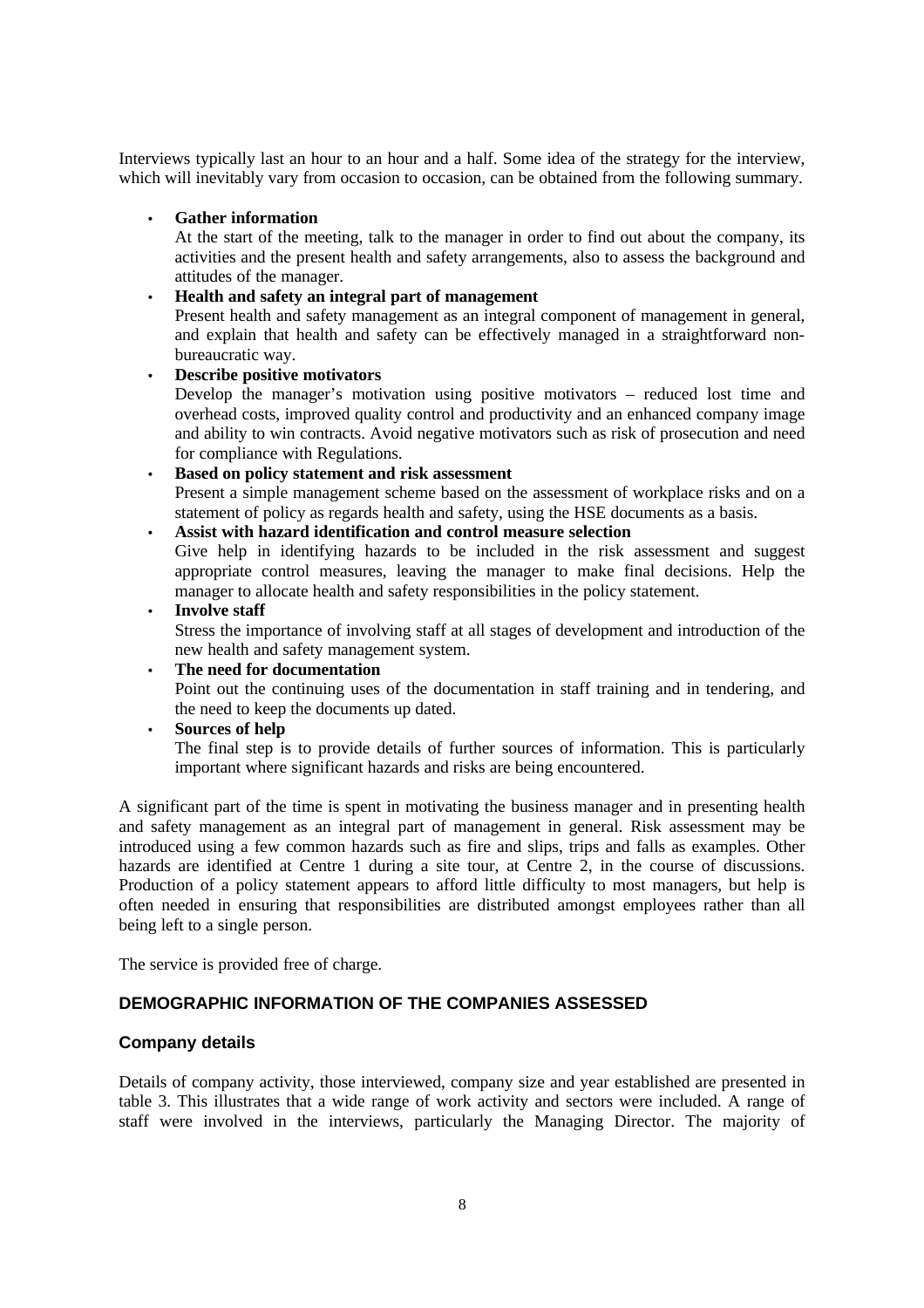companies employed less than 50 people, with two exceptions. The participating companies represent not only those that are newly established, but others that have been in operation over a number of decades.

| Table 3<br>Company activity and size |                                                                |                              |                |             |  |  |  |
|--------------------------------------|----------------------------------------------------------------|------------------------------|----------------|-------------|--|--|--|
|                                      | <b>Person interviewed</b><br>No. of<br>Year<br>Case<br>Company |                              |                |             |  |  |  |
| study                                | <b>Activity</b>                                                |                              | employees      | established |  |  |  |
| 1                                    | Edible oil process/supply                                      |                              | 9              | 1998        |  |  |  |
|                                      | Conveyor belt manufacture                                      | <b>Production Manager</b>    |                | 1964        |  |  |  |
| $\mathfrak{Z}$                       |                                                                | <b>Production Manager</b>    | 12             |             |  |  |  |
| $\overline{4}$                       | Control cable manufacture                                      |                              | 10             | 1993        |  |  |  |
|                                      | DIY wholesale                                                  | <b>Customer Care Manager</b> |                | 1970        |  |  |  |
| 6                                    |                                                                | <b>Technical Manager</b>     | 32             |             |  |  |  |
| $\tau$                               | Press-tool manufacture                                         |                              | 12             | 1974        |  |  |  |
|                                      | Food equipment manufacture                                     | <b>Managing Director</b>     |                | 1986        |  |  |  |
| 9                                    |                                                                | <b>Managing Director</b>     | 12             |             |  |  |  |
| 10                                   | Sewer & drain maintenance                                      |                              | 300            | 1993        |  |  |  |
|                                      | <b>Outdoor activity Centre</b>                                 | <b>Education Manager</b>     |                | 1997        |  |  |  |
| 12                                   |                                                                | <b>Office Manager</b>        | 12             |             |  |  |  |
| 13                                   | Motor vehicle repairs                                          |                              | 5              | 1982        |  |  |  |
|                                      | Haulage/parcel delivery                                        | <b>Managing Director</b>     |                | 1997        |  |  |  |
| 15                                   |                                                                | Partner                      | $\overline{4}$ |             |  |  |  |
| 16                                   | Firm of solicitors                                             |                              | 36             | 1972        |  |  |  |
|                                      | Community transport charity                                    | Manager                      |                | 1987        |  |  |  |
| 18                                   |                                                                | <b>Managing Director</b>     | 6              |             |  |  |  |
| 19                                   | Manufacture UPVC windows                                       |                              | 10             | 1990        |  |  |  |
|                                      | Precision engineers                                            | Managing Director            |                | 1951        |  |  |  |
| 21                                   |                                                                | <b>Managing Director</b>     | $\mathfrak s$  |             |  |  |  |
| 22                                   | Kitchen unit manufacture                                       |                              | 9              | 1995        |  |  |  |
|                                      | Recreation and social club                                     | Club Secretary               |                | 1995        |  |  |  |
| 24                                   |                                                                | Owner                        | 4              |             |  |  |  |

#### **Quality standards**

The managers were asked if the organisation operated to any quality standards. Six were found to

#### **PRESENCE AND ADEQUACY OF THE POLICY STATEMENT AND RISK ASSESSMENT**

of success in assisting firms develop adequate policy statements and risk assessments.

#### **Policy statement**

following the Safety Information Centre intervention. The assessor found that the documents produced varied in length from firm to firm, but the majority of policy statements covered 2-4 sides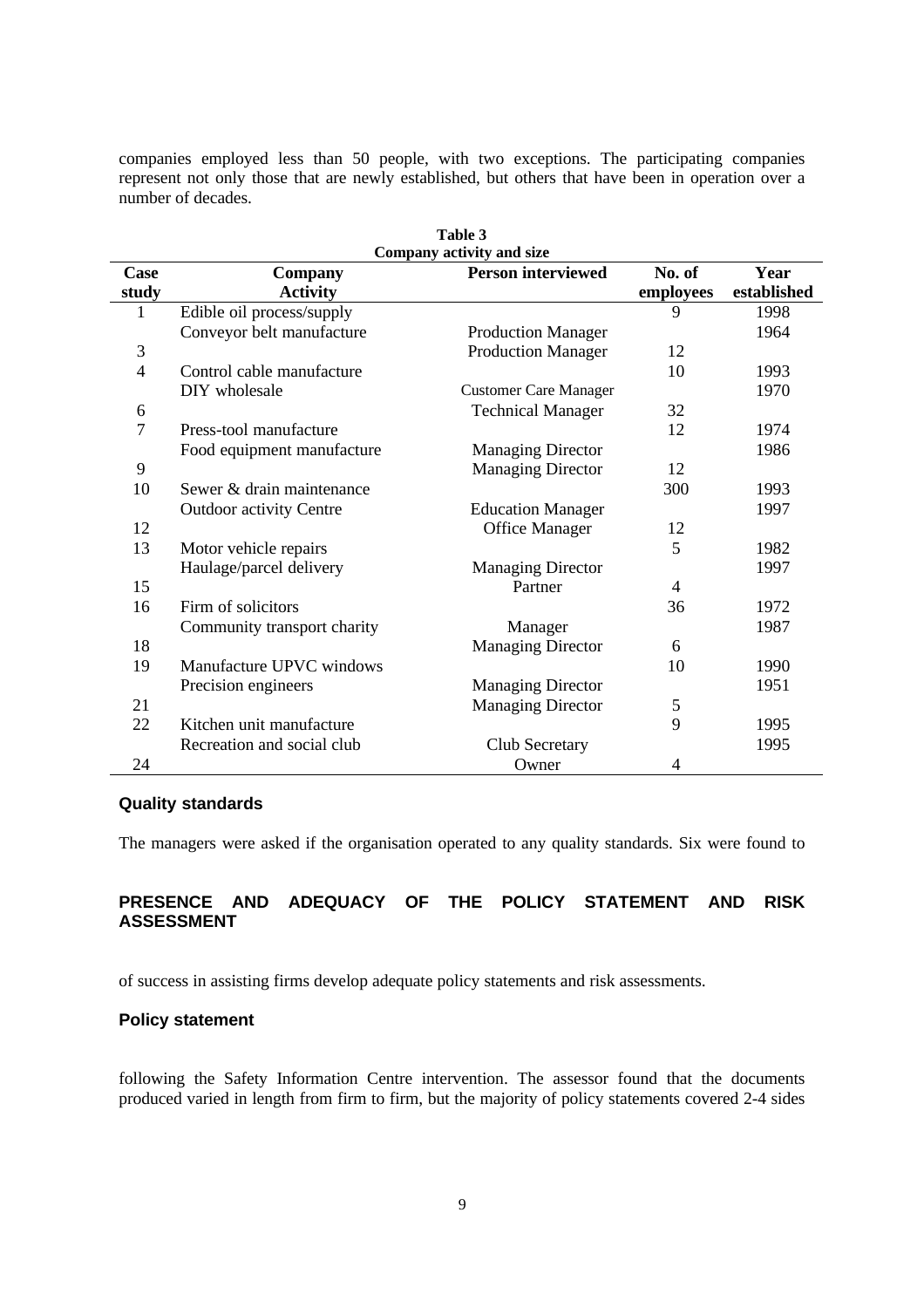adequate for the type of business activities. In a small number of cases the policy statement was not it was either incomplete or required updating.

| <b>Item</b>           |                                         | No. of | No. assessed as<br>adequate | inadequate     |
|-----------------------|-----------------------------------------|--------|-----------------------------|----------------|
| <b>H&amp;S</b> policy | First introduced at SIC<br>intervention |        | 9                           | $\overline{2}$ |
|                       |                                         | 6      |                             | 1              |
|                       | intervention                            |        |                             |                |
|                       | Present but not                         | 7      |                             |                |
|                       | intervention                            |        |                             |                |
| <b>Risk</b>           | First introduced at SIC                 |        | 16                          | 3              |
|                       | intervention                            |        |                             |                |
|                       |                                         | 1      |                             | $\theta$       |
|                       | intervention                            |        |                             |                |
|                       | Present but not                         | 4      |                             |                |
|                       | intervention                            |        |                             |                |

**Table 4**

#### **Risk Assessment**

out of the 24 companies developed or improved their risk assessment following the assistance from the Safety Information Centre. Seventeen of the risk assessments were assessed as adequate, whilst

because the assessment had not been fully completed. Risk assessments were typically found to occupy 1-3 sides of A4 paper.

with that found in the earlier telephone study [8] (28 out of 32), although in that study no assessment was made of adequacy. It is notable that follow-up visits might well have resolved most

It is worth noting that in a small number of cases, the policy statement and/or the risk assessment had subsequently been examined by insurance companies or enforcement officers. This may well

#### **PRESENCE AND ADEQUACY OF OTHER HEALTH AND SAFETY FEATURES**

An overall view of health and safety management within the participating organisations was

documentation, training standards and maintenance standards. Tables 5-7 present the results of this stage of the assessment.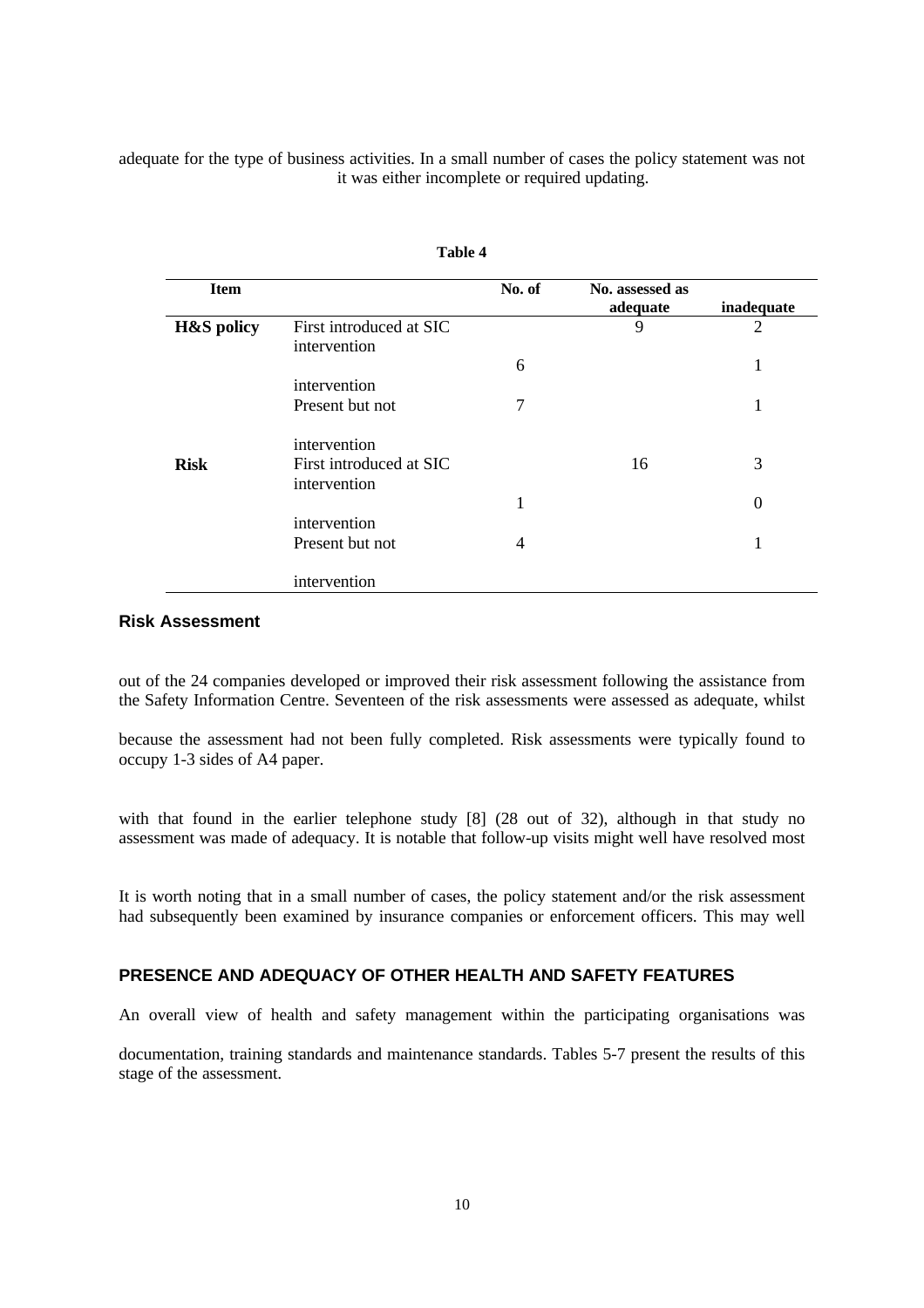#### **Documentation**

In addition to the policy statement and risk assessment, key health and safety documents, that are legally required, were assessed.

|                                                 | Table 5       |                                                                                         |           |  |  |  |  |
|-------------------------------------------------|---------------|-----------------------------------------------------------------------------------------|-----------|--|--|--|--|
|                                                 |               | Presence and adequacy of health and safety documentation in participating organisations |           |  |  |  |  |
| Item                                            | No. added or  | No. assessed as                                                                         |           |  |  |  |  |
|                                                 | intervention* | improved as result*                                                                     | adequate* |  |  |  |  |
| Accident book                                   |               | 3                                                                                       | 24        |  |  |  |  |
|                                                 | 21            | 3                                                                                       |           |  |  |  |  |
| Training records                                | 19            |                                                                                         | 22        |  |  |  |  |
| Maintenance of fire                             | 22            |                                                                                         |           |  |  |  |  |
| Maintenance of portable<br>electrical equipment |               |                                                                                         | 15        |  |  |  |  |
|                                                 | 3             |                                                                                         | 3         |  |  |  |  |
| compressor and vehicle lift                     |               |                                                                                         |           |  |  |  |  |

\* Based on number of companies

Information Centre intervention. In addition a high proportion of the documentation was assessed as adequate. Nearly 50% of the companies (11) maintain their fire equipment by contract, whilst a

specific equipment – cranes, air compressor and vehicle lift are usually part of the insurance company reports. In two cases the training records were associated with the presence of ISO 9000

with the testing of portable electrical equipment (6 cases) and training (5 cases). The earlier telephone study [8] produced a similar though less precise result for the number of health and safety

improvements following the intervention included introduction of an accident book and first aid book and improvements in training records.

| Table 6<br>Presence and adequacy of health and safety training in participating organisations |                    |                             |                 |  |  |
|-----------------------------------------------------------------------------------------------|--------------------|-----------------------------|-----------------|--|--|
|                                                                                               | No. present before |                             | No. assessed as |  |  |
|                                                                                               | intervention*      | improved as result*         |                 |  |  |
| Induction                                                                                     | 19                 | 3                           | 20              |  |  |
|                                                                                               | 14                 |                             |                 |  |  |
| First aid                                                                                     | 22                 |                             | 23              |  |  |
| <b>DSE</b>                                                                                    |                    | $\mathcal{D}_{\mathcal{A}}$ |                 |  |  |
|                                                                                               |                    |                             |                 |  |  |
| <b>COSHH</b>                                                                                  | 16                 |                             | 15              |  |  |
| <b>Noise</b>                                                                                  | 5                  |                             |                 |  |  |
| <b>PPE</b>                                                                                    |                    | ∍                           | 14              |  |  |
|                                                                                               |                    |                             |                 |  |  |

\* Based on number of companies. Number varies depending on particular requirements of the organisations.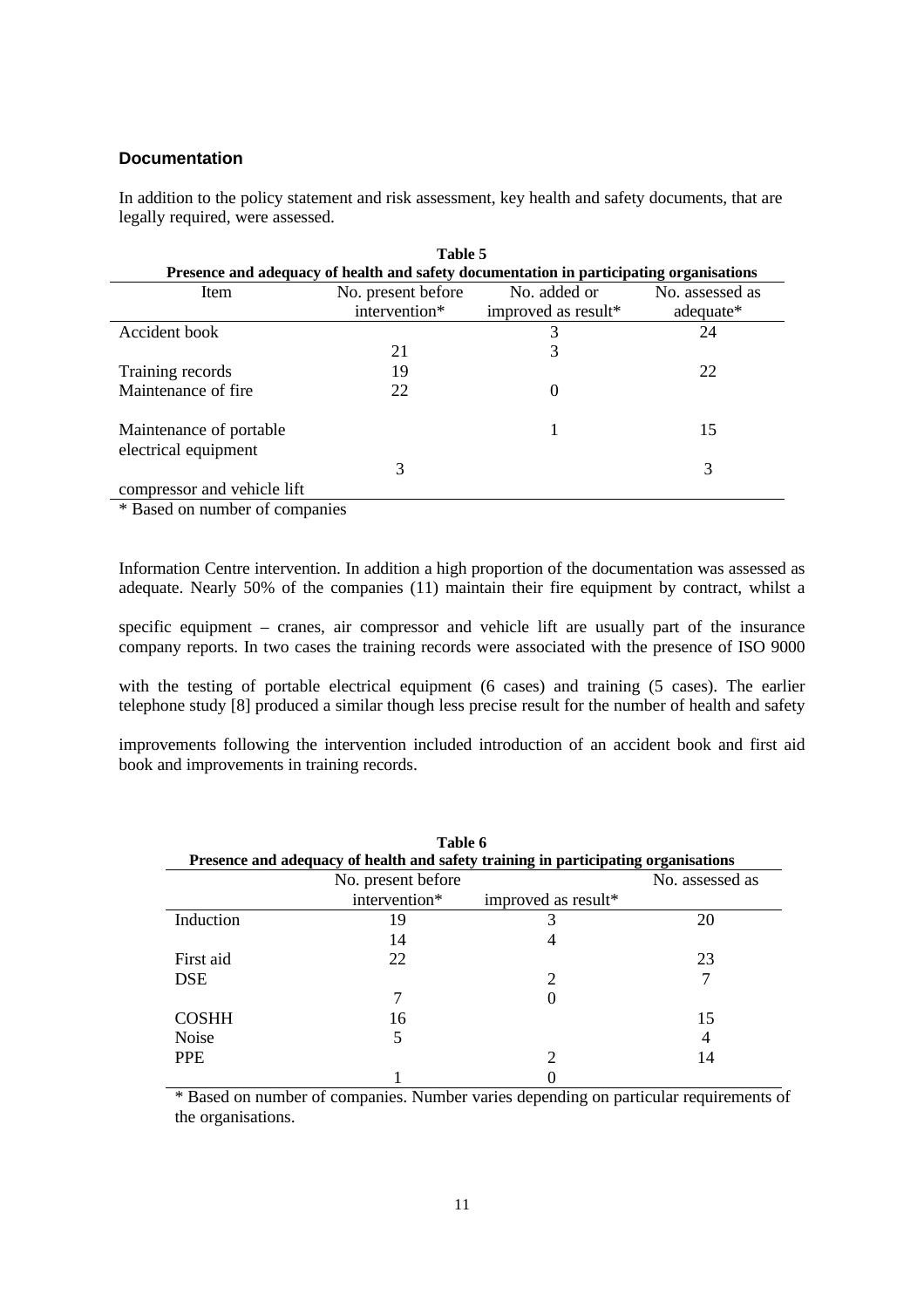Table 6 illustrates that the majority of health and safety training provided by the participating firms was in-place before the Safety Information Centre intervention. The assessor found that many of the businesses had simple but adequate training measures in place. Reference to Table 6 indicates that Safety Information Centre advice led to some improvement in training in some cases, particularly manual handling, DSE, COSHH and PPE.

In a small number of cases the training was assessed as inadequate for a range of reasons that include inadequate information provided for the employees on the use of PPE, and inadequate training on use of DSE. In some instances, for example use of lift truck and use of excavators, the training was required by the enforcement agencies or insurance companies. Sources of training mentioned included Local Authorities, suppliers of goods, chemicals and equipment and commercial training organisations as well as internal trainers. The training would not always be of a formal nature and could include informal discussion and use of literature from the suppliers. Induction training might be quite brief and informal, while in a workplace with only low handling risks, manual handling training might consist of instruction to use wheeled handling aids when possible and to obtain help with difficult loads.

#### **Maintenance standards**

| Table 7                                                       |                                                                               |                     |           |  |  |  |  |
|---------------------------------------------------------------|-------------------------------------------------------------------------------|---------------------|-----------|--|--|--|--|
|                                                               | Presence and adequacy of equipment maintenance in participating organisations |                     |           |  |  |  |  |
| No. added or<br>No. present before<br>No. assessed as<br>Item |                                                                               |                     |           |  |  |  |  |
|                                                               | intervention*                                                                 | improved as result* | adequate* |  |  |  |  |
| Lifting equipment                                             | h                                                                             |                     |           |  |  |  |  |
| Lift trucks                                                   |                                                                               |                     |           |  |  |  |  |
| Pressure systems                                              | 12                                                                            |                     | 12        |  |  |  |  |
| PPE.                                                          | 14                                                                            |                     | 13        |  |  |  |  |
| Installed equipment                                           |                                                                               |                     |           |  |  |  |  |
| Other – extraction                                            |                                                                               |                     |           |  |  |  |  |
| equipment                                                     |                                                                               |                     |           |  |  |  |  |

\* Based on number of companies. Number varies depending on particular requirements of the organisations.

Table 7 illustrates that maintenance was in general assessed as being to a high standard. In the majority of cases the maintenance measures were in place before the Safety Information Centre intervention. The role of insurance companies in inspecting equipment such as lift trucks, pressure systems, lifting equipment and boilers is significant in ensuring adequate levels of maintenance. Maintenance was identified as inadequate in 2 cases where ventilation equipment had not been cleaned and where replaceable parts of PPE had not been replaced. Fire equipment and portable electrical equipment are not present on the maintenance checklist as they are included by implication in the earlier 'documentation' list.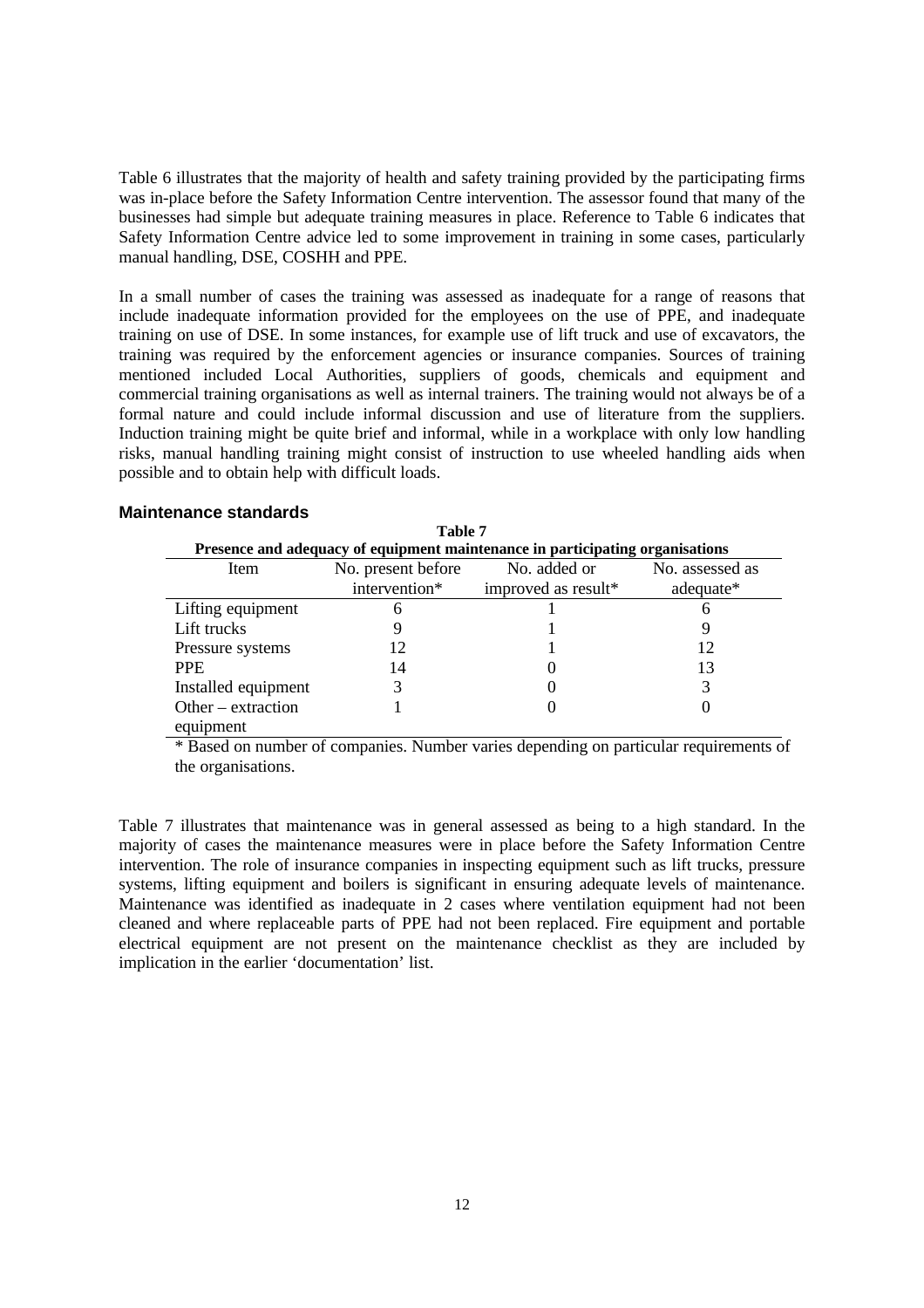#### **OTHER INFORMATION**

#### **Premises and Welfare facilities**

standards in housekeeping, welfare and building maintenance in over 90% of the premises visited. A number of organisations were operating from new premises where provision of facilities and

appreciation of welfare requirements and a demonstration of pride in ownership of the premises.

#### **Visits from the enforcement agencies**

outcome of such visit(s) had been.

Twelve of the companies had been visited one or more times by the HSE or the Local Authority in

complaints or as a part of sector specific inspection programmes and routine inspections. The outcomes varied from no action to a number of recommendations and requirements. In some

assessment and policy formulation.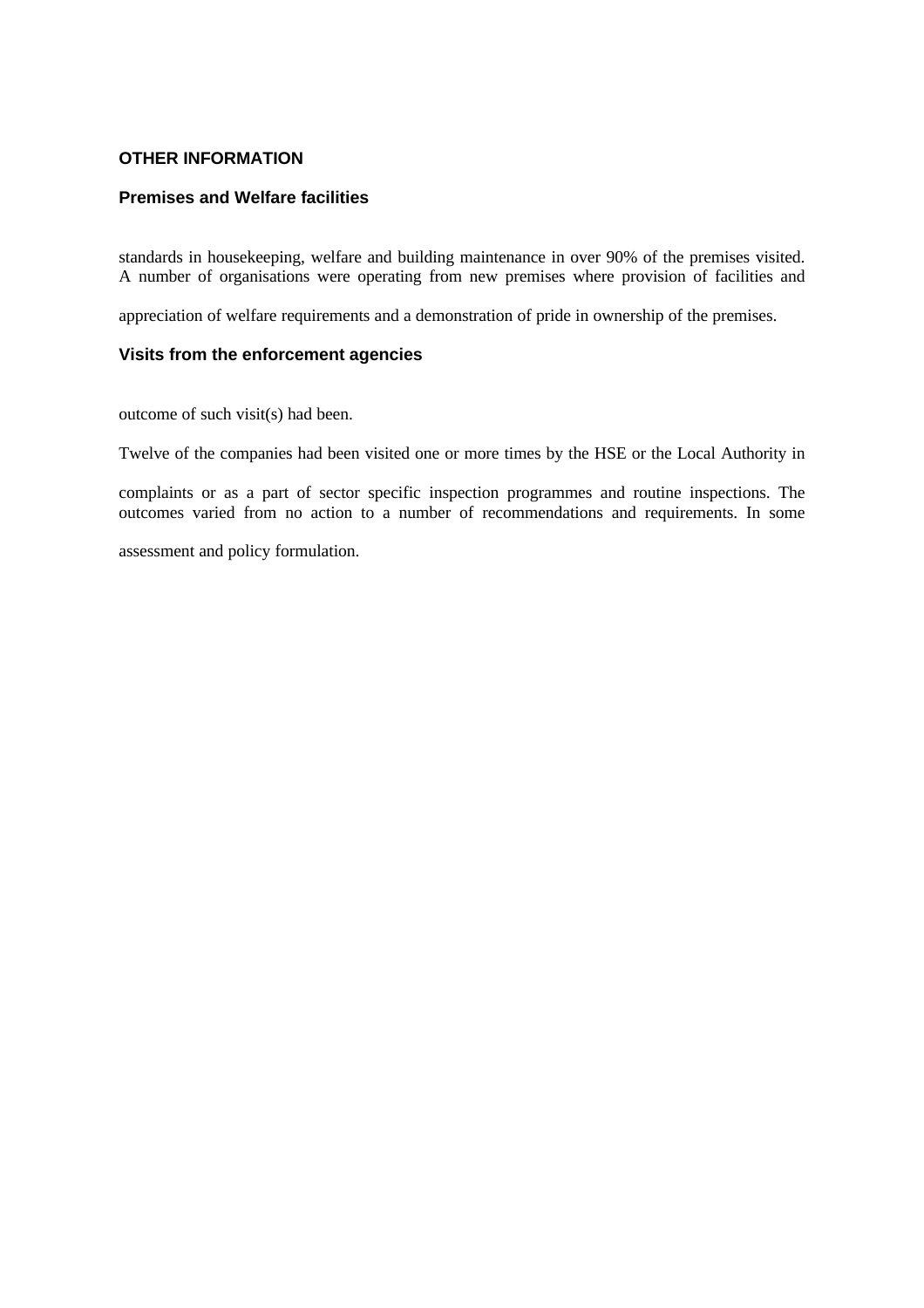### **CHAPTER 3**

### **DISCUSSION**

The results indicate that the 'minimalist' Safety Information Centre approach, applied to the particular population of companies being studied, produced a high degree of success in helping these businesses to develop health and safety policy statements and risk assessments to a standard which was acceptable to the assessor. Beyond the achievement of compliance with the legal requirements for such documents, the value of the intervention needs to be considered.

In a limited number of cases additional improvements were made to the health and safety management system as a result of the intervention for example additional training and improved record keeping. However, evidence on other aspects of health and safety management demonstrates that many of the arrangements necessary for the implementation of the policy statement appear to have been in place at many businesses before the Safety Information Centre intervention. Similarly a large number of control measures required by the risk assessments had already been introduced prior to the intervention. This is a significant observation although the evidence needs to be interpreted with care. The information is based on the recollections of the business managers, and may not be totally accurate. For example, a particular matter might well have arisen during the Safety Information Centre intervention, been discussed in an informal atmosphere and subsequently acted on by the manager without the realization that action had been triggered by the intervention. Safety Information Centre visit notes do not in general record such detail, but in a few instances specific mention has been found of the absence of a feature that was subsequently claimed by the manager to have been in place before the intervention.

The presence of such basic features of health and safety management as the accident book, first aid provision, health and safety training and simple risk control systems could perhaps be attributed to a number of influences. The study has highlighted some of these that include:

- **Previous experience of the owners.** Many small businesses are set up by managers with previous experience of working in larger companies, where they will have learnt some aspects of health and safety management, particularly those related to the technical aspects of the work.
- **Advice from other intermediaries.** Visiting inspectors, including HSE, LA Environmental Health Officers, Fire Inspectors may well have provided advice, as may have the business advisors or Workplace Contact Officers referring the companies to the Safety Information Centre. The WCOs normally leave a pack of HSE brochures to help the business manager to get started.
- **Role of insurance companies.** Many instances of insurance company influence were noted by the assessor. These included pressure system maintenance, lift truck training and maintenance and lifting equipment testing and inspection. Insurance company influence appears to be positive and effective – there were almost no assessments of inadequacy in these areas.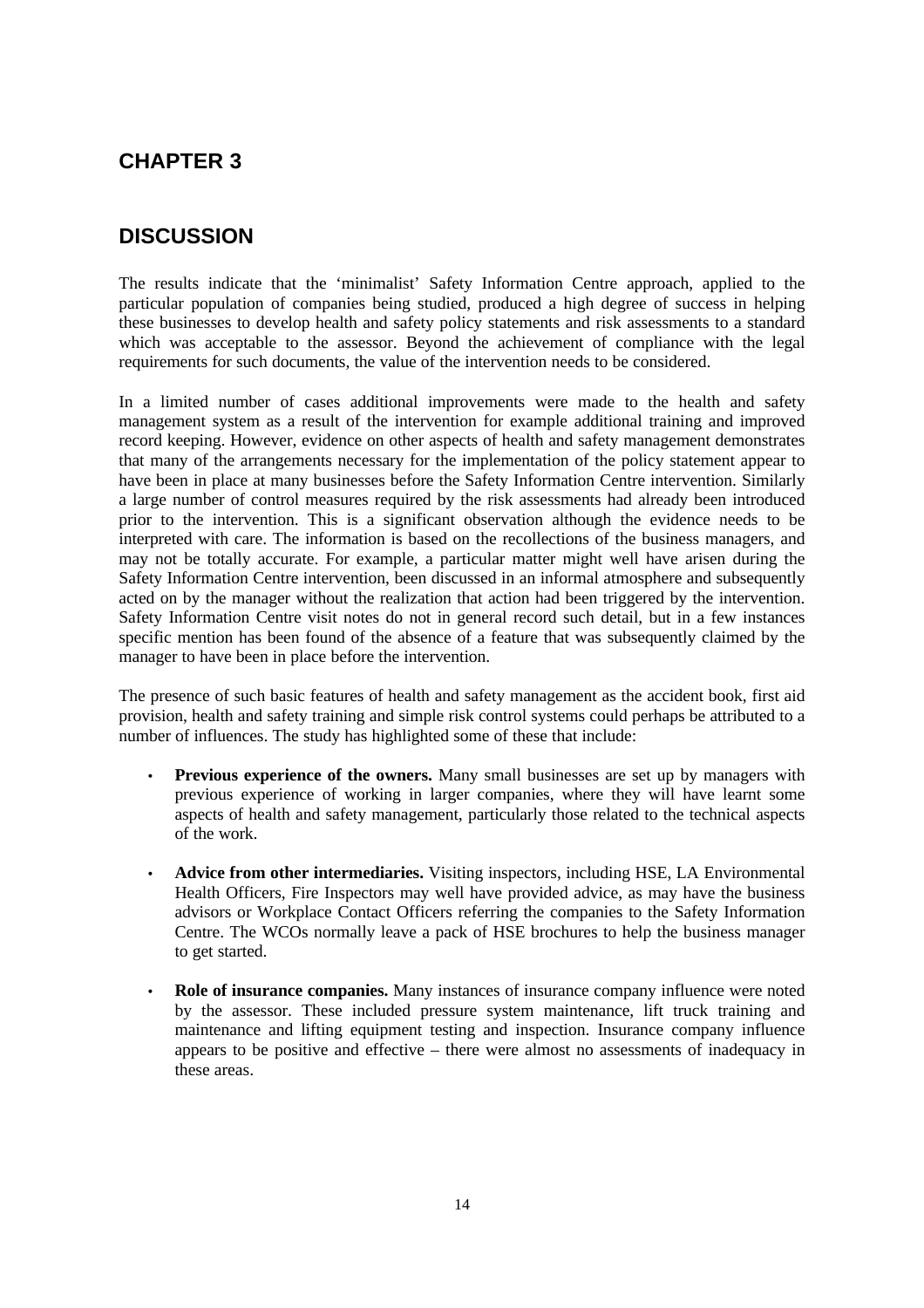- **Role of suppliers.** Suppliers were mentioned several times as being influential, particularly in the context of COSHH assessment and use of PPE.
- **Companies working to quality standards.** Six companies were working with ISO 9000 where there is some overlap with health and safety management particularly in the areas of training and record keeping.
- Informed by parent company. In one case information was supplied by the parent company.
- **Required by clients.** A number of companies were suppliers or contractors to larger organisations. These organisations had a number of health and safety requirements of the small firms.

In addition, as discussed in the methodology, the sample of companies may be biased to those with managers who have above average awareness of health and safety.

These influences may have had some effect on the production of the policy statement and risk assessment. However the production of these documents can obviously create particular difficulties for the small business manager. The procedures are not prescriptive in nature, and a considerable degree of judgement is required. This is especially the case in performing a risk assessment, in deciding which hazards are to be included and what control measures are appropriate in each case. It is in these circumstances that more specific help is needed. The comments made by the business managers on the benefits of the intervention demonstrate this. These are summarised in Table 8.

| Table 8                                                     |                       |  |  |  |  |
|-------------------------------------------------------------|-----------------------|--|--|--|--|
| Comments on the SIC intervention made by business managers  |                       |  |  |  |  |
| <b>Comment</b>                                              | No. of mentions       |  |  |  |  |
| Helpful or useful                                           | 19                    |  |  |  |  |
| Gave basic outline on how to carry out a risk<br>assessment | 11                    |  |  |  |  |
| Made confident to prepare risk assessment                   | 6                     |  |  |  |  |
| Gave confidence or reassurance on<br>risk                   |                       |  |  |  |  |
| assessment                                                  |                       |  |  |  |  |
| Helped to develop policy statement                          | 3                     |  |  |  |  |
| Helped fine tune and confirm documentation                  |                       |  |  |  |  |
| Good for hazard identification                              | $\mathcal{D}_{\cdot}$ |  |  |  |  |
| Personal approach particularly helpful                      |                       |  |  |  |  |

**Table 8** 

A number of those interviewed made specific comments which illustrate this further, for example, 'made health and safety less forbidding', 'many health and safety documents are difficult to interpret', 'now confident to do more', 'the risk assessment has stood the test of time', and 'safer than approaching an enforcement officer'.

This information would suggest that the intervention is successful at a very practical level of enabling the managers to develop the understanding and skills to write a policy statement and carry out a risk assessment. It is notable that a large proportion of the companies assessed found the intervention 'helpful' or 'useful'. Those that did not are discussed individually later. The positive attitude is possibly partly prompted by the advice being provided free of charge. Other comments are perhaps of more significance. It is apparent that the intervention was confidence building for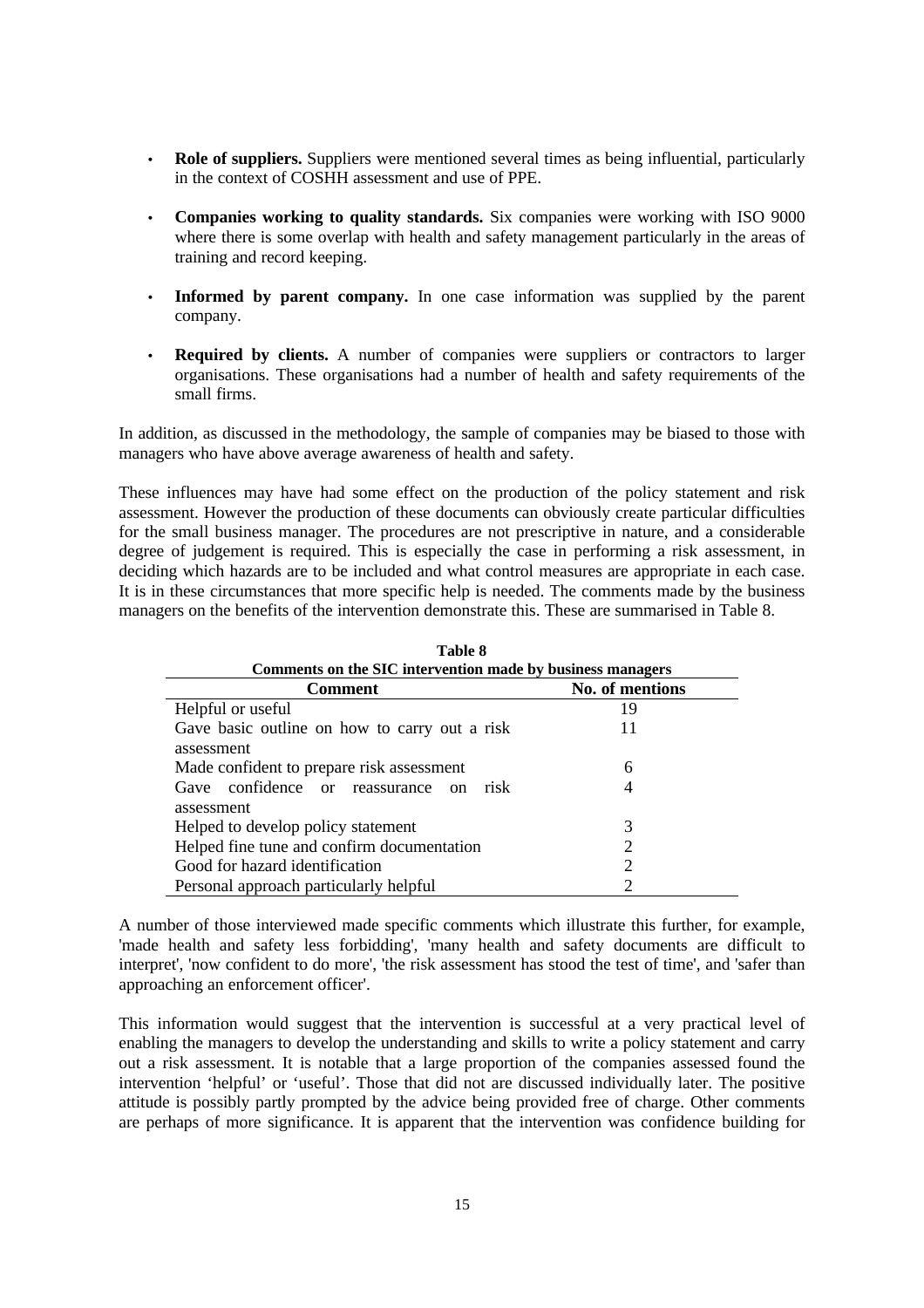some of the business managers – terms like 'confident', 'confidence', 'confirm', 'less forbidding' and 'reassurance' are to be found. Since the intervention a number of the businesses have gone on to carry out further risk assessments when required. Two managers also specifically mentioned that the personal approach was helpful. These comments reflect the goal setting nature of risk assessment and the need for interpretive assistance in developing an appreciation of the topic.

It is suggested that the intervention also enables the business manger to develop a greater appreciation of health and safety in the context of a management system rather than as a number of empirical individual elements. The assessor made a range of comments in his visit reports that provide insight into this aspect of the Safety Information Centre intervention. These included:

- Improved health and safety awareness;
- Increased awareness of risks;
- Helped manager coordinate efforts;
- Earlier visit could have saved resources; and
- Subsequently produced other risk assessments.

The intervention thus appears to lead to a more coherent understanding of how health and safety should be managed. It could also be argued that once learnt, the skills of carrying out a risk assessment which lead to judgements and decision-making, encourage ownership of health and safety.

#### **The less successful interventions**

The Safety Information Centre approach does have a number of limitations that have been highlighted by the less successful interventions. The assessor identified three companies that did not benefit from the assistance provided by the Safety Information Centre. The key points from these assessments are presented below.

Case study 2, an engineering company with 30 employees. They were referred by a visiting HSE Inspector. They already had policy statement and risk assessment documents and claimed that the 'not very practical' Safety Information Centre intervention had not improved their health and safety system. The assessor found that they had failed to identify some major hazards associated with toxic materials. These should have been abundantly apparent to management. The assessor reported that 'the problem almost certainly originates at top management level. Not enough involvement or understanding'. The Safety Information Centre approach, with its encouragement of self-help, will tend to be vulnerable to this type of management shortcoming.

Case study 10, a relatively large company employing around 300 staff, undertaking sewer and drain maintenance work. They employed their own Health and Safety Manager who had a detailed health and safety management system in place. They sought help from the Safety Information Centre following 4 HSE inspection visits associated with accidents. A company of this size, working in a relatively high risk field, and having its own health and safety staff, is most unlikely to gain much from spending an hour or so talking to Safety Information Centre staff. Indeed, the safety manager claimed to have gained no benefits at all from the meeting.

Case study 21, an electronics company with 5 employees was referred to the Safety Information Centre by a WCO. The Managing Director had 'long and varied' experience in the electronics industry, but was 'perhaps a little casual' over health and safety matters. This was reflected in the fact that he had failed to produce a policy statement and risk assessment many months after the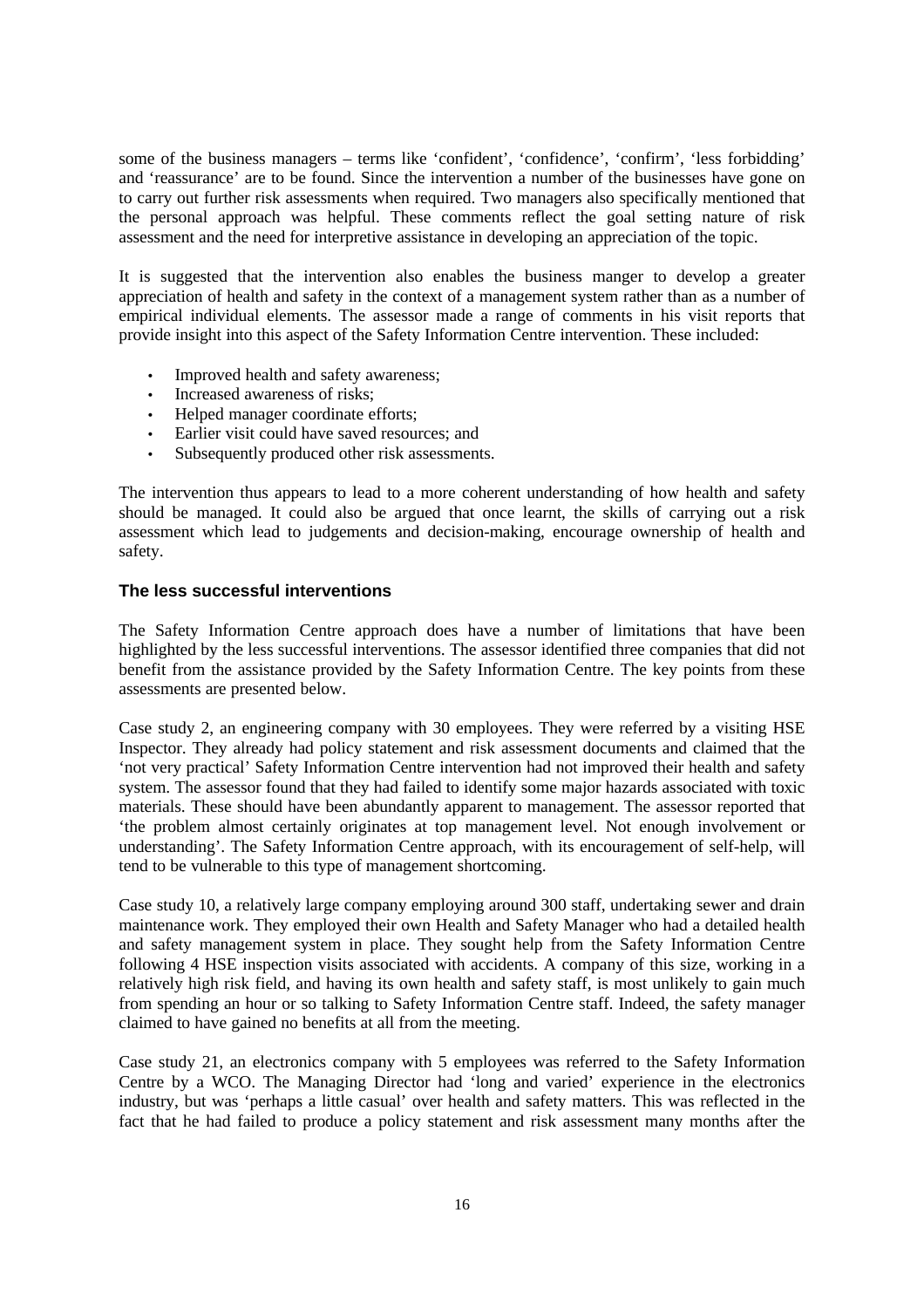Safety Information Centre intervention, and had 'probably gained less than any other' from the attitudes.

## **Summary**

impressive, provide an indication of the strengths and weaknesses of the Safety Information Centre approach. These include:

• • • • • • • • •

of their management systems.

#### **Weaknesses of the approach**

The approach is more suitable for small businesses than for larger ones, which often have

procedures;

- Based on a single visit/intervention follow-up meetings would be beneficial;
- Limited by the self-help concept motivational issues of managers may not be successfully addressed; and

A limited number of small firms access the Safety Information

#### **Application of the approach**

Care is needed in generalising the success of the approach taken by the two Centres studied.

A standardisation of approach across all RoSPA- affiliated Safety Information Centres.

businesses. To be successful it would require supplementary training for the consultants, aimed at changing both attitudes and approach in dealing with small businesses. How this might be done has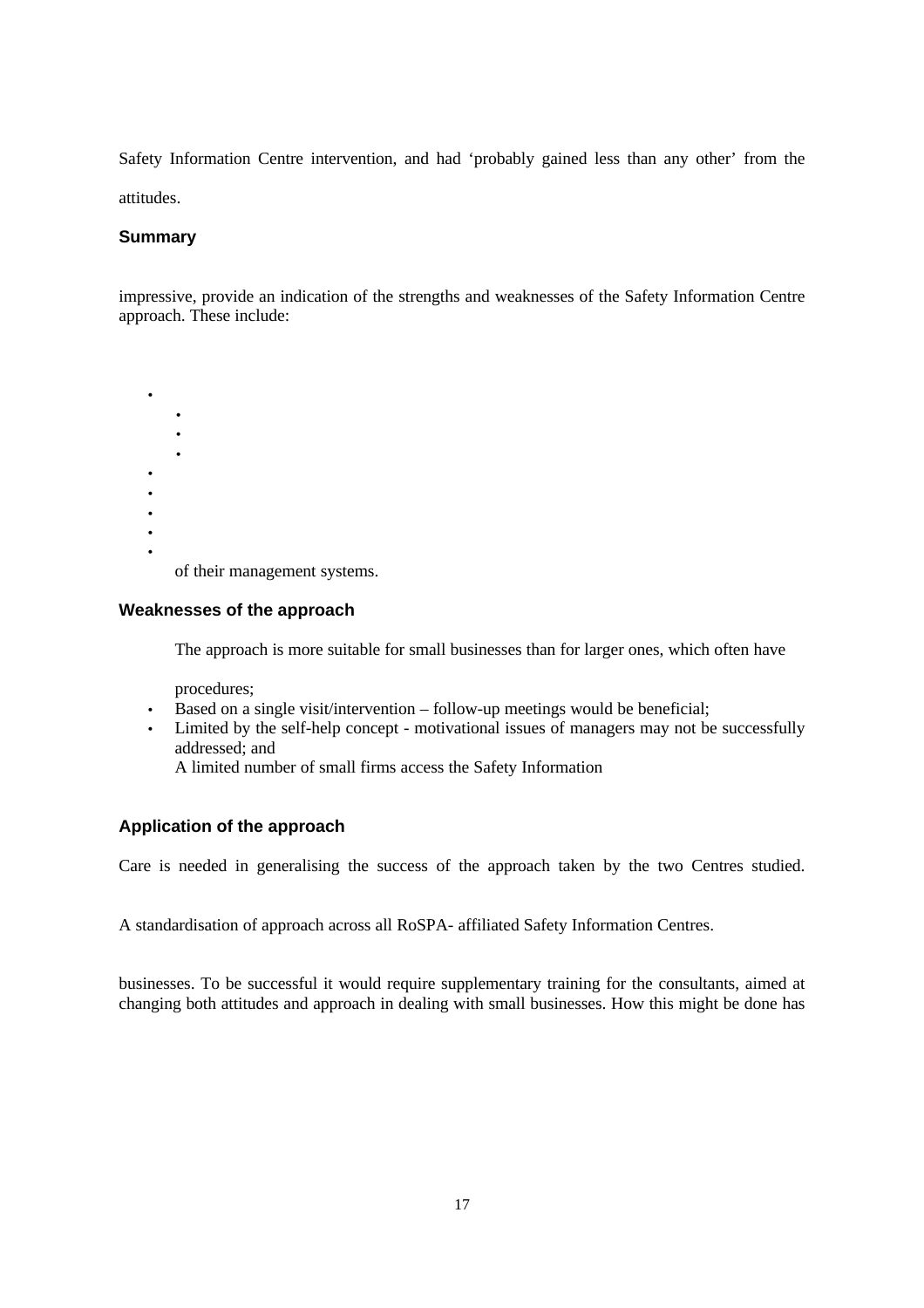### **REFERENCES**

1. DTI Statistical Bulletin: SME Statistics for the United Kingdom, 1997, DTI SME Statistics Unit, July 1998.

British Chambers of Commerce, Small Firms Survey, Health and Safety Information, BCC,

3.

Management, January 1998.

p55.

4. 27 (1997) No 10,

- 5. Five Steps to Successful Health and Safety Management, Health and Safety Executive, IND(G)132L, 1996.
- 6. Stating Your Business. Guidance on Preparing a Health and Safety Policy Document for Small Firms, Health and Safety Executive, INDG324, 2000.
- 7. 5 Steps to Risk Assessment, Health and Safety Executive, INDG163, 1998.
- 8. R. Tait and D. Walker, Risk Assessment in Small Enterprises, J. Inst. Occ. Safety and Health, 2 (1998) p37.
- 9. An Introduction to Health and Safety, Health and Safety Executive, INDG259, 1997
- 10. 5 Steps to Risk Assessment Case Studies, Health and Safety Executive, HSG183, 1998.
- 11. R. Tait and D. Walker, Marketing Safety, Occupational Safety and Health, 30 (2000) No4, p32
- 12. Tait, N.R. and Walker, D., "Marketing health and safety management expertise to small enterprises", Safety Science , 36(2), 2000, pp 95-110.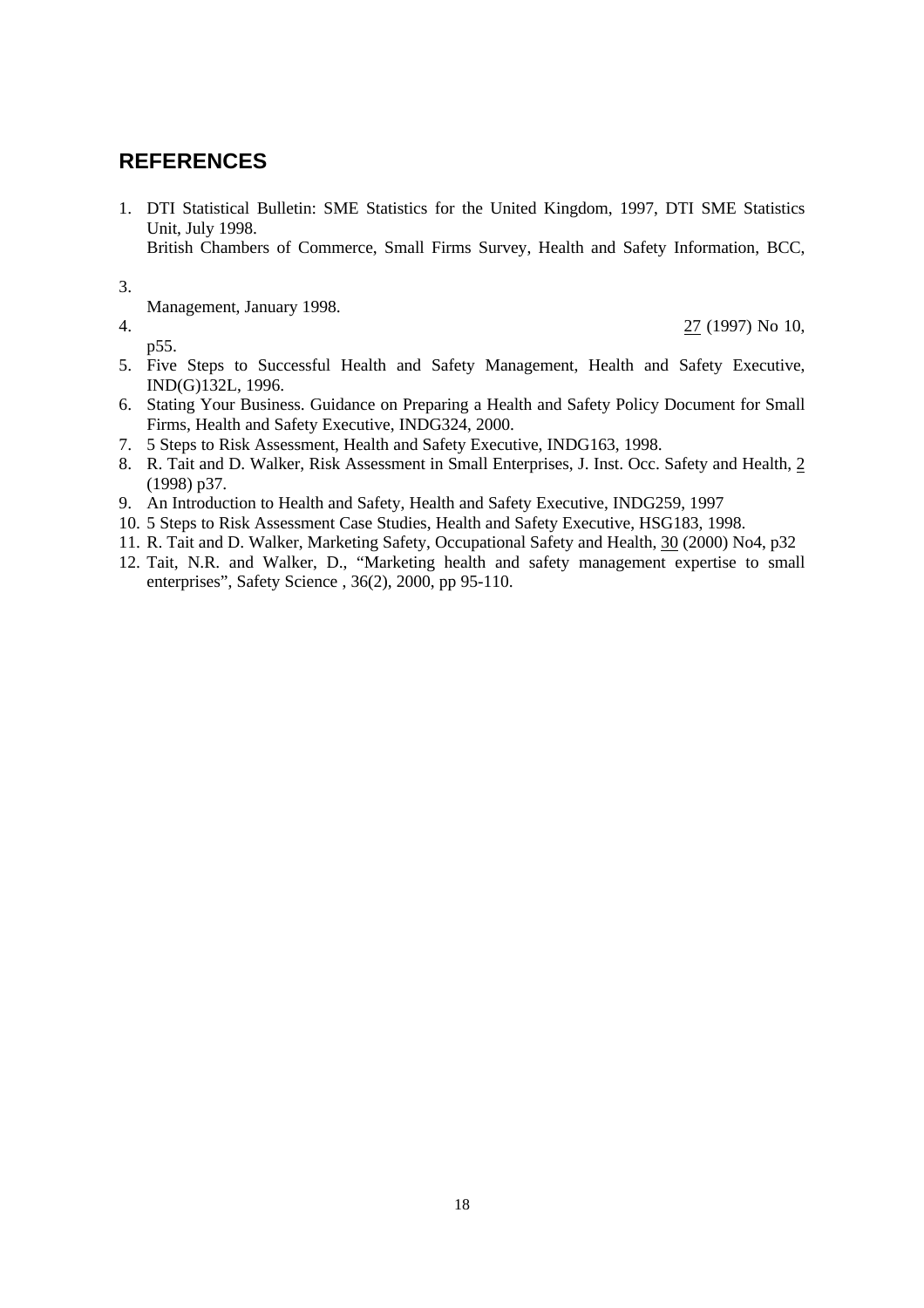### **APPENDIX 1**

### **Evaluation of the Safety Information Centre approach in providing health and safety advice to small firms**

**Questionnaire for firms who participated**

| Year business established                                                                                        |
|------------------------------------------------------------------------------------------------------------------|
| <b>Contact Name</b>                                                                                              |
| Job title                                                                                                        |
| Does the company work to any quality standards?                                                                  |
| When did you contact the SIC (approx.)?                                                                          |
|                                                                                                                  |
| Why/how did you contact the SIC?                                                                                 |
|                                                                                                                  |
| Have you any comments on the assistance they provided? What were the benefits? (Specific as possible,<br>please) |
|                                                                                                                  |
|                                                                                                                  |
| Have you been visited by a health and safety inspector? No. of times, outcomes?                                  |
|                                                                                                                  |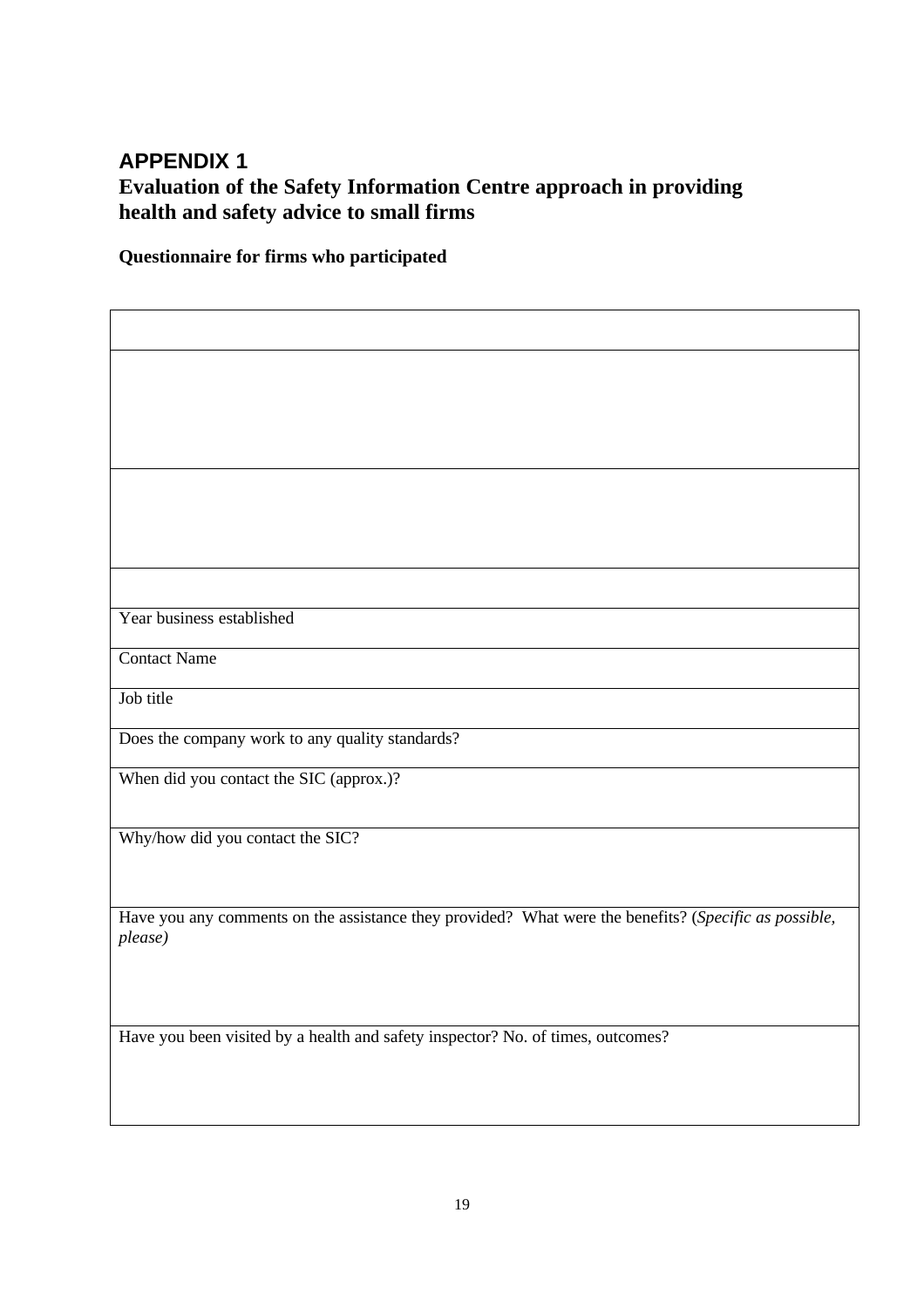### **Assessment of health and safety management system**

#### Documentation.

| Item                                 | Present before | Added/improv   | Is this    | Assessed as | Why, how |
|--------------------------------------|----------------|----------------|------------|-------------|----------|
|                                      | intervention?  | ed as a result | necessary? | adequate?   | Comments |
| H&S Policy Statement                 |                |                |            |             |          |
|                                      |                |                |            |             |          |
| <b>Risk Assessment</b>               |                |                |            |             |          |
| Accident book                        |                |                |            |             |          |
| First aid book                       |                |                |            |             |          |
| Training records                     |                |                |            |             |          |
| Fire equipment<br>Maintenance        |                |                |            |             |          |
| Portable elec. equip.<br>maintenance |                |                |            |             |          |
| Other $-$ specify                    |                |                |            |             |          |

#### Training

| --------------<br>Item      | Present before<br>intervention? | Added/improv<br>ed as a result | Is this<br>necessary? | Assessed as<br>adequate? | How, why<br>comments |
|-----------------------------|---------------------------------|--------------------------------|-----------------------|--------------------------|----------------------|
| Induction                   |                                 |                                |                       |                          |                      |
| Manual handling             |                                 |                                |                       |                          |                      |
| First aid                   |                                 |                                |                       |                          |                      |
| Display screen<br>equipment |                                 |                                |                       |                          |                      |
| Lift trucks                 |                                 |                                |                       |                          |                      |
| <b>COSHH</b>                |                                 |                                |                       |                          |                      |
| Vibration                   |                                 |                                |                       |                          |                      |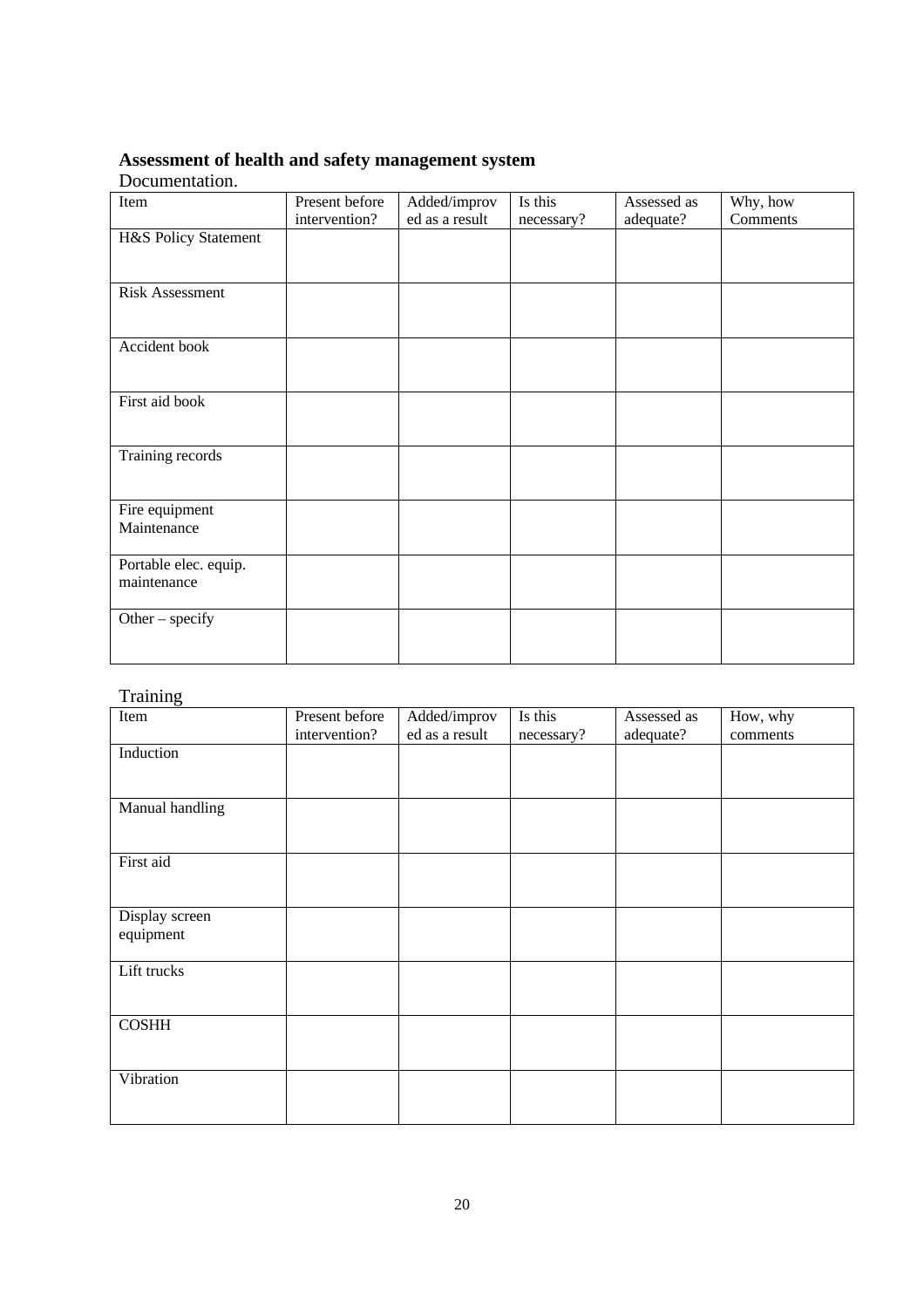| Noise           |  |  |  |
|-----------------|--|--|--|
|                 |  |  |  |
| <b>PPE</b>      |  |  |  |
|                 |  |  |  |
|                 |  |  |  |
| Other – specify |  |  |  |
|                 |  |  |  |
|                 |  |  |  |

#### Maintenance

| Item                | Present before<br>intervention? | Added/improv<br>ed as a result? | Is this<br>necessary? | Assessed as<br>adequate? | How, why<br>comments |
|---------------------|---------------------------------|---------------------------------|-----------------------|--------------------------|----------------------|
| Lifting equipment   |                                 |                                 |                       |                          |                      |
| Lift trucks         |                                 |                                 |                       |                          |                      |
| Pressure systems    |                                 |                                 |                       |                          |                      |
| <b>PPE</b>          |                                 |                                 |                       |                          |                      |
| Installed equipment |                                 |                                 |                       |                          |                      |
| Other $-$ specify   |                                 |                                 |                       |                          |                      |

| <b>Other information</b>         |
|----------------------------------|
| Premises and welfare facilities  |
|                                  |
|                                  |
|                                  |
|                                  |
|                                  |
| Adequacy of the risk assessment? |
|                                  |
|                                  |
|                                  |
|                                  |
| Other comments                   |
|                                  |
|                                  |
|                                  |
|                                  |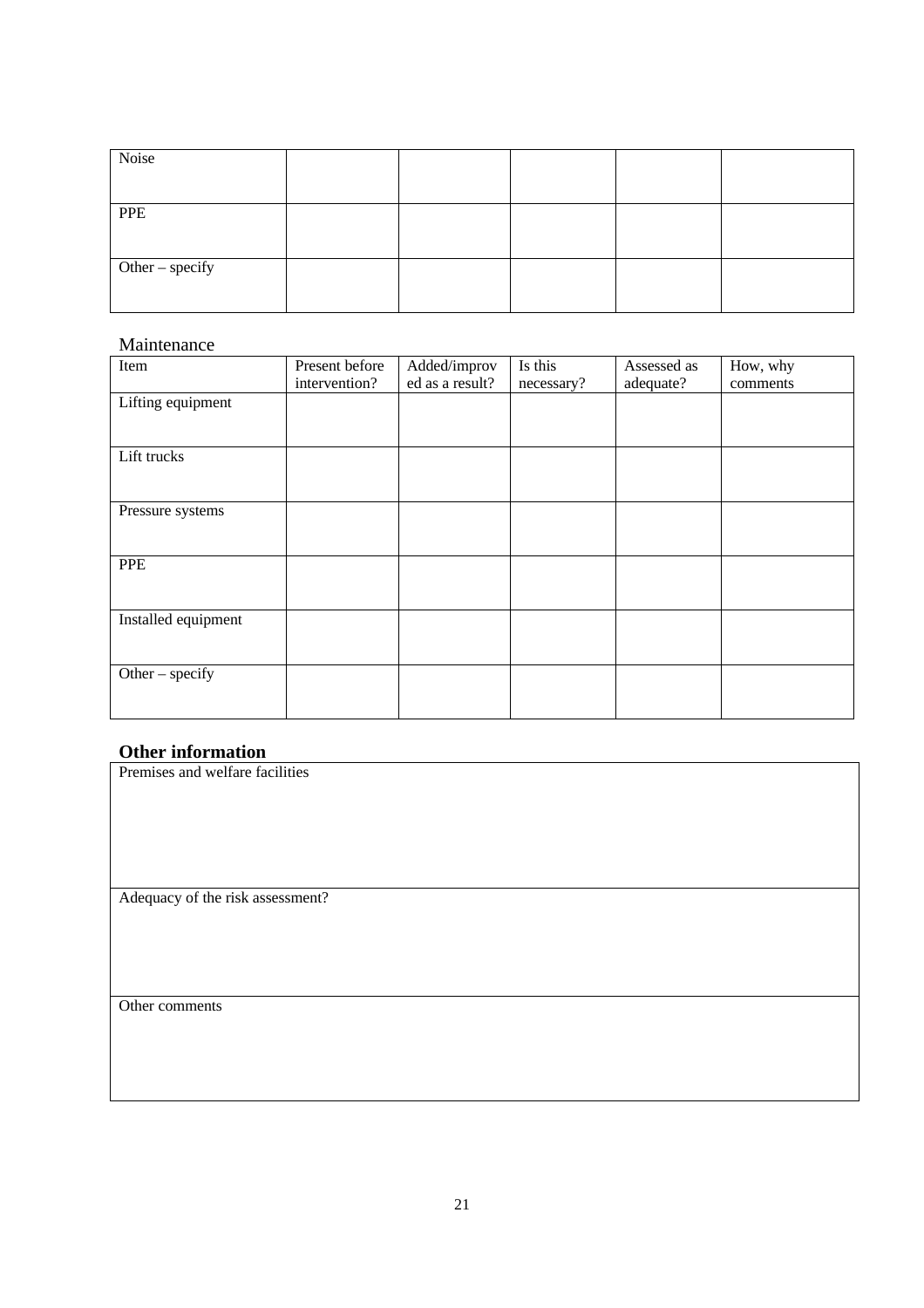### **APPENDIX 2**

#### **CASE STUDY 1**

#### **Background**

A small company based in the Liverpool docks working in the food processing industry. The company was established in summer of 1998 and at present has 9 employees. The main activity is the bulk purification of edible oil by the use of centrifuge and filters.

The company plans to extend its business activities to include the production of animal feed. At the time of the visit new plant was being installed and as a result, most of the work was being carried out by outside contractors.

A Workplace Contact Officer visited the company not long after it was established. The Managing Director was unfamiliar with UK legislation and so the WCO suggested that the local Safety Information Centre could provide health and safety advice.

The Safety Information Centre visited the company 18 months ago. The assistance provided was considered extremely useful, particularly in the development of both policy statement and risk assessment. The Safety Information Centre advisor provided a basic outline of how to write a policy and carry out a risk assessment that was helpful and sufficient for the company to get started.

#### **Assessment of the health and safety management system**

An assessment of the management systems illustrated that as a result of the intervention several aspects of the health and safety management system had been established. These included the production of a health and safety policy statement, development of risk assessment, provision and use of an accident book and first aid book, and the development of training records. The risk assessments were considered adequate for the present work activity but will need revising to allow for the extension of premises and processes.

Although the company carried out some training e.g. FLT, first aid, the intervention also increased the amount of training in particular for manual handling and use of PPE.

The company already had a number of adequate measures in-place related to maintenance of equipment such and lift trucks, lifting equipment and pressure systems. This was required by the insurance*.*

#### **Premises and welfare facilities**

The premises and welfare facilities were assessed as being barely adequate, but they were already being improved as part of overall company development.

#### **Other comments**

The company has been visited twice by the HSE and was advised on the installation of new equipment for the animal feed processes.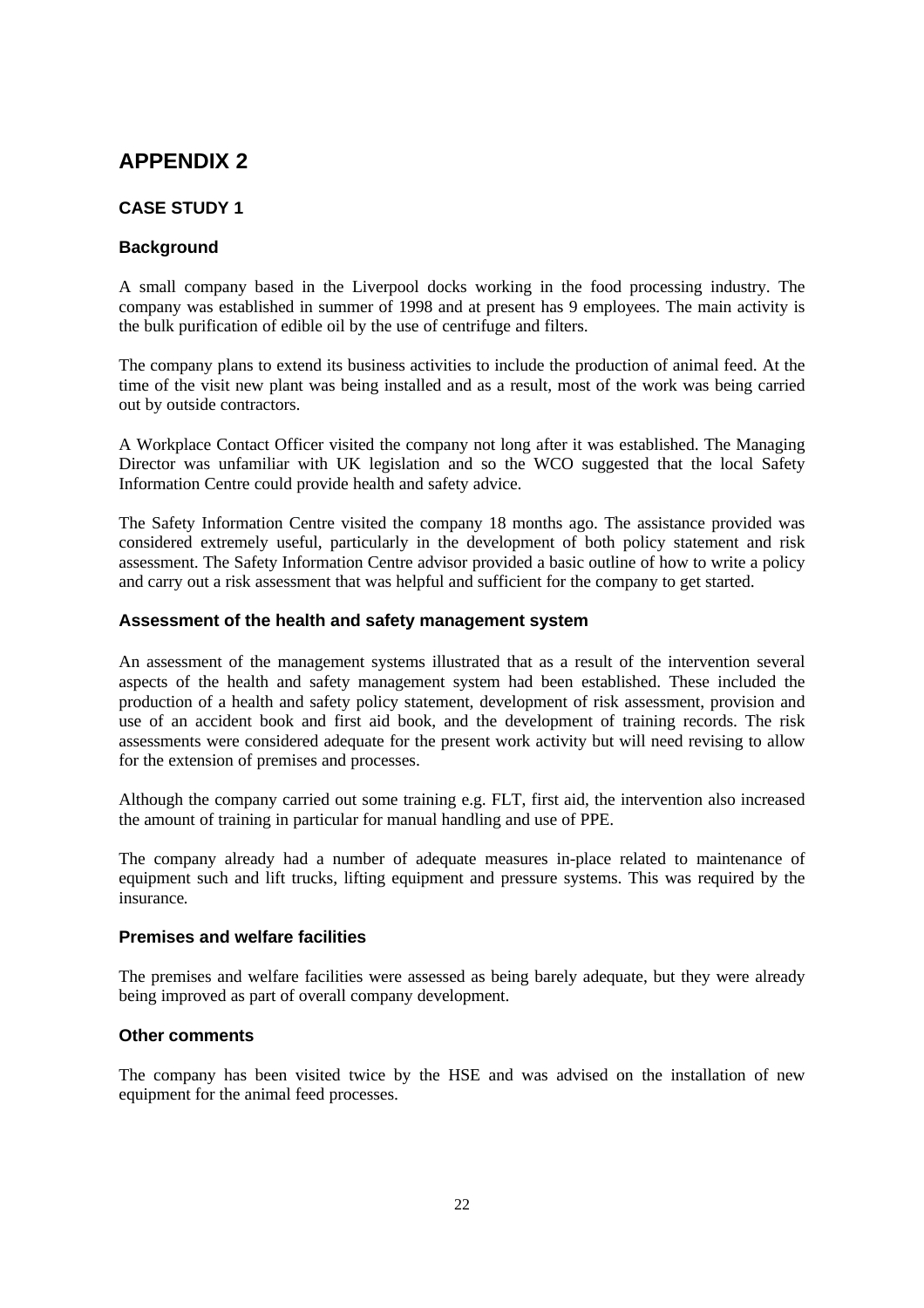#### **CASE STUDY 2**

#### **Background**

This company, employing 30 staff, was established as long ago as 1964. They manufacture steel or plastic conveyer systems used, for example, in the food industry*.* They were recommended to contact their local Safety Information Centre by an HSE Inspector although the specific reason for this is not known. This they did in late 1998, a meeting taking place at the Safety Information Centre office. This does not appear to have been particularly helpful to them, being described by the present Production Manager as 'not very practical' and as having 'no specific benefits'.

#### **Assessment of the safety management system**

The assessment revealed that all necessary documentation had been in place before the intervention. It was claimed that no improvements or additions were made as a result of the intervention. The assessor considered that all items of documentation were necessary but considered that training records and risk assessments were inadequate. In the latter respect there had been a failure to identify some major hazards which should have been apparent to experienced staff. These hazards must have been present for a number of years, as there was no evidence of recent changes to production methods.

Training was being provided for a number of activities, including for example manual handling, first aid, DSE and noise. Training was unmodified as a result of the Safety Information Centre intervention. It was considered by the assessor as inadequate for COSHH and for PPE usage. Maintenance standards had not been modified as a result of the intervention. They were assessed as adequate apart from those provided for PPE and exhaust extraction.

#### **Premises and welfare facilities**

There were good welfare facilities, well maintained. In general, housekeeping standards were adequate and the company gave the impression of being well run.

#### **Other comments**

The company had obviously not benefited from discussions with the Safety Information Centre, even though management had the benefit of experience of their manufacturing activities over a number of years previously. Lack of development of the health and safety management system was thought by the assessor to originate almost certainly from management attitudes. Such progress as had been made over the years probably resulted from enforcement visits rather than Safety Information Centre influence.

#### **CASE STUDY 3**

#### **Background**

A Bootle based company in the electronics sector, manufacturing remote radar instrumentation control systems. The company was established in 1979 and has 12 employees. The interview took place with the production manager.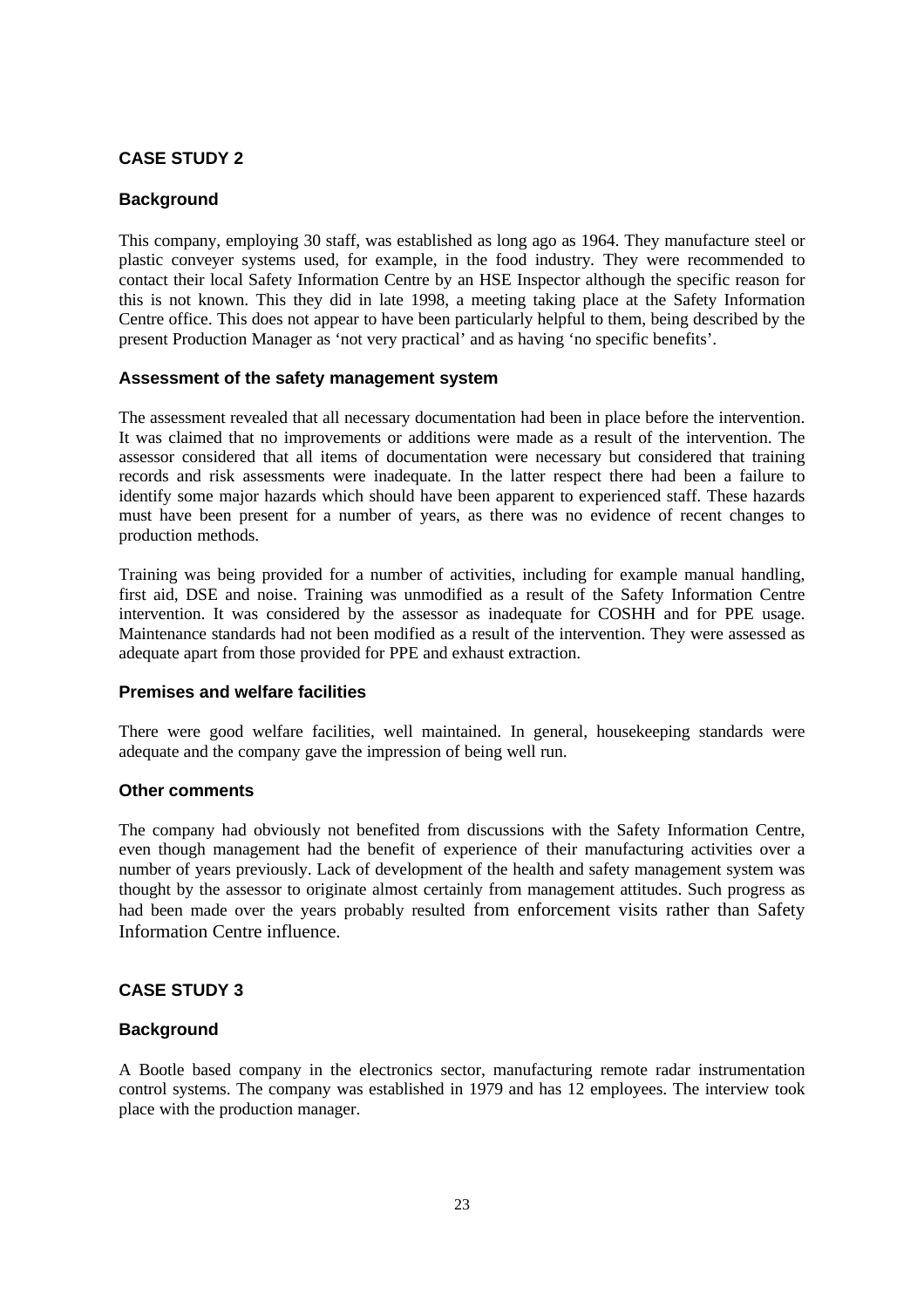The production manager contacted the local Safety Information Centre in 1999, because he wanted to ensure he was up to date with health and safety requirements. He had previously collected the Safety Information Centre card from a business meeting. The production manager found the assistance provided by the Safety Information Centre extremely useful. He felt that he would have not carried out the risk assessment without their help.

#### **Assessment of the health and safety management system**

The assessor visited in early February 2000. It was apparent to him that the company had had a number of health and safety management documents prior to the intervention; these included an accident book, first aid book, and equipment maintenance records for fire extinguishers and portable electrical equipment*.* In addition the company had produced a health and safety policy statement and a risk assessment. Although the assessor felt that the risk assessment was adequate (apart from a number of minor modifications), the policy statement was considered unsatisfactory. It had not been signed and so was not necessarily accepted by the board.

The company already provided induction training and COSHH training. However following the Safety Information Centre advice, the induction training was improved and new training programmes were introduced to cover manual handling, first aid and use of display screen equipment. The use of display screen equipment was not considered adequate because eye tests had not been made available to staff.

The installed electrical equipment was already on regular maintenance programmes.

#### **Premises and welfare facilities**

The premises were of good standard and well maintained.

#### **Other comments**

The company is part of a larger organisation, but independent in terms of management systems and procedures including health and safety.

#### **CASE STUDY 4**

#### **Background**

An Ellesmere Port company employing 10 staff. The company was established in 1993, but had existed 8 years prior to that under a different trading name. The company manufactures control cables mainly used in vehicle engines. The interview took place with the Production Manager and the Managing Director.

The local Safety Information Centre contacted the company in June 1998 at the request of the local Business Link to which the company had made an approach for help with their health and safety management system. The visit was considered by the Production Managers to be very successful, particularly the help with risk assessment. Their comments were expressed in a very enthusiastic manner.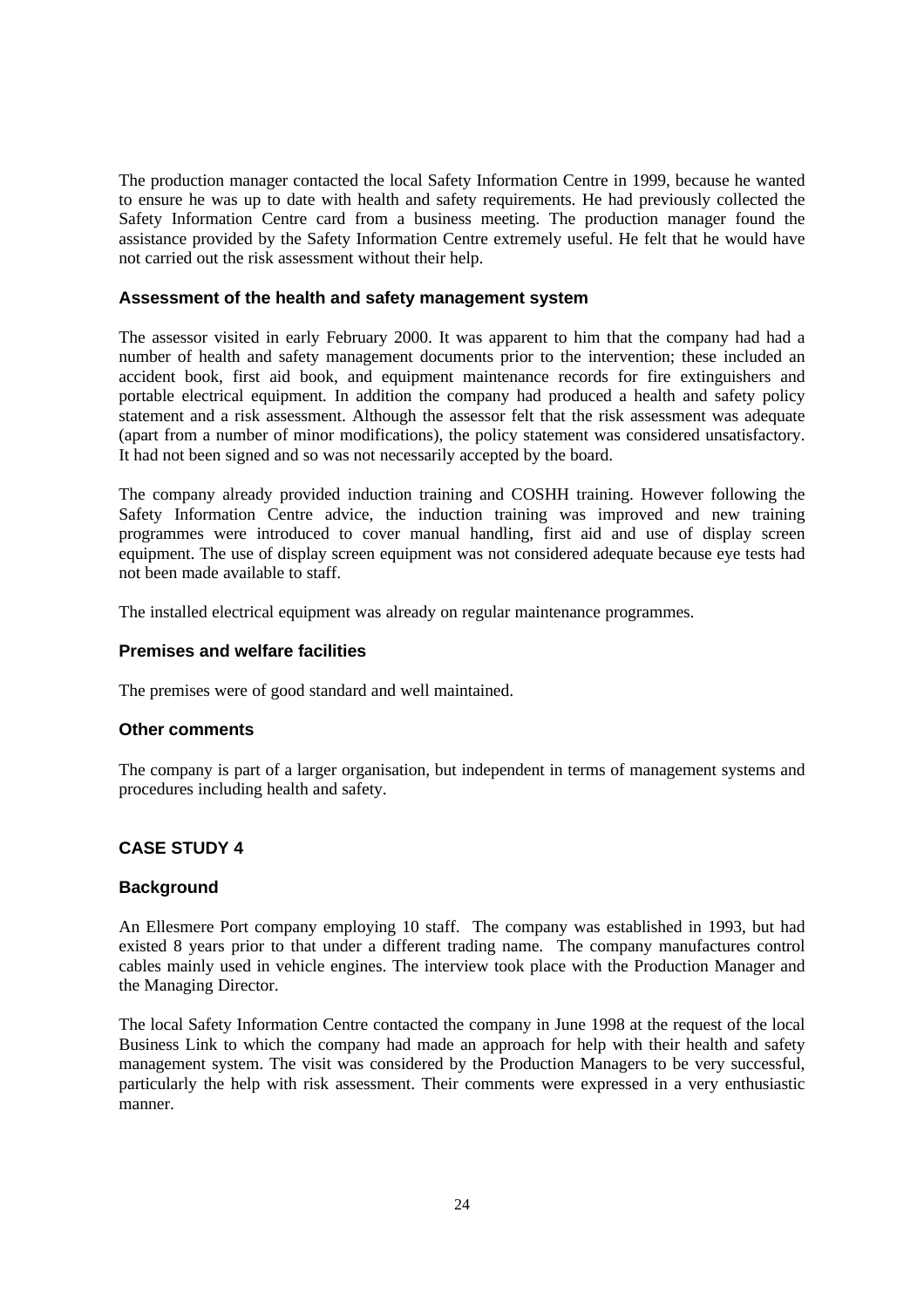#### **Assessment of the health and safety management system**

The company was visited in early February 2000 and was considered by the assessor to have good standards of health and safety management. This was highlighted by:

- The presence of a number of health and safety management documents including accident book, first aid book, training records and maintenance records. All were assessed as adequate.
- The large amount of good quality training including induction, manual handling, first aid, lift trucks and COSHH. All employees had training certificates.
- Good maintenance regimes for lift trucks, pressure systems and PPE.

The assistance from the Safety Information Centre enabled the company to develop both a health and safety policy statement and a risk assessment which were of adequate standards. Although the risk assessment was held as a computer file and not immediately accessible, staff were aware of it.

#### **Premises and welfare facilities**

In line with other aspects of the company the facilities were of good standard and well maintained.

#### **Other comments**

The fact that the company was working with ISO 9002 meant that documentation and training were well established.

#### **CASE STUDY 5**

#### **Background**

This company, employing 80 staff, has traded since the early 70s. They supply DIY goods (ironmongery, hand tools and a small range of power tools) to the trade.

The Customer Care Manager contacted the Safety Information Centre following an enforcement visit by an Environmental Health officer (EHO) investigating a Stanley Knife accident. They had been advised to take action on some points by the EHO but were not clear as to how to proceed. The Safety Information Centre meeting took place in the autumn of 1999, and covered a broad range of health and safety topics as well as the specific matters raised by the EHO. The meeting had been found most useful and had 'lifted the fog' on a number of points. The 5 steps to risk assessment had been explained and it was clear to the assessor that a good understanding of the process had been obtained. Advice had been given on seeking Local Authority (LA) help with setting up training courses, and this had been done.

#### **Assessment of the health and safety management system**

The assessor visited the company at the end of March 2000. A number of features were found to have been in place prior to the Safety Information Centre intervention, including fire equipment, portable electrical equipment and lift truck maintenance, and accident and first aid recording. The health and safety policy statement had been updated as a result of the intervention and risk assessments had been started, were found to be to a high standard, but were not yet complete.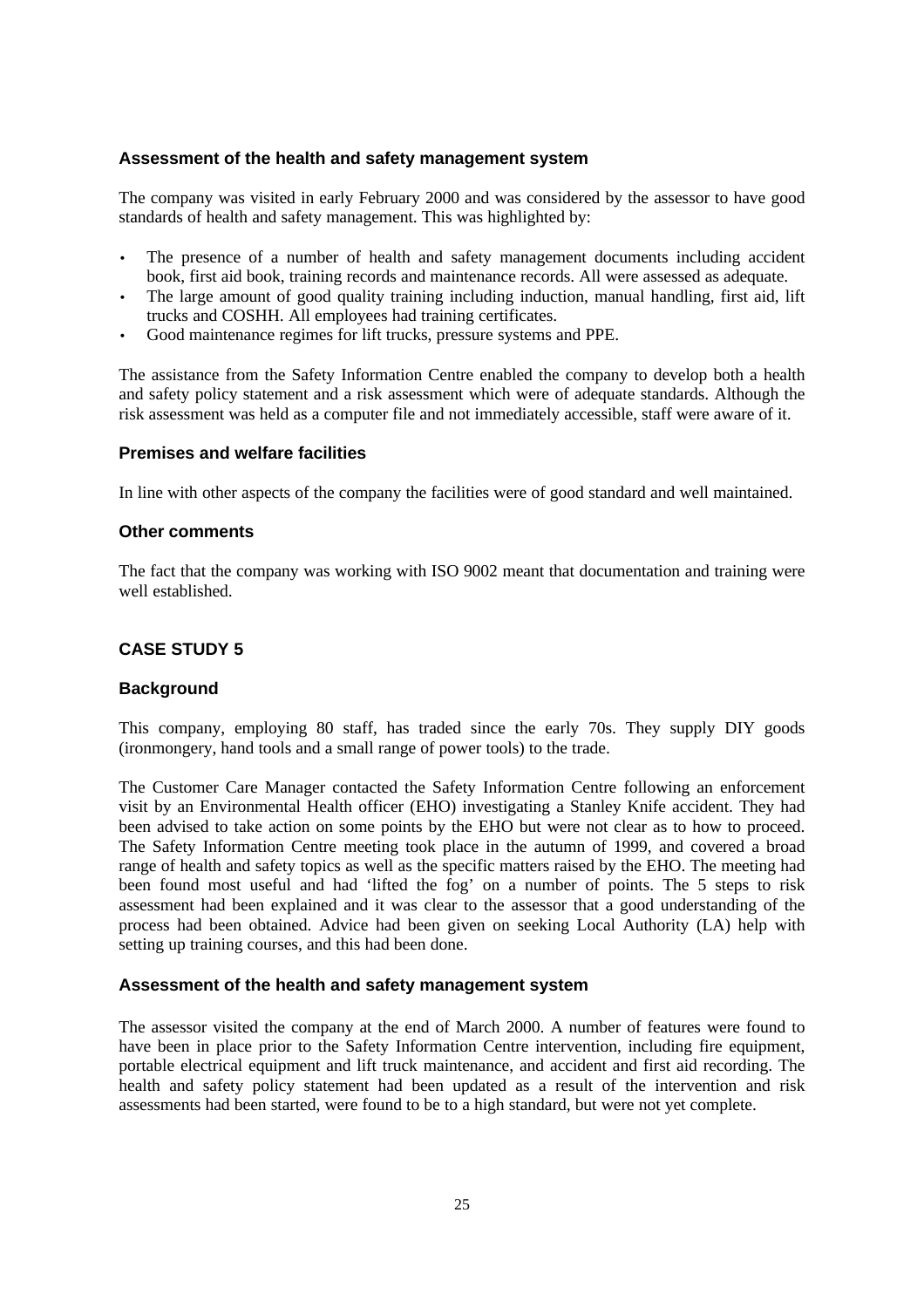Manual handling and DSE training had been arranged with LA help, and adequate training records were now being kept. An inspection visit had been made since the improvements had been introduced, and this had gone well with no subsequent actions being advised by the EHO.

#### **Premises and welfare facilities**

The premises were relatively new and were well maintained. Welfare facilities were good.

#### **Other comments**

The assessor noted a high degree of commitment and enthusiasm, backed with a willingness to provide adequate resources to health and safety. Motivation appears partly to result from the Stanley Knife accident. A civil claim may result from this. The response of the Safety Information Centre clearly had an influence, and the firm's interaction with the Safety Information Centre appears to have triggered the positive attitude of the LA over training.

#### **CASE STUDY 6**

#### **Background**

This company was established in 1990 to blend, pack and distribute edible vegetable oils. Since their Safety Information Centre meeting they have expanded to manufacture mayonnaise. They employ 32 staff. The Technical Manager contacted the Safety Information Centre on the recommendation of a Workplace Contact Officer.

The meeting with the Safety Information Centre took place in November 1998 at company premises. The Technical Manager found it helpful in identifying hazards and assessing risks. As a direct result a machine was identified as causing accidents (by looking at the accident book) and was guarded. Also eye protection was started for a cleaning operation following observation of the activity and consulting product information. The company has had 5 HSE inspection visits in 17 months. Improvements, particularly to machine guarding, have followed, and the inspectors now seem satisfied with standards.

#### **Assessment of the health and safety management system**

Risk assessment procedures and policy statement were both introduced as a direct result of the Safety Information Centre visit. Documentation for both was considered by the assessor to be adequate. Much of the work on the documentation was thought to have been complete prior to the HSE activity, though this undoubtedly influenced the final situation. Training and training records both improved as well. First aid training standards were enhanced, ear defenders, eye protection and safety footwear were introduced and COSHH identification and recording was brought up to standard.

Many other health and safety features were already in place, including lift truck, pressure system and fire equipment maintenance.

#### **Premises and welfare facilities**

Buildings and equipment were assessed as being adequate and well run. It was noted that a separate mess room was provided for employees.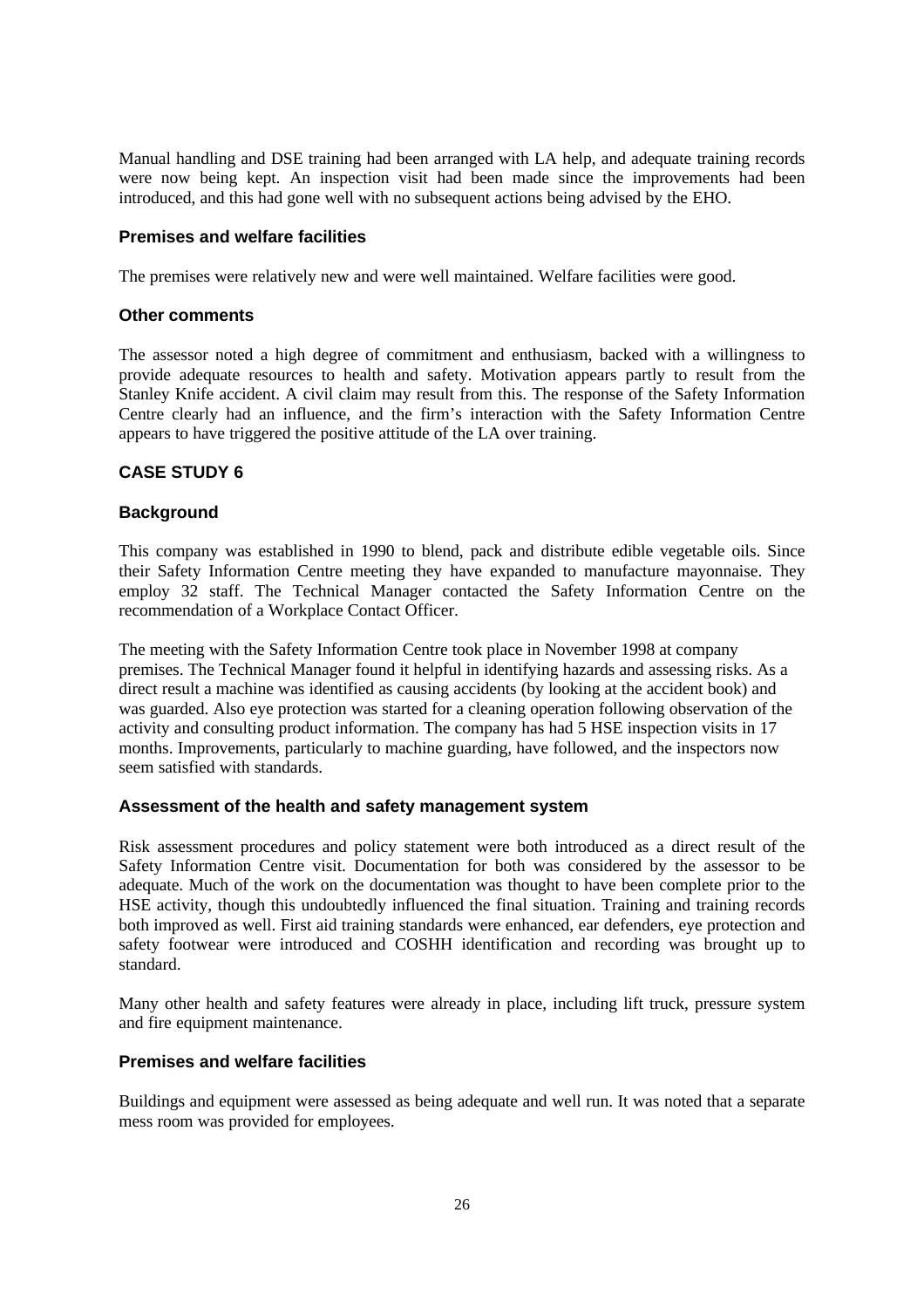#### **Other comments**

The assessor noted that one member of staff had attended food hygiene courses. These had a health and safety content, and this may have been of help to the company. The SIC input was considered to have been very useful however, and had made a significant contribution to the firm's health and safety awareness. (It may have indirectly saved them from prosecution over machine guarding, although there is no confirmation of this).

#### **CASE STUDY 7**

#### **Background**

This company was founded in 1974. It is a press-tool maker; designing and manufacturing precision components fitted in injection molding equipment and presses. There are 12 employees. A Workplace Contact Officer referred the Managing Director to the Safety Information Centre, and a meeting was held with the Safety Information Centre on site in May 1999. At that time the Managing Director was facing a civil claim arising from a back injury. Advice on this matter was considered particularly helpful. A number of other matters were dealt with as well, but mainly, according to the Managing Director by way of confirmation of measures already in place. The company had only received one visit from an HSE inspector. This was about two and a half years earlier. No problems had arisen.

#### **Assessment of the health and safety management system**

The assessor, visiting in March 2000, found a fairly comprehensive health and safety management system in place. The Managing Director reported that he had required some help with both risk assessment and policy statement, although both already existed in some form before the Safety Information Centre meeting. For the former he had received 'assistance in recording', with the latter 'assistance in completion'. The assessor got the impression that the Managing Director had somewhat played down the help received.

Overall, the health and safety management system was considered by the assessor to be satisfactory. Training and maintenance standards were adequate. He noted that there had been a thorough insurance inspection of the premises, and that this had included health and safety. The insurance inspector had been satisfied with health and safety standards.

#### **Premises and welfare facilities**

The premises were relatively new. Separate staff facilities were provided, including a canteen.

#### **Other comments**

The Managing Director was very positive as to the overall value of the Safety Information Centre visit. They seemed to have wasted a lot of time with false starts in producing the health and safety documentation, and the assessor thought that an earlier visit would have been of greater value.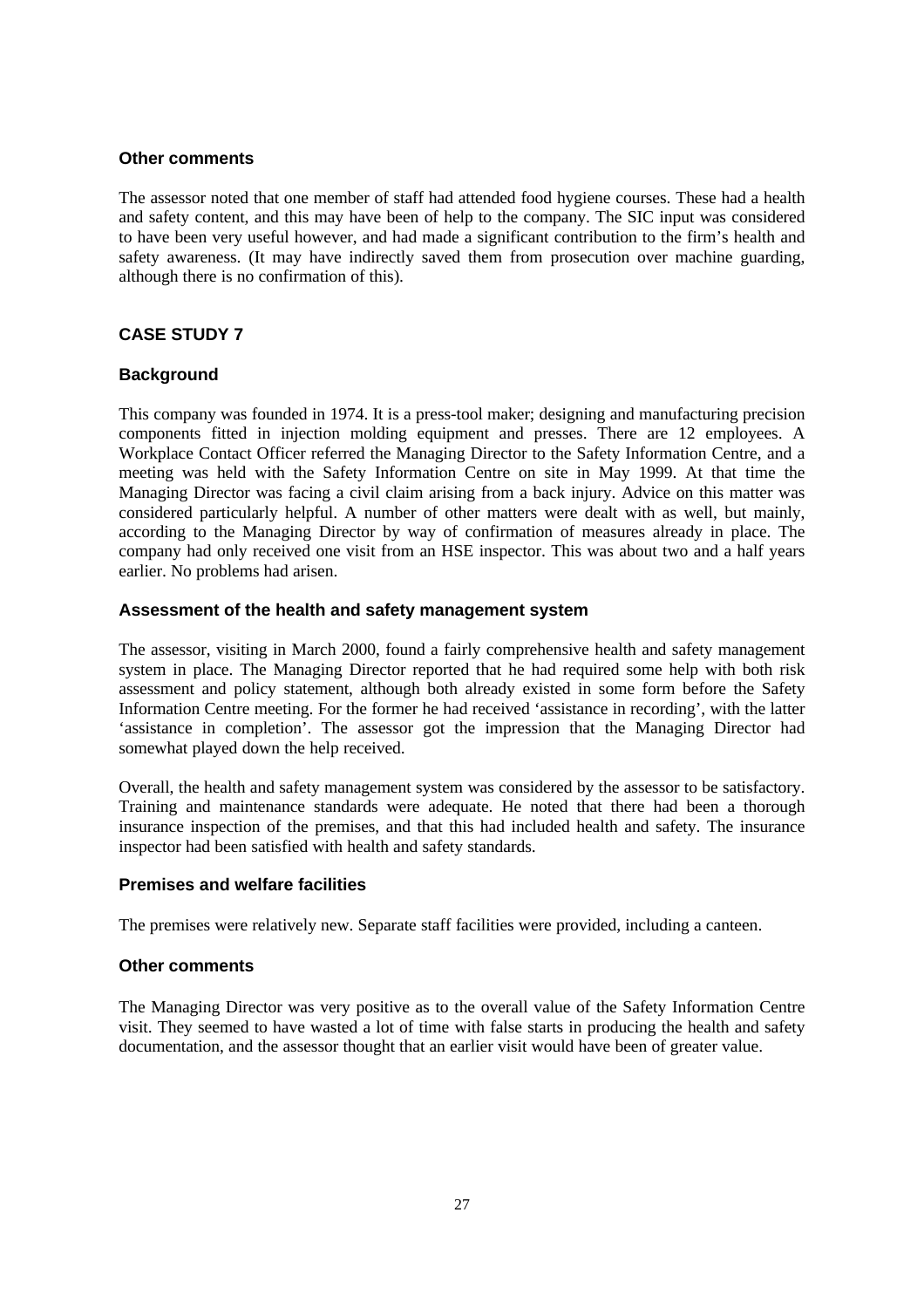#### **CASE STUDY 8**

#### **Background**

This is a small company, with only 4 employees, designing and manufacturing cleaning equipment for the food industry. It was established in 1986. They completed a QA system and associated assessment in 1998. In the same year a large customer, asked to see their health and safety documentation. They sought help with this through the local Business Link and were put in touch with the Safety Information Centre. A meeting took place at the company premises in November 1998.

The intervention centred on helping produce a risk assessment. The Managing Director found this 'especially helpful'. It gave confidence in sending the completed document to the customer. Help was also provided setting up training for DSE and in the use of PPE. PPE was being used more consistently following the visit of the Safety Information Centre.

The company has never received a visit from an inspector.

#### **Assessment of the health and safety management system**

The assessor visited the company in early March 2000. The policy statement, which had been prepared before the Safety Information Centre intervention, was clearly completely out of date. The risk assessment, performed following the Safety Information Centre visit was considered satisfactory. Other documents, including accident book, first aid book, training records and fire equipment and portable electrical equipment records were satisfactory, although the records for portable electrical equipment were not complete.

Maintenance standards were assessed as being adequate, lifting equipment and pressure system maintenance being checked by the relevant insurance companies. PPE was replaced as needed and supplies were available. As mentioned earlier help had been obtained over DSE and PPE training from the Safety Information Centre. The standards were considered adequate, as were those for COSHH training which was based on suppliers' information.

#### **Premises and welfare facilities**

These were assessed as 'very good'.

#### **Other comments**

The business has changed in the last 12 months. Almost all equipment is now bought in and so manufacturing activities are greatly reduced. Two employees are permanently based at the large customer and are thus subject to its health and safety standards, which were considered to be high.

#### **CASE STUDY 9**

#### **Background**

This company builds computer hardware systems, and develops the associated software, for the retail pharmaceutical industry. It employs 12 staff and was established in 1983.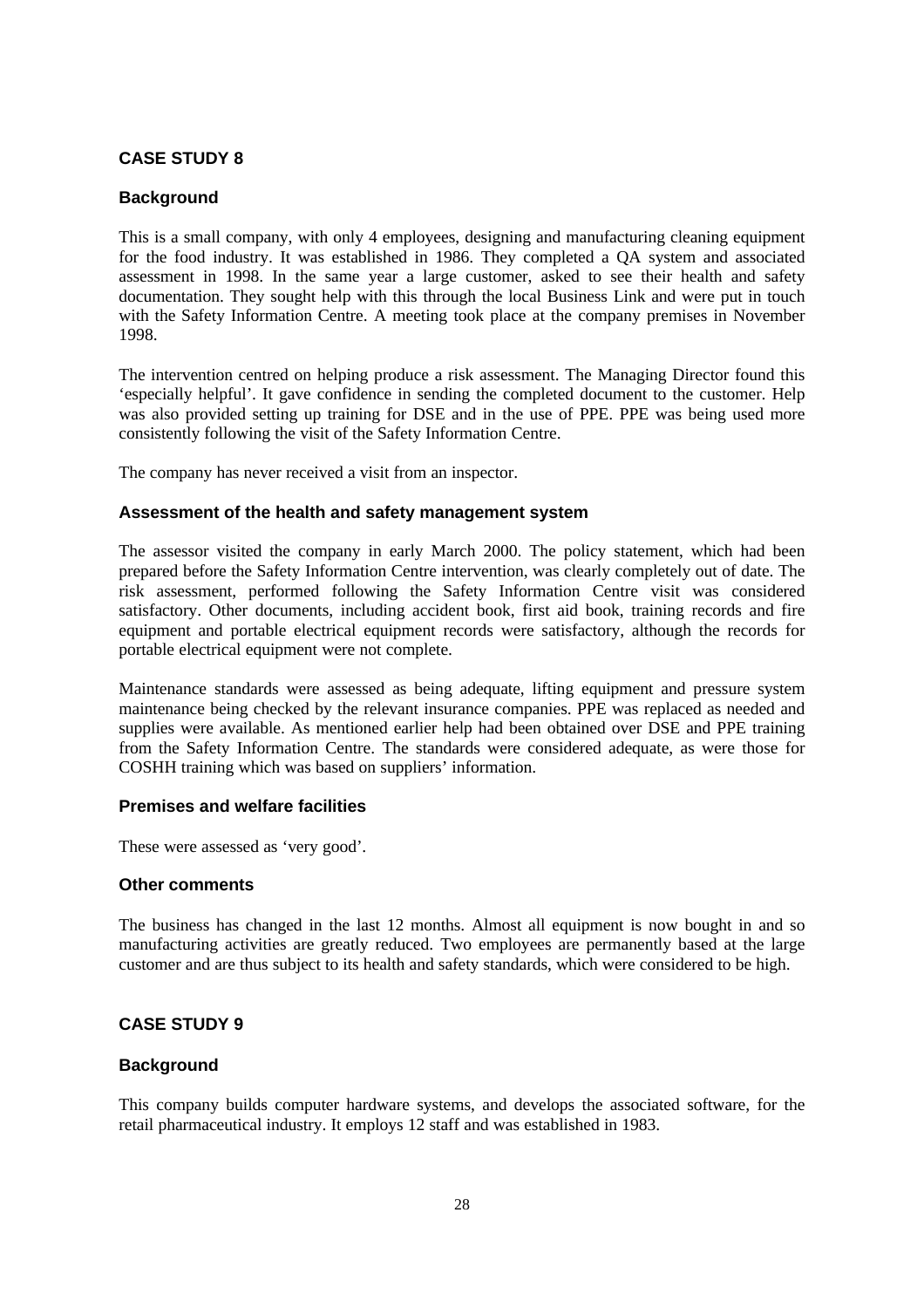The Managing Director contacted the Safety Information Centre in July 1998 on the recommendation of a visiting Workplace Contact Officer. He thought that the meeting, held at the company premises, had been useful, but mainly in providing confirmation that the company was on the right track as regards health and safety. They had spent a lot of time and effort in chasing false leads before producing adequate risk assessments. It was felt that an earlier intervention from the Safety Information Centre would have been very useful indeed and saved a lot of time.

They had not at any time received a visit from a health and safety inspector.

#### **Assessment of the health and safety management system**

The assessor, visiting in late March 2000, reported that the health and safety management system was adequate, taking into account the relatively low risk of the working environment. All necessary documentation was found to be in place. The risk assessment was described as adequate. Training standards were good – induction, manual handling, first aid and DSE training was provided.

There was no major equipment needing regular maintenance, but fire equipment and portable electrical equipment were both maintained and adequate records kept.

#### **Premises and welfare facilities**

These were described as 'good'.

#### **Other comments**

The assessor comments that at first sight, no positive result from the Safety Information Centre visit ensued, but in fact the Managing Director considered that a 'very valuable service giving confidence in what we were doing' had been provided. At was clear to the assessor that an intervention at an earlier stage in the development of the health and safety management system would have been of greater benefit. (It should be noted however that Safety Information Centre records suggest that no risk assessment had been performed prior to the time of the Safety Information Centre visit, or that if it had, no documentation was produced).

#### **CASE STUDY 10**

#### **Background**

This is a somewhat larger company, employing about 300 staff, with a third of them occupied in administration. The company undertakes sewer maintenance on commercial, industrial and domestic drains, and the lining of sewers. It was established in 1993. It works to ISO 9002. They had been visited by HSE inspectors on four occasions, two following accidents (no enforcement action taken) and two in connection with occupational health matters. As a result of the latter they were advised by the HSE to undertake specialised training.

The assessor visited in March 2000 and had discussions with the Health and Safety Manager. The interaction with the Safety Information Centre had obviously had little or no impact on the company. The Health and Safety Manager could not remember when he had been in touch with the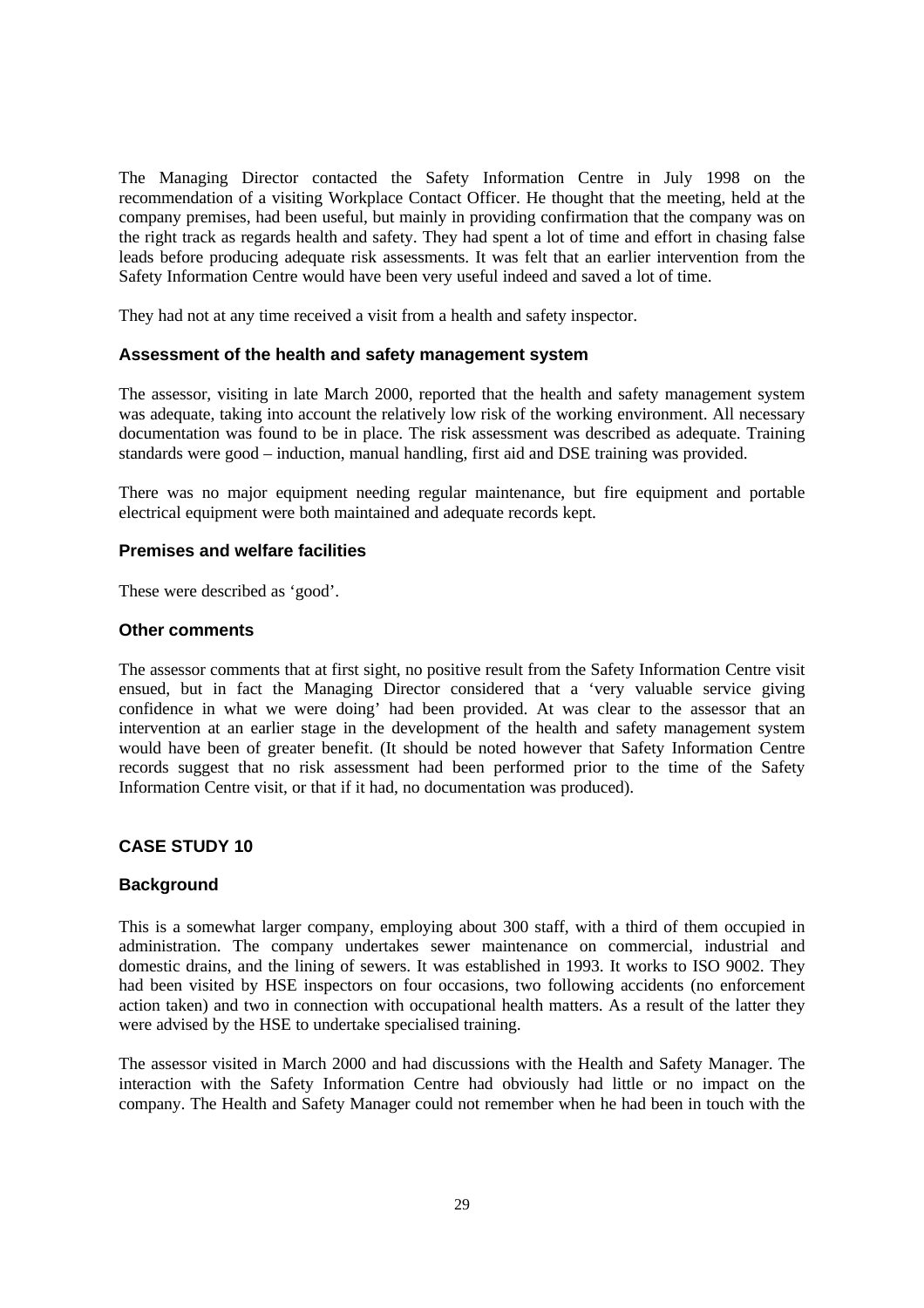Safety Information Centre or how he had found out about it, although he thought it might have been via publicity in the Press. He could not remember what help he had been given.

#### **Assessment of the health and safety management system**

The assessor found an adequate system in place, in terms of documentation and of training and maintenance standards. As already explained, the Health and Safety Manager could not recall any improvements that had been made as a result of the visit to the Safety Information Centre. The company's risk assessments were being continuously reviewed and improved using feedback from the work sites. The Health and Safety Manager was obviously the driving force behind these activities and he was well acquainted with health and safety law and its practical implications.

#### **Premises and welfare facilities**

Headquarters was run to good standards – premises and facilities were adequate. No work sites were visited.

#### **Other comments**

The assessor found a relatively large company, already well established and having available its own health and safety expertise. It was making good use of available resources and had a high degree of risk awareness. In the circumstances, it is not surprising that their Health and Safety Manager had learned little from the Safety Information Centre.

#### **CASE STUDY 11**

#### **Background**

This company, employing  $30 - 35$  staff, some part-time, specialises in the provision of outdoor activities for children from Local Authority residential children's homes. The Activity Centre was opened in July 1997.

The organisation has attracted a number of inspection visits, partly doubtless as a result of public anxiety about both children's homes and outdoor activity centres. There has been a Statutory EHO inspection, a Fire Authority inspection, and visits from the Department of Social Security and Local Authorities sending children to the Centre.

The Outdoor Education Manager visited the Safety Information Centre in June 1998 as a result of an increasing awareness of health and safety responsibilities. He found the one-to-one basis of the interview particularly helpful, and felt that it was 'safer' than seeking help from the Enforcement Authority. It was also helpful in creating a contact for future help.

#### **Assessment of the health and safety management system**

The assessor visited in mid April 2000. He found an adequate health and safety management system in place. The Safety Information Centre had given important help with their policy statement, and had brought about significant improvements to risk assessment, the documentation being assessed as 'excellent'. These were the main areas dealt with, but some advice was also provided on COSHH training. Other training needs were being met and maintenance standards were satisfactory.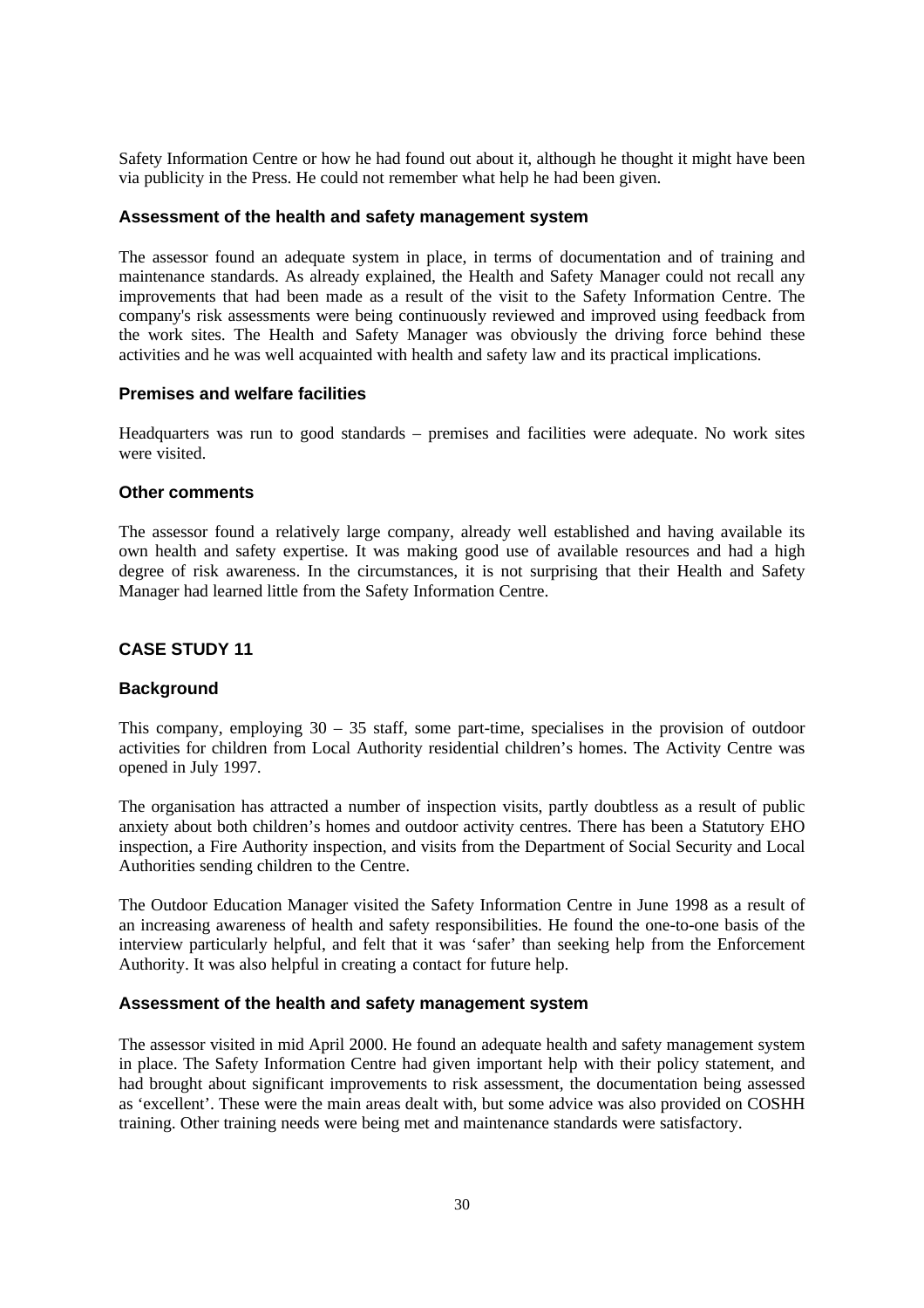#### **Premises and welfare facilities**

These were assessed as 'good'.

#### **Other comments**

The environment presented significant risk to difficult and demanding young persons in an 'adventure' environment. There was also a high risk to staff, partly as a result of the activities involved, but also due to the possibility of violent assault by the young persons. The assessor was impressed with the way the risks had been assessed and controlled. The influence of the Safety Information Centre was thought to have been significant in bringing this about.

#### **CASE STUDY 12**

#### **Background**

This company refurbishes, installs and maintains photocopiers, mainly in shops. There are 12 employees and the business was established in late 1998. There has been one inspection visit. No serious problems were encountered, but advice was provided on electrical hazards. The office manager contacted the Safety Information Centre on the advice of a visiting Workplace Contact Officer.

The Safety Information Centre visited the company in mid 1999. The office manager reported that valuable assistance was given in identifying hazards, selecting appropriate control measures and in formulating policy statement and risk assessment documentation.

#### **Assessment of the health and safety management system**

The assessor visited in mid April 2000. It was clear that the Safety Information Centre visit had led to the provision of a policy statement, risk assessments, an accident book and a first aid book. On the other hand training for first aid, COSHH and the use of gloves and respiratory protection had already been in place. Maintenance for the compressed air system and PPE (disposable items used and adequate supplies held) were satisfactory before the Safety Information Centre visit.

The health and safety management system was considered adequate for the relatively low-risk working environment involved. On the other hand there had been lack of practical follow-up regarding several control measures that they themselves had incorporated into their risk assessment. No training had been provided for manual handling for example and no fire extinguishers had been purchased.

#### **Premises and welfare facilities**

These were reported as 'good'.

#### **Other comments**

It was apparent that the firm would have been totally non-compliant with statutory requirements without the Safety Information Centre intervention. There were obvious shortcomings but the office manager seemed responsive to advice. The Safety Information Centre do not provide follow-up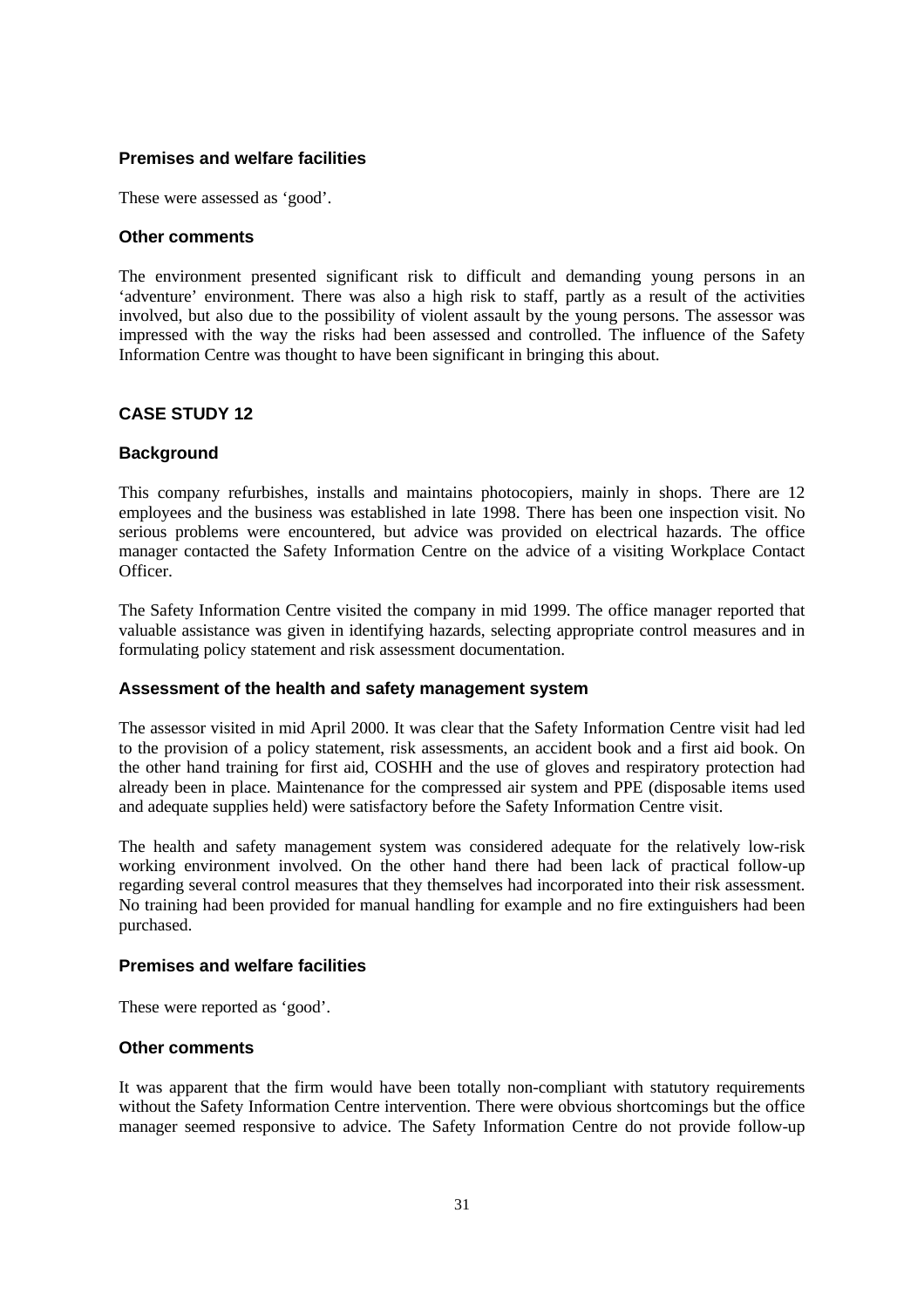visits, but such a visit might well have led to significant additional improvements to the health and safety management system.

#### **CASE STUDY 13**

#### **Background**

This small company, employing five staff, undertakes mechanical repairs on vehicles, not including bodywork. The company has been in operation since 1982. They had never received a visit from an HSE inspector, but a Workplace Contact Officer called in the summer of 1998. He found that many basic health and safety management features such as first aid and fire arrangements were in place. However the owner had not prepared a health and safety policy statement or undertaken risk assessments. The WCO suggested that he obtain help with these from the Safety Information Centre, and contact was made in October 1998.

The owner found the Safety Information Centre intervention most useful, providing help in the production of health and safety documentation. In particular, he considered that he would not have known how to set about preparing a risk assessment without Safety Information Centre help.

#### **Assessment of the health and safety management system**

The assessor visited in May 2000. It was clear that the owner had made good use of other information sources before the Safety Information Centre intervention. For example he had consulted manufacturers in providing PPE for the various chemicals used by employees. Adequate training levels had also been maintained – informal induction training was being provided, while formally qualified staff, were used where possible. Good handling aids were in place to reduce manual handling risks. Maintenance standards were good – lifting systems, installed equipment and pressure systems were under insurer's inspection. Good records were in place for training and maintenance.

The owner claimed that all the above arrangements were in place before the Safety Information Centre visit. It was in connection with the policy statement and risk assessment that significant help had been obtained. The policy statement was assessed as adequate and was apparently routinely included in employment contracts. No hard copy of the risk assessment was immediately available, and the computer system failed when a printout was requested. The assessor pointed out that the observed high level of control of the workplace risks suggested that the assessment was likely to have been comprehensive and effective.

#### **Premises and welfare facilities**

These were assessed to be of above average quality.

#### **Other comments**

The company owner had a positive attitude towards health and safety and was an effective manager. The Safety Information Centre intervention had enabled him to formalise health and safety management, and the result was a high awareness and control of risks and slightly above average overall standards. This is in motor vehicle repair where the major agents have set high standards for a number of years.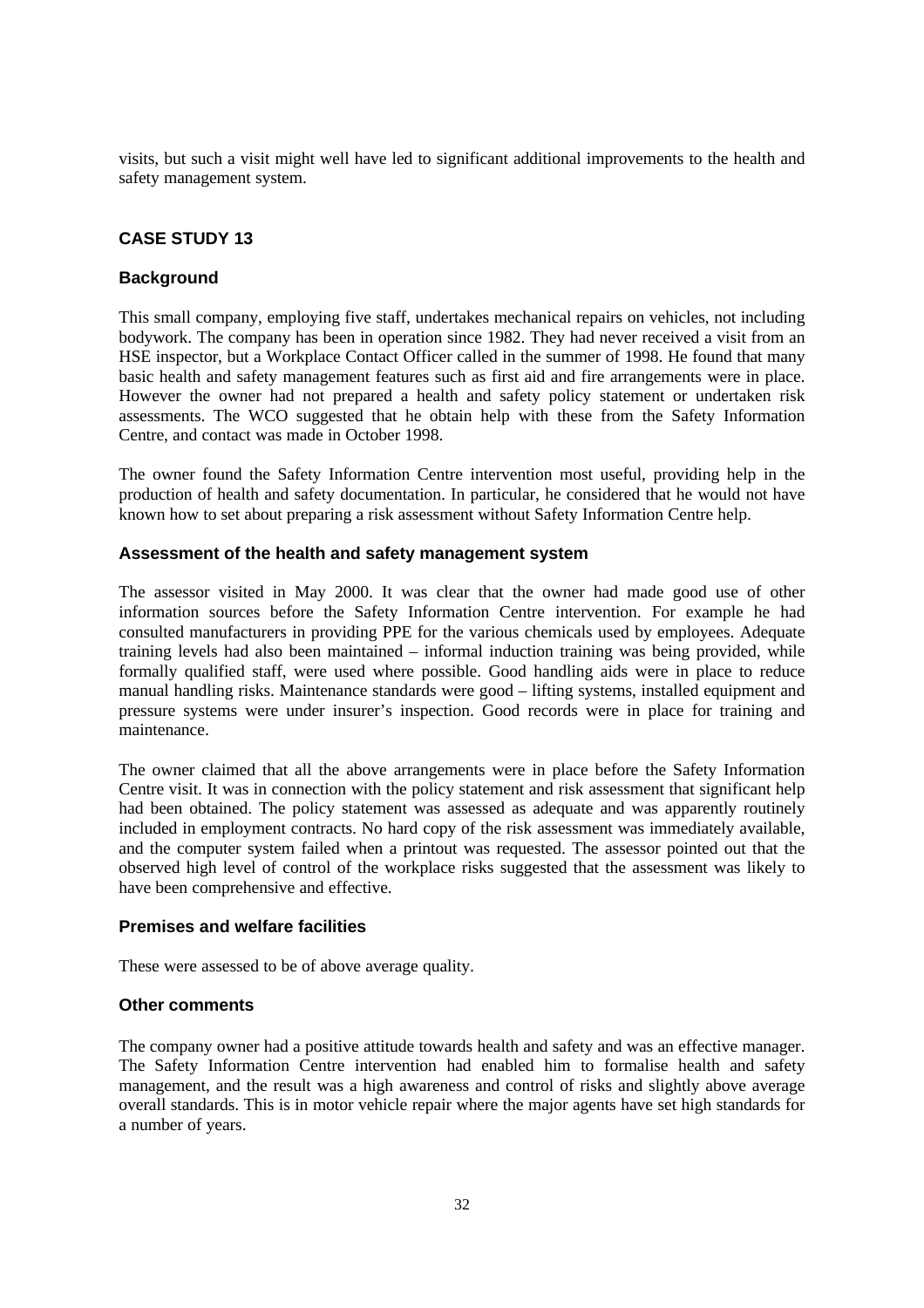#### **CASE STUDY 14**

#### **Background**

This company, established in 1997, provides parcel delivery and road haulage services. There are 30 employees, more than half being van and lorry drivers.

The Managing Director had received an Improvement Notice involving lift trucks and other matters following a LA inspection visit. Some problems were sorted by the Managing Director at his own initiative, but the local Business Link recommended contact with the Safety Information Centre and a visit was made by them to the company premises in Spring 1999.

The Safety Information Centre intervention was considered by the Managing Director to have been of particular assistance in formulating a health and safety policy statement and developing and implementing a risk assessment. It is of significance that on a follow up visit the LA inspector found the documents and arrangements satisfactory.

#### **Assessment of the health and safety management system**

The assessor, visiting in May 2000, found an adequate health and safety management system in place. Both policy statement and risk assessment were considered to be appropriate. The risk assessment had identified hazards effectively and control measures were adequate, and were in routine use.

Maintenance standards were acceptable, contractors being used for fire equipment and lift trucks. Training was provided for first aid, display screen equipment and lift truck operation. Manual handling hazards were largely avoided by extensive use of mechanical handling. Good training and maintenance records were kept. The Managing Director reported that training and maintenance standards were improved before the Safety Information Centre intervention took place.

#### **Premises and welfare facilities**

A large national company had previously used the premises. They were fairly modern and well maintained. Welfare facilities were adequate.

#### **Other comments**

Company activities involved the transport of low hazard materials almost exclusively, although very occasionally moderate hazard materials were involved in small quantities. In the circumstances control measures were considered adequate.

#### **CASE STUDY 15**

#### **Background**

This company, based on the Wirral, was established in 1987 and installs hardwood floors. There are only 4 employees but labour only sub-contractors are used for installation work. One of the two partners running the company approached the local Business Link for advice in late 1998, having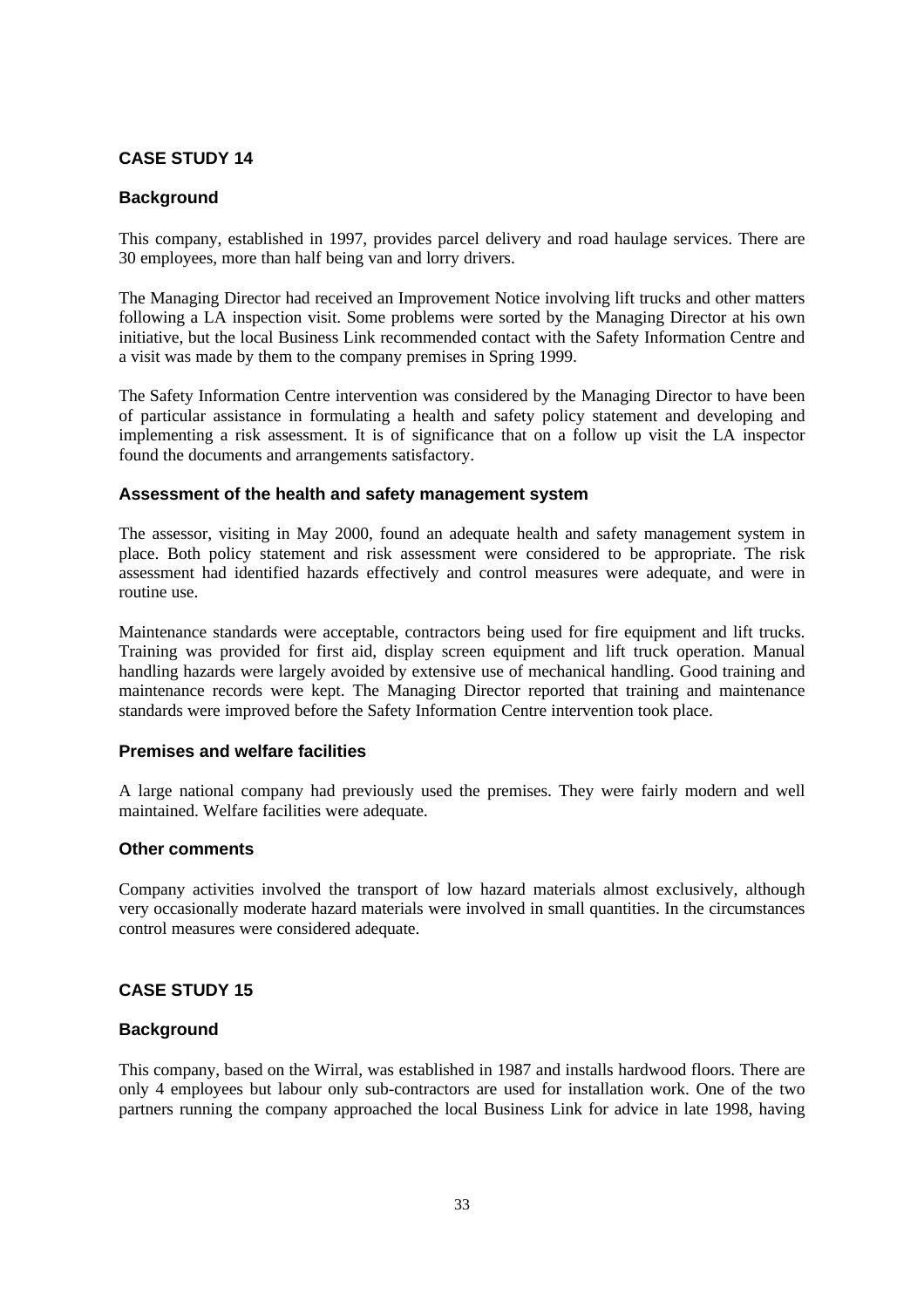been asked for their health and safety documentation during a tender exercise. The Business Link put the partner in touch with the Safety Information Centre and discussions were held in December 1998.

They had already obtained a number of documents on health and safety but had found it difficult to see how to apply the information. They had however succeeded in setting up a number of basic features associated with first aid, fire safety and training. The Safety Information Centre had been found to be very helpful, giving them a good start and providing a good basis for development of a full health and safety management system. They had already produced a health and safety policy statement but were assisted with a basic risk assessment that had subsequently been adapted for use at different sites.

#### **Assessment of the health and safety management system**

The assessor visited both the company offices and a work site, in March 2000.He found the policy statement and risk assessment to be adequate for the site visited. He noted that the first aid book was missing and that the testing records for portable electrical equipment were patchy. Otherwise records were considered acceptable. Training standards were satisfactory – the Safety Information Centre had provided help with manual handling and COSHH training. PPE was provided and replaced when necessary. The main contractor often provided fire-fighting equipment, but it was noted that the company had its own extinguishers available when needed.

#### **Premises and welfare facilities**

These will inevitably depend to a considerable extent on the main contractor. The company obviously worked at the better end of the trade, and apparently expected good standards for their workers. The site visited was satisfactory.

#### **Other comments**

It was apparent that the Safety Information Centre involvement had been particularly useful in coordinating efforts and in giving confidence.

#### **CASE STUDY 16**

#### **Background**

This is a fairly large solicitor's office employing 36 staff and established in 1972. Health and safety matters are in the hands of the practice manager who works part-time. The practice manager had no direct experience of health and safety, but had worked for a number of years as an administrator in a chemical engineering company. This gave him an awareness of health and safety matters. He was anxious to obtain professional help in updating the company health and safety management system, and in particular in identifying key issues. He approached his local Business Link and was referred to the Safety Information Centre.

He found the meeting useful, particularly with regards risk assessment procedures. These he claimed had 'stood the test of time'.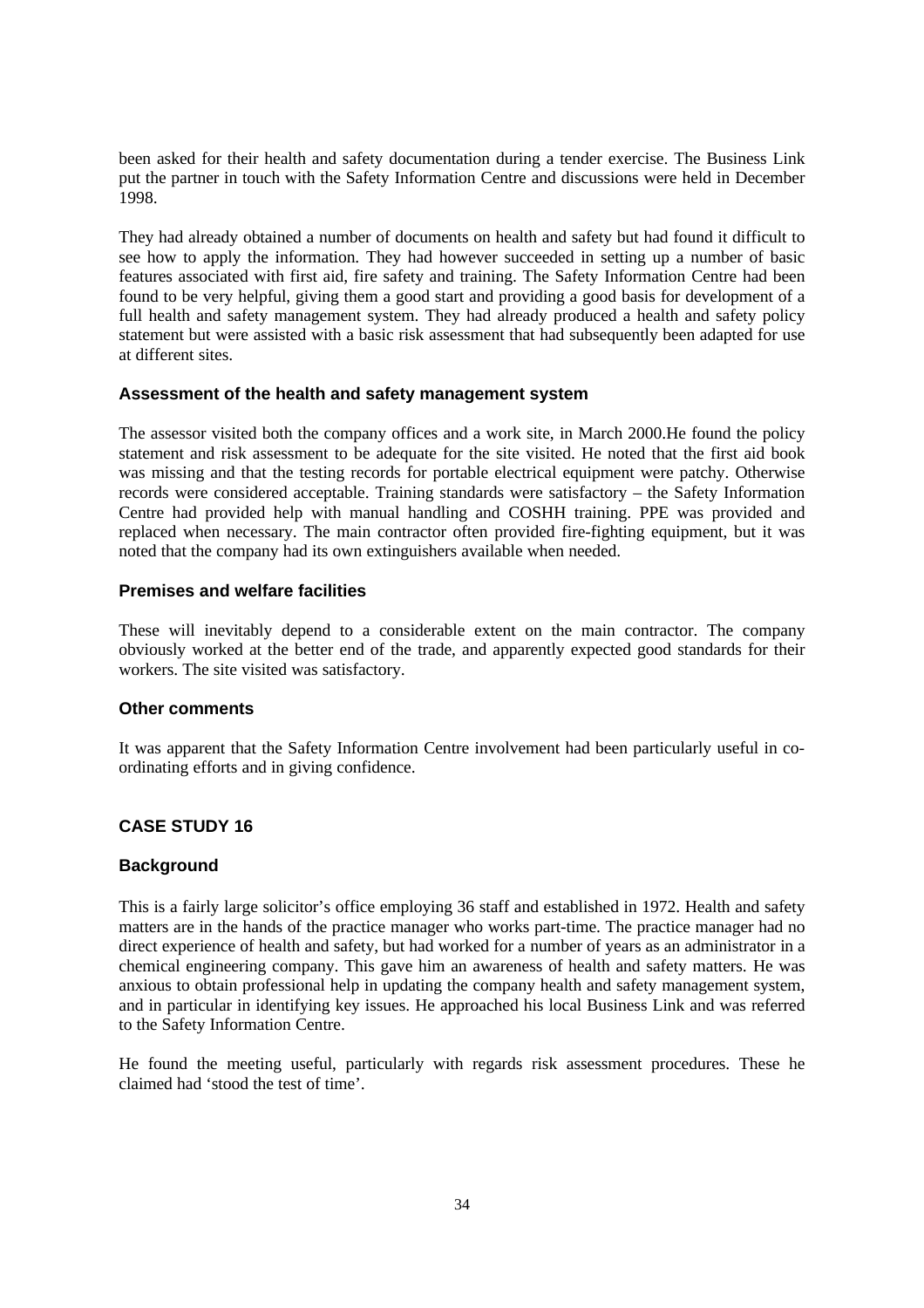#### **Assessment of the health and safety management system**

The risk assessments were subsequently found to be adequate by the assessor, who visited in May 2000, although he suggested that violence be added to the list of hazards. He thought the policy statement, which had already been in place before the Safety Information Centre intervention, might be simplified. Documentation (other than risk assessment) had also been completed at that stage, and was full and adequate. Fire equipment and portable electrical equipment were maintained on contract. There were no other maintenance requirements. Training was being provided at adequate levels for induction and in manual handling, first aid, use of display screen equipment and COSHH for the cleaners. Again the training programme pre-dated the Safety Information Centre visit.

#### **Premises and welfare facilities**

The assessor found that considerable pride was taken in the upkeep and appearance of the premises. Welfare facilities were satisfactory.

#### **Other comments**

The practice manager was well motivated and could be expected to maintain continuing good standards. He had found that the Safety Information Centre intervention had been helpful and useful in getting the overall system set up.

#### **CASE STUDY 17**

#### **Background**

This charity was started from the manager's own home in November 1987. It maintains and operates minibuses used by community help agencies. The total numbers involved in the charity's operations are about 40, but many are volunteer drivers. All administrative and minibus maintenance work is in the hands of employees. The Workplace Contact Officer visited the charity in July 1999 and suggested they contact the Safety Information Centre representative.

The meeting was considered by the manager to be very helpful. The personal approach was particularly useful and made health and safety seem 'less forbidding'.

There had been no inspection visits to the premises.

#### **Assessment of the health and safety management system**

The assessor visited in early June 2000, when he met the manager. He saw the pre-Safety Information Centre policy statement that was clearly not satisfactory. The new one and the risk assessment produced with Safety Information Centre help were both considered fully satisfactory. Other documentation, also pre- Safety Information Centre, was satisfactory apart for that for portable electrical equipment testing. Training standards were good. Training was provided for induction, manual handling, first aid, DSE and PPE use. The training also pre-dated the Safety Information Centre visit.

#### **Premises and welfare facilities**

These were assessed as 'good'.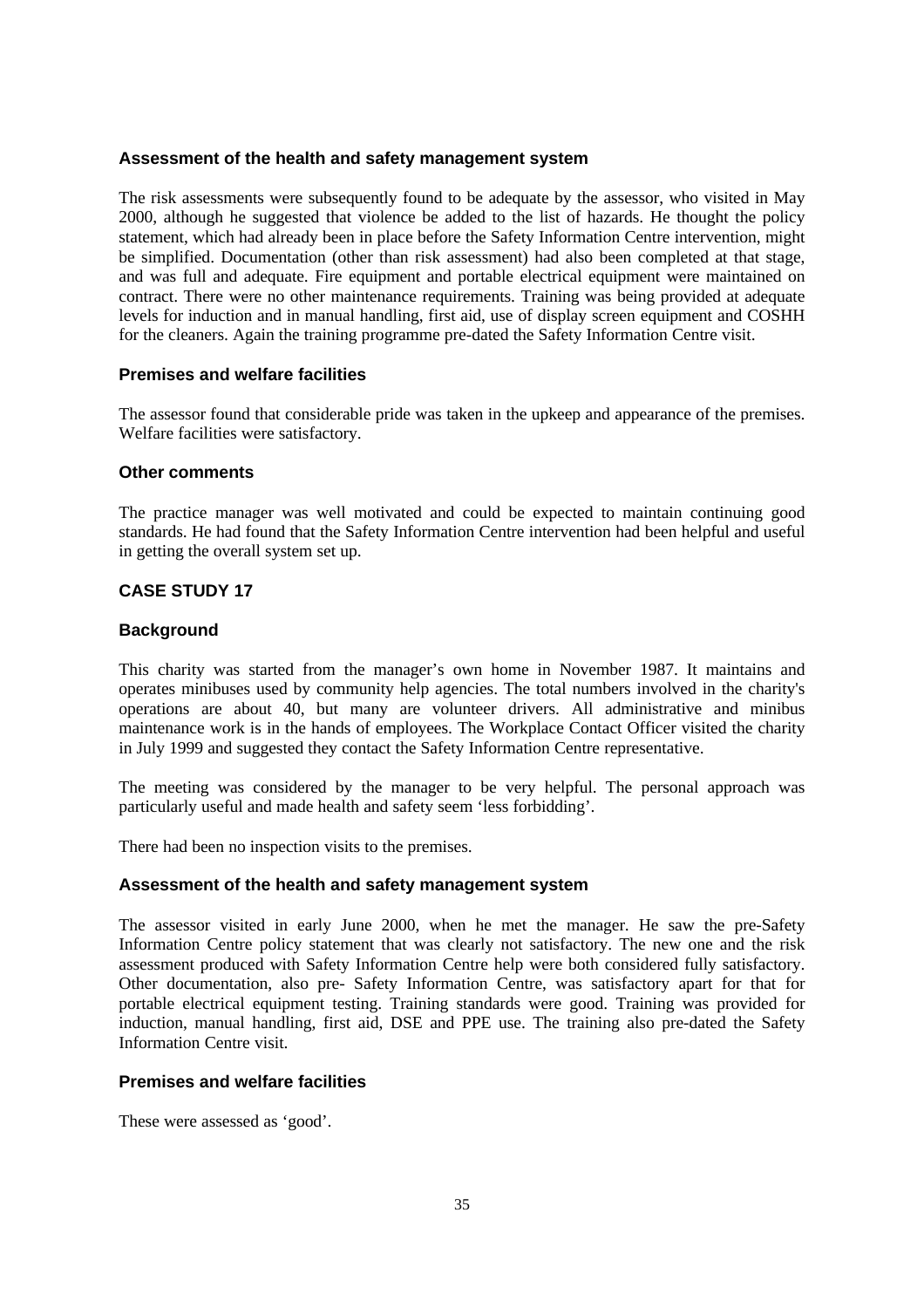#### **Other comments**

Positive, well-intentioned management. The charity had moved to new, larger premises since the Safety Information Centre intervention, but the nature of their operations had not significantly changed.

#### **CASE STUDY 18**

#### **Background**

This small company, employing 6 staff, manufactures labels, including cutting and printing, mainly using water based inks. The company was founded in 1998. It was visited in September 1999 by a Workplace Contact Officer who put the Managing Director in touch with the Safety Information Centre.

The Managing Director considered the Safety Information Centre visit 'useful'. Help was obtained in completing a policy statement and in performing the risk assessment. The visit was said to have provided general reassurance as regards health and safety.

The company received a visit from an HSE inspector only 2 weeks before the assessor's visit. The Managing Director had not yet received the visit report but nothing serious had been mentioned by the inspector.

#### **Assessment of the health and safety management system**

The assessor visited in mid-June 2000. He considered the policy statement and the risk assessment to be satisfactory. He noted that they were not criticised by the inspector on his visit. Other documentation, already in place before the Safety Information Centre visit, was assessed as adequate apart from portable electrical equipment maintenance records. Portable electrical equipment represented only a low risk in this particular workplace. Training was also satisfactory apart from for FLT drivers. The trained driver present at the time of the Safety Information Centre visit had left, and two untrained drivers were now being used. The HSE inspector had required training for them and this was now under way.

Maintenance of FLTs, pressure systems and PPE was satisfactory. Lifting equipment was not being tested and certified either before or after the Safety Information Centre intervention, although the Safety Information Centre visitor might have missed this. The procedures were now taking place following the visit of the HSE inspector.

#### **Premises and welfare facilities**

The company operated from new premises that were in very good condition.

#### **Other comments**

The Managing Director wanted to learn and to provide good conditions. These were considered by the assessor to be above average.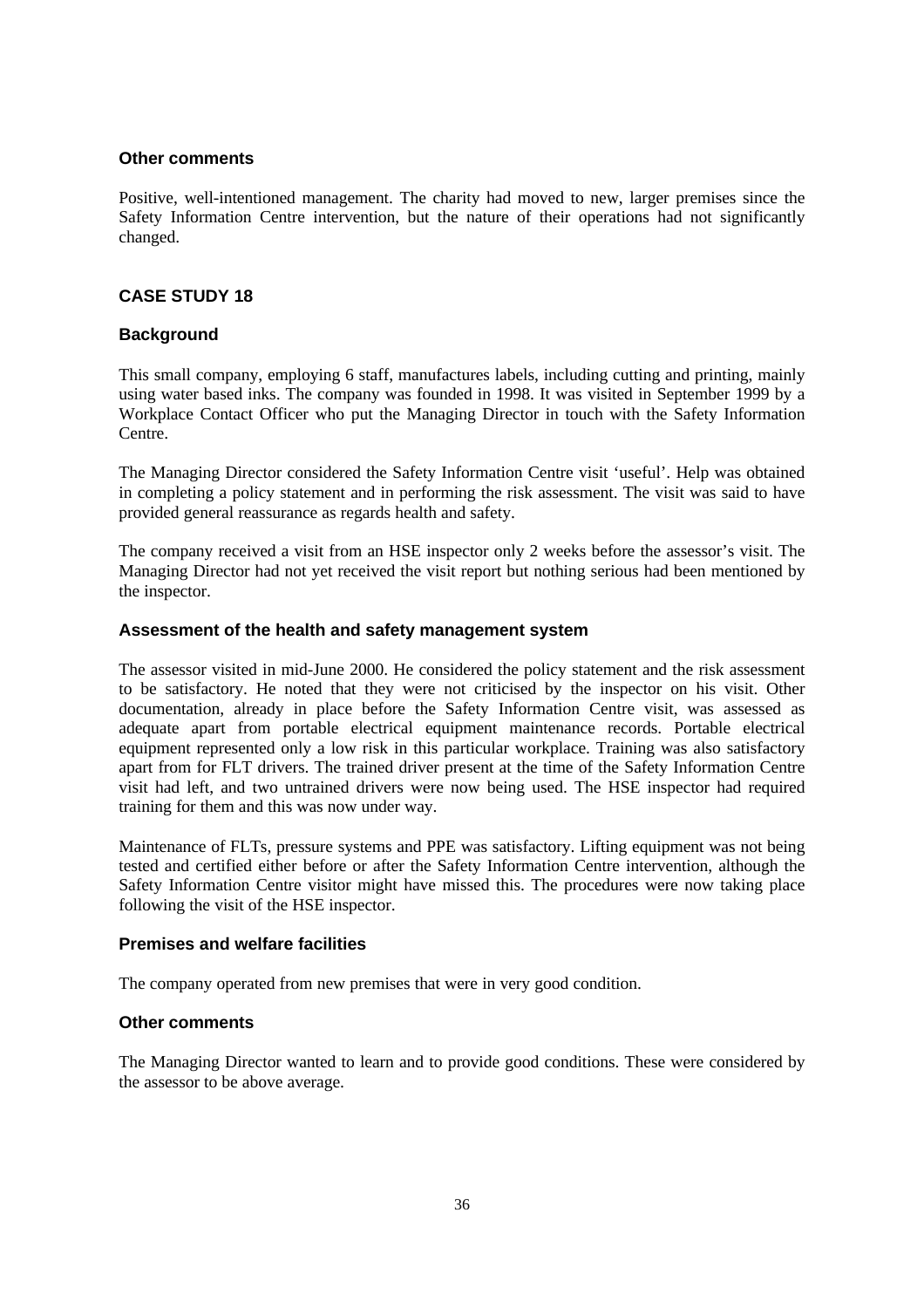#### **CASE STUDY 19**

#### **Background**

This company, employing 10 staff, manufactures new and replacement UPVC windows. The business was established in 1990. The company flourished and they moved to new premises in 1999. The joint Managing Director reported that they were ISO 9002 accredited.

Notification to the HSE of their move was accompanied by a request for advice. A WCO then visited and referred them to the Safety Information Centre for help. The Safety Information Centre visited in late 1999. The joint Managing Director considered the intervention helpful especially as regards preparation of a policy statement and a risk assessment. The policy statement had already been prepared, but help was received in 'fine tuning' it.

#### **Assessment of the health and safety management system**

The assessor visited in June 2000. He considered the policy statement and risk assessment to be adequate although he had some concern about the noise level exposure of some of the operatives. They were provided with hearing protection but were not always using it.

Documentation, partly required for ISO 9002, was found to be satisfactory. This had been in place before the Safety Information Centre intervention. Training was satisfactory, again with ISO influence, apart from that associated with noise. Maintenance was satisfactory – fire equipment and pressure systems were on maintenance contracts, the latter at the instigation of the insurers. Both documentation and maintenance pre-dated the Safety Information Centre visit.

#### **Premises and welfare facilities**

The premises were new and were assessed as being satisfactory for the activities undertaken. Welfare facilities were good.

#### **Other comments**

The joint Managing Director was already aware of the noise problem, but appeared to be unsure as to what to do about it. He was keen to receive advice and was thought likely to follow it.

#### **CASE STUDY 20**

#### **Background**

This precision engineering firm was established as long ago as 1951. It has a machine shop with a wide variety of machine tools. There are 16 employees. Some, but not all production, is in making equipment for the food industry.

The firm was visited in autumn 1999 by the WCO. The Managing Director discussed health and safety with the WCO and decided to obtain advice and assistance, particularly with risk assessment. He was referred to the Safety Information Centre and received a visit in late 1999. They have had two visits from HSE inspectors in the last 8 years. The second was subsequent to the Safety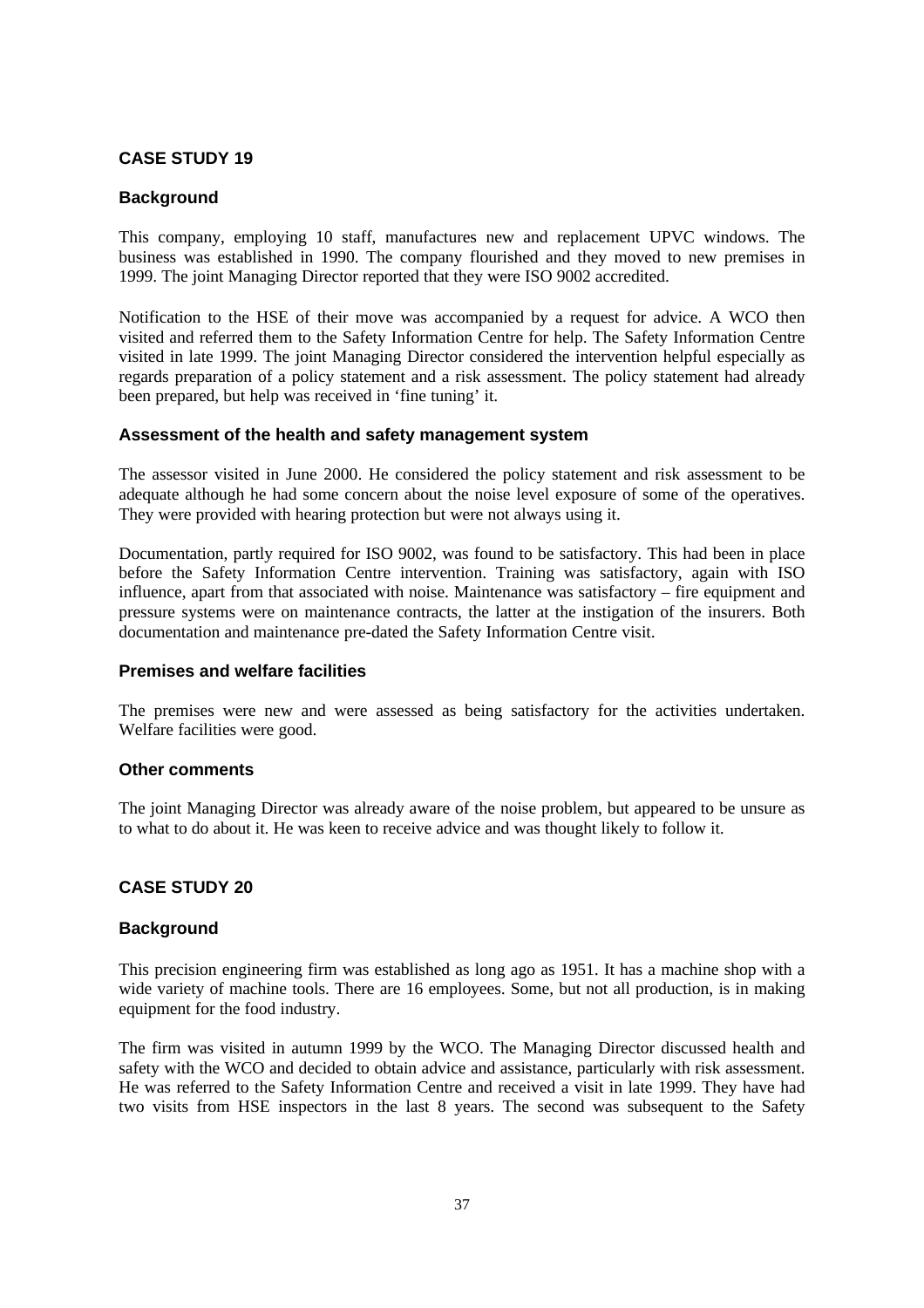Information Centre visit. Minor guarding and maintenance were mentioned in the follow up letter. One guarding matter remained to be resolved when the assessor attended.

#### **Assessment of the health and safety management system**

The assessor visited in early July 2000. The Managing Director had found the Safety Information Centre intervention to be 'most helpful' as regards risk assessment. The assessment was complete but was not assessed as 'adequate' as after nearly 8 months it had not yet been issued to staff. The policy statement had been in place before the Safety Information Centre visit. The assessor thought it adequate in content but that it required updating.

Other items of documentation were adequate, with fire equipment and portables on external contracts. Training was also adequate. That for lift truck drivers was required by the insurers, as was maintenance for lifting equipment, lift trucks and pressure systems. All maintenance was considered satisfactory apart from that for ventilation equipment. This was clearly inadequate. All documentation, training and maintenance was claimed to pre-date the Safety Information Centre visit.

#### **Premises and welfare facilities**

The premises were fairly old but were well maintained and provided adequate space. Welfare facilities were satisfactory.

#### **Other comments**

The assessor pointed out that this firm was typical of many small businesses where the Managing Director has a heavy burden of responsibility and a very full work schedule. This may well have been the reason why the risk assessment had not been issued, despite an obvious positive attitude towards health and safety.

#### **CASE STUDY 21**

#### **Background**

This small business designs, produces and installs surveillance systems (CCTV, video equipment etc.). It was established in 1998 and has 5 employees. Previously, the Managing Director had worked for many years in large companies involved in electronics. They are presently working towards ISO 9002.

The company received a visit from a WCO during the summer of 1999. As a result, the Managing Director realised that he needed up to date advice on health and safety legal requirements, and the WCO put him in touch with the Safety Information Centre. A visit took place in August 1999. The Managing Director subsequently reported that the visit had been 'helpful' and 'gave reassurance'.

#### **Assessment of the health and safety management system**

The assessor visited in July 2000, almost a year after the Safety Information Centre intervention. He found that neither policy statement or risk assessment had been produced in the intervening period. On the other hand, other components of the health and safety management system were in place,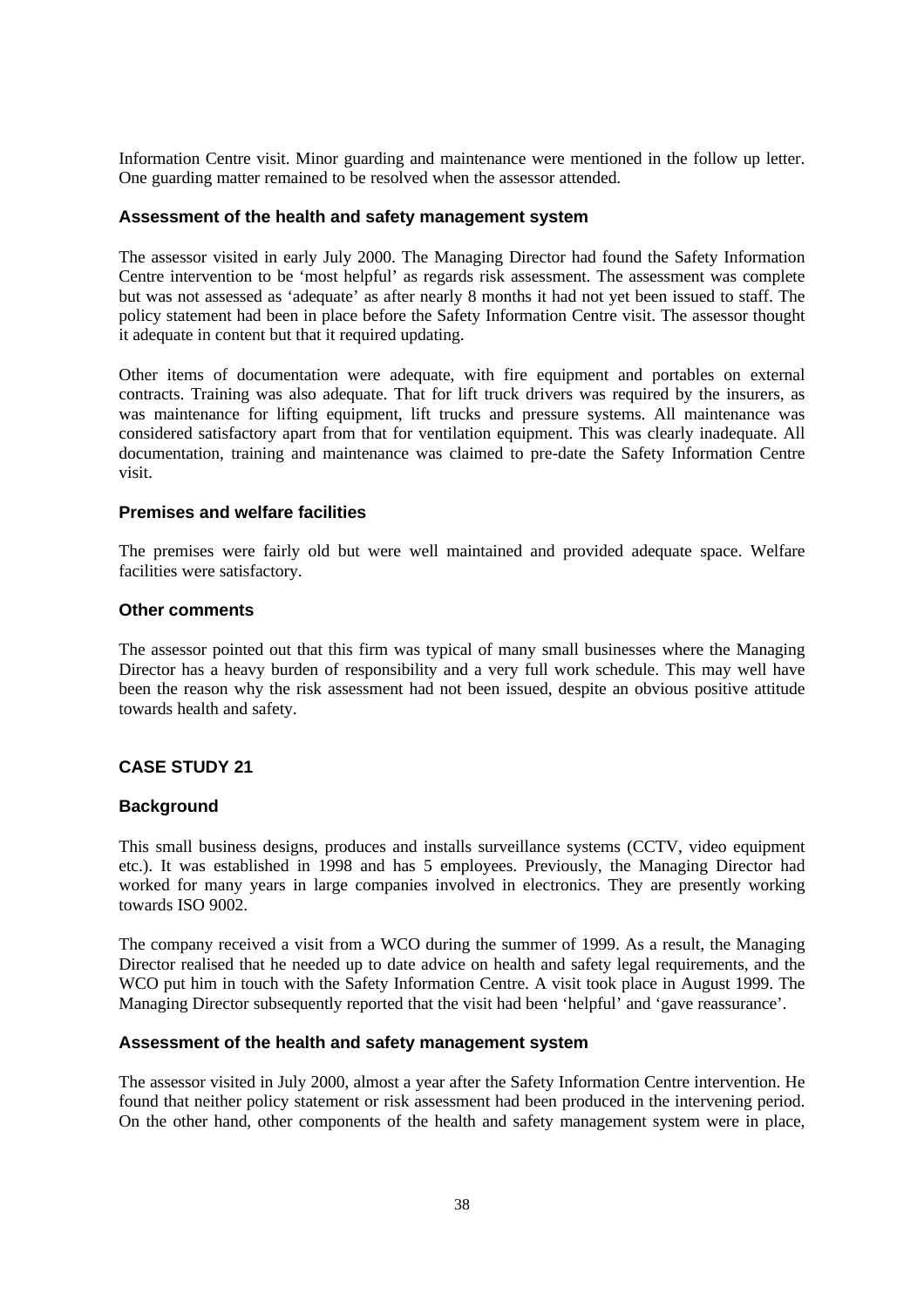including documentation and induction and COSHH training (PCB etching). Portable electrical equipment and fire equipment were maintained on contract. The Managing Director reported that all these features were in place before the Safety Information Centre visit, although the assessor was of the opinion that training records had been improved as part of the ISO 9002 preparations.

Overall, the assessor thought the health and safety management system was adequate. The Managing Director's previous experience had enabled him to identify and control risks in an ad hoc manner.

#### **Premises and welfare facilities**

This was a new small unit with good facilities.

#### **Other comments**

The Managing Director had gained almost nothing from the Safety Information Centre visit, although he could, in the opinion of the assessor, have profited more. He was 'perhaps a little casual about health and safety'.

#### **CASE STUDY 22**

#### **Background**

This company was started in 1995 to design and manufacture kitchen units. There are 9 employees. They had moved to new premises since the Safety Information Centre visit but with the same number of employees

The Company Secretary thought that they had contacted the Safety Information Centre on the advice of a supplier of safety posters, but Safety Information Centre visit records indicate referral by a WCO. In any event the Safety Information Centre meeting took place in 1998, help being sought especially over risk assessment.

#### **Assessment of the health and safety management system**

The assessor visited in early July 2000, slightly more than 2 years after the SIC visit. The Company Secretary said that the Safety Information Centre intervention had been helpful, enabling them to issue a risk assessment. In fact they had been helped to set up both policy statement and risk assessment. The former was assessed to be fully satisfactory while the latter was accepted with one reservation – manual handling was not included, although the employees, according to instruction, routinely sought help when moving heavy kitchen unit components. Other documents were adequate, and had been in place before the SIC visit. Training standards were considered to be satisfactory. PPE was provided and employees knew how to use it, but no measurements had been made of noise or dust levels. A good quality dust extraction system was in use however. Pressure systems and fire and portable electrical equipment were maintained on contract, the pressure systems at the behest of the insurers.

#### **Premises and welfare facilities**

New premises with good facilities and high standards of housekeeping.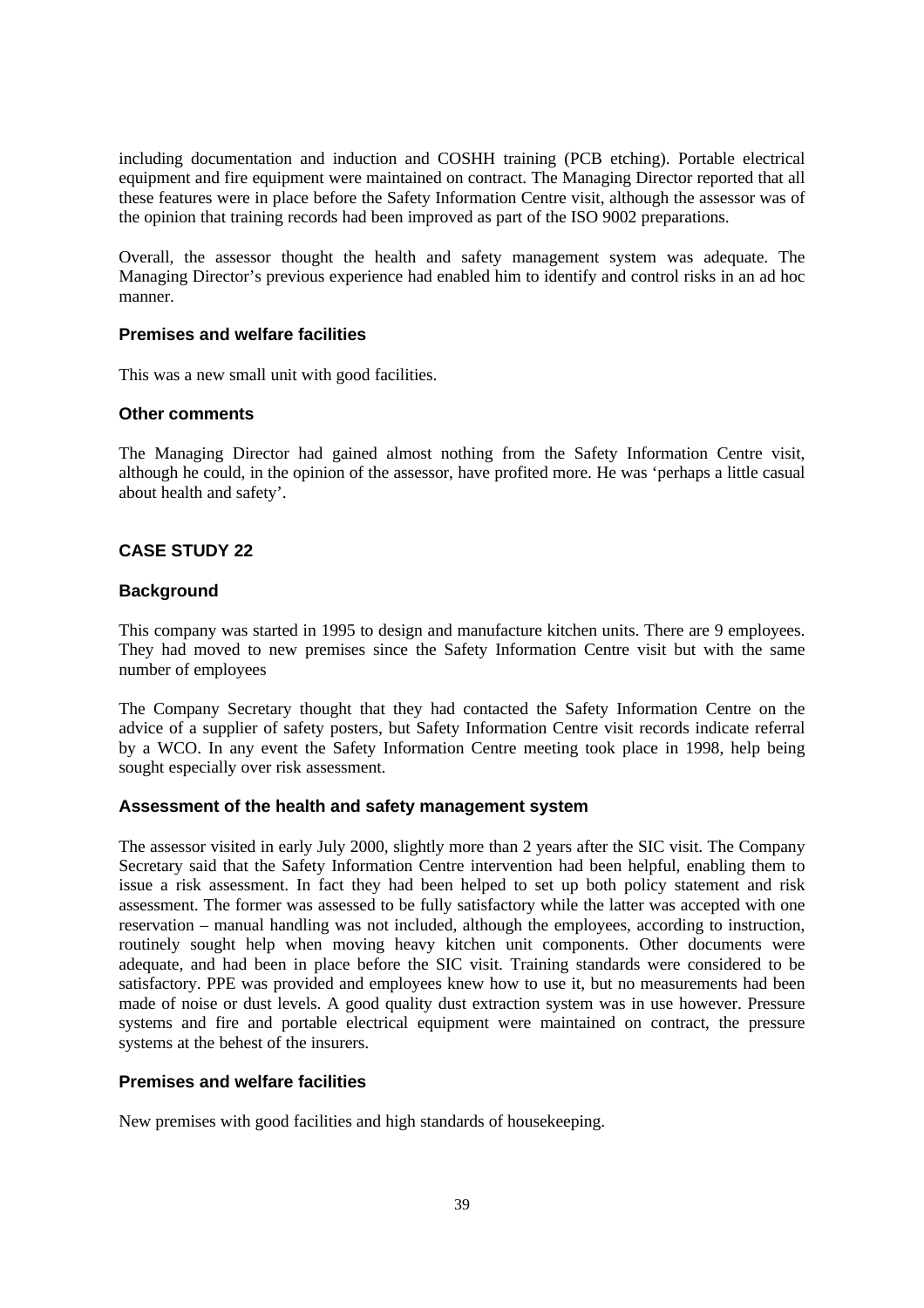#### **Other comments**

A well run company with an obvious pride of ownership.

#### **CASE STUDY 23**

#### **Background**

This recreation and social club was originally owned and operated by a large international company, but became independent in 1995. It provides facilities for a wide range of sports and social events. There are 20 employees, almost all part time. The secretary of the club heard of the existence of the Safety Information Centre from a friend and decided to make contact, as he wanted to find out more about risk assessment.

The Safety Information Centre meeting was held in late 1998. He subsequently explained that this meeting had been most helpful even though his documentation was actually produced by two other ex-staff members of the company that had previously owned the club. The intervention had provided a better understanding and confidence.

The club had not received any general enforcement visits, but a food hygiene inspector had called and had required some changes to be made in the kitchens. These were almost complete at the time of the assessor's visit in early July 2000.

#### **Assessment of the health and safety management system**

The assessor found that the policy statement had been prepared before, and the risk assessment after the Safety Information Centre meeting. As the club secretary had not been directly involved in the preparation work the Safety Information Centre discussions had been important in helping put the documents into context as components of the overall health and safety management scheme. He was able to discuss the risk assessment in detail and justify individual points. Both documents were considered satisfactory, as were the associated additional documents, training (induction and first aid) and maintenance (fire and portable electrical equipment, and heating boiler).

#### **Premises and welfare facilities**

The premises were maintained to a high standard and welfare facilities were satisfactory.

#### **Other comments**

Outside production of important health and safety documentation does not automatically ensure that management understands how to manage. In this case, as a result of the Safety Information Centre intervention, the club secretary was able to prepare an effective risk assessment for an outside event held in the club grounds.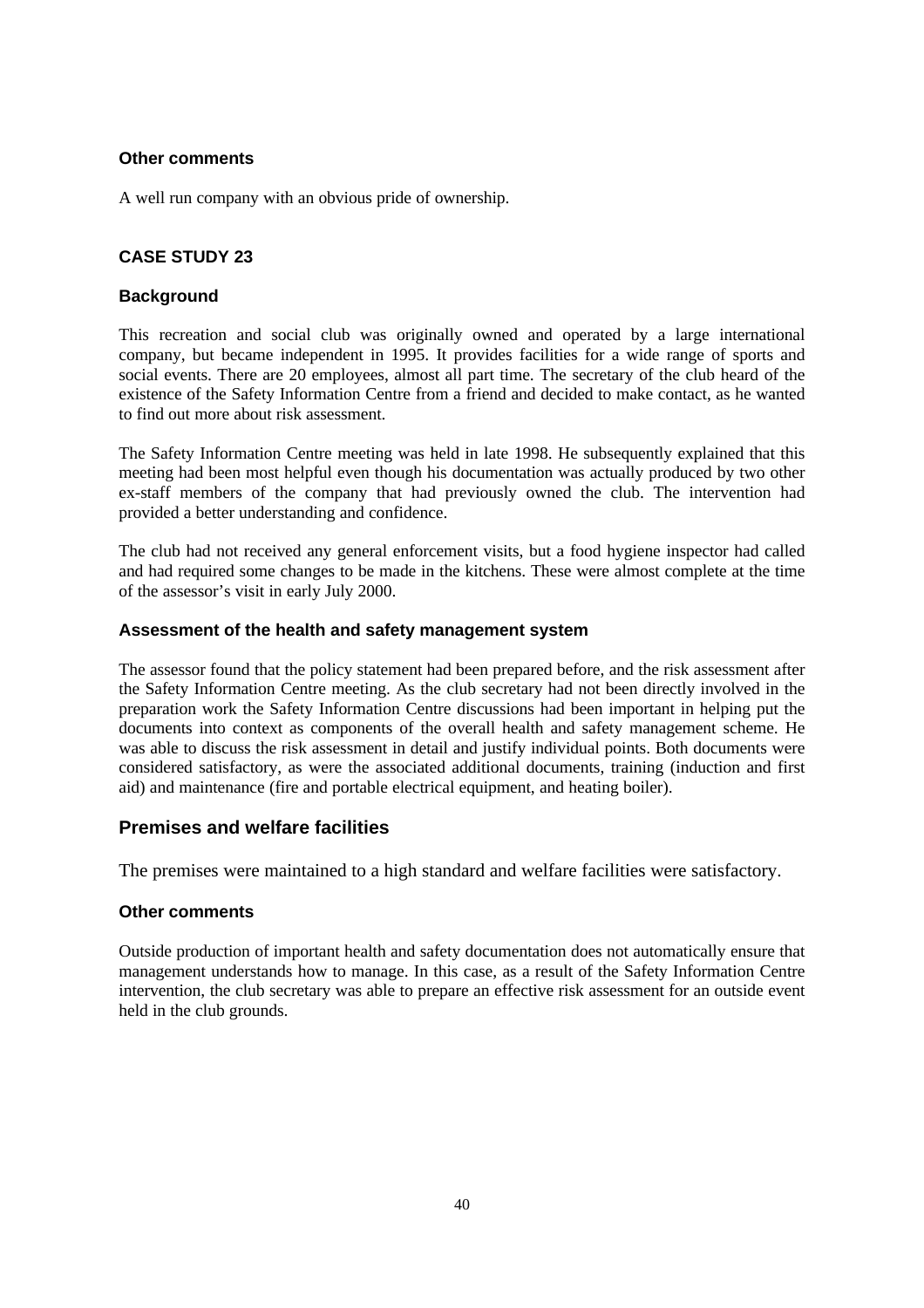#### **CASE STUDY 24**

#### **Background**

 A hairdresser's establishment employing 4 staff, it has been in operation since the 1970's, but was taken over by the present owner in September 1999. On taking over the new owner approached the local Business Link for advice over a number of matters and was advised to review health and safety standards with help from the Safety Information Centre.

Contact was made in late 1999, and the Safety Information Centre helped in the production of a policy statement and a risk assessment, as neither of these was in place at the time of the Safety Information Centre visit.

An EHO had visited once 6-7 years ago, but there had been no visit in the short period since ownership had changed.

#### **Assessment of the health and safety management system**

The assessor visited in July 2000. The owner described the Safety Information Centre intervention as 'thorough' and it had enabled her to produce the policy statement and risk assessment documents. These were assessed as being adequate. Other documentation, inherited from the previous owner, was satisfactory. Training standards were satisfactory, but the assessor thought that induction training could be improved. COSHH standards were high – all staff were expected to understand and to comply with manufacturers' data sheets. The appropriate PPE was provided, maintained and used as required.

#### **Premises and welfare facilities**

This was a normal shop premises. There was an adequate provision of facilities to a good standard.

#### **Other comments**

An apparently well run business which has profited from Safety Information Centre advice to increase awareness of possible risks.